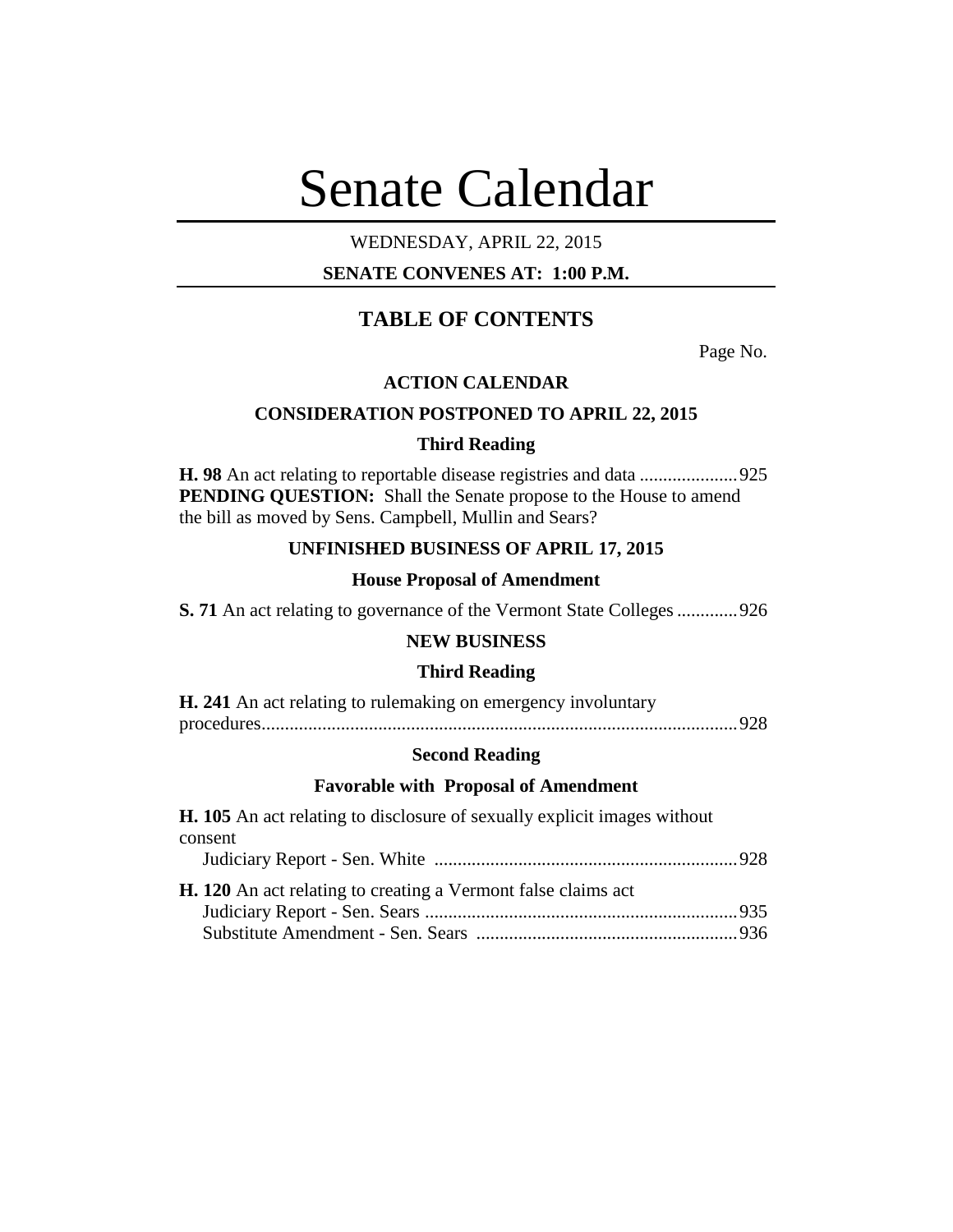# **NOTICE CALENDAR**

# **Second Reading**

# **Favorable with Proposal of Amendment**

| <b>H.</b> 11 An act relating to the membership of the Commission on                                                                |  |
|------------------------------------------------------------------------------------------------------------------------------------|--|
| Alzheimer's Disease and Related Disorders                                                                                          |  |
|                                                                                                                                    |  |
| <b>H.</b> 488 An act relating to the State's Transportation Program and<br>miscellaneous changes to laws related to transportation |  |
|                                                                                                                                    |  |
|                                                                                                                                    |  |
|                                                                                                                                    |  |
| $\mathbf{H}$ , $\mathbf{D}$ , $\mathbf{I}$ , $\mathbf{P}$ , $\mathbf{A}$ , $\mathbf{I}$ , $\mathbf{I}$ , $\mathbf{A}$              |  |

# **House Proposal of Amendment**

# **ORDERED TO LIE**

**S. 137** An act relating to penalties for selling and dispensing marijuana......964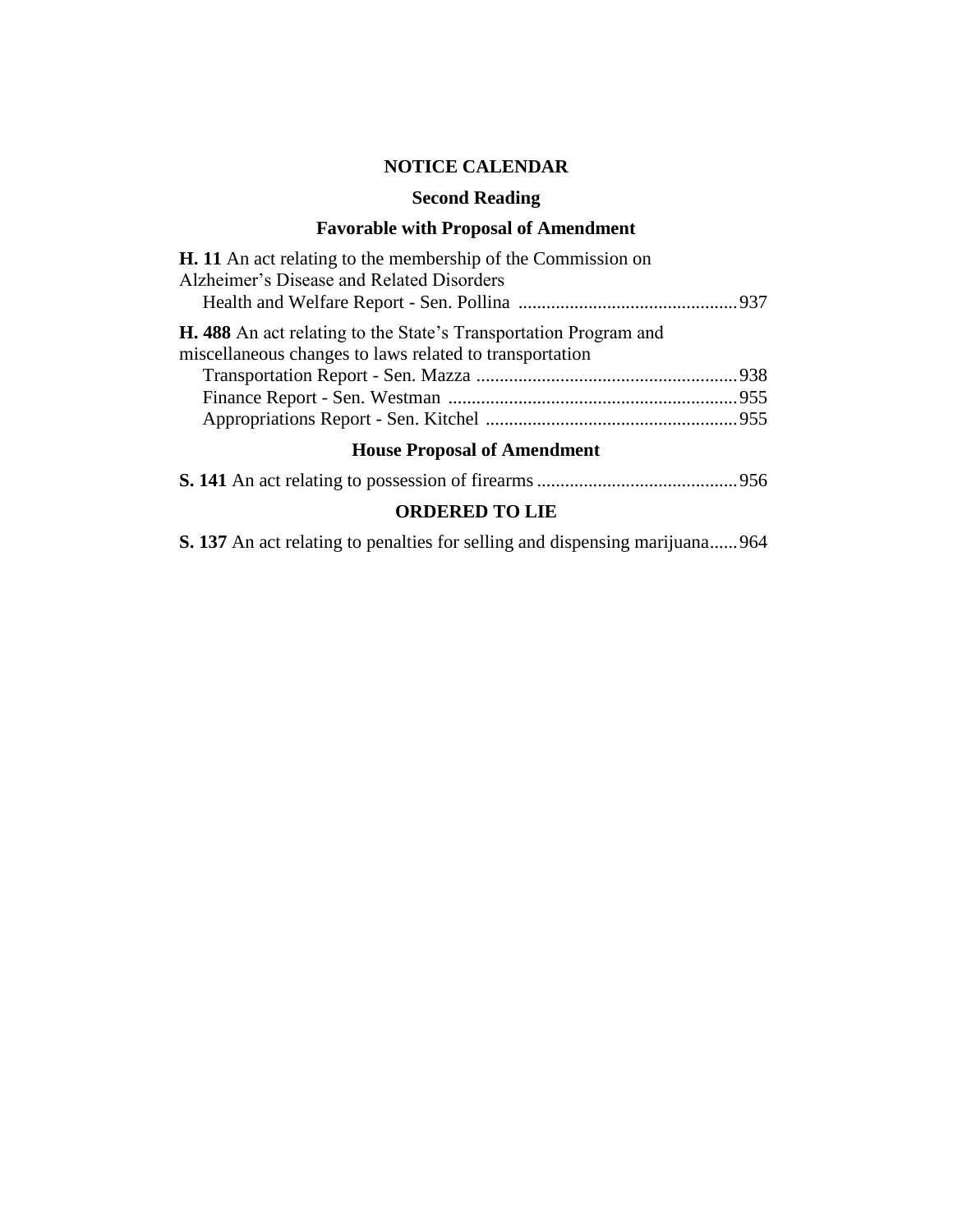# **ORDERS OF THE DAY**

## **ACTION CALENDAR**

## **CONSIDERATION POSTPONED TO APRIL 22, 2015**

#### **Third Reading**

## **H. 98.**

An act relating to reportable disease registries and data.

**PENDING QUESTION:** Shall the Senate propose to the House to amend the bill as moved by Senators Campbell, Mullin and Sears?

#### **Text of proposal of amendment:**

Senators Campbell, Mullin and Sears have move that the Senate propose to the House to amend the bill by adding two new sections to be numbered Secs. 3 and 4 to read as follows:

Sec. 3. 18 V.S.A. § 1122 is amended to read:

§ 1122. EXEMPTIONS

(a) Notwithstanding subsections 1121(a) and (b) of this title, a person may remain in school or in the a child care facility without a required immunization:

(1) If the person or, in the case of a minor, the person's parent or guardian presents a form created by the department Department and signed by a licensed health care practitioner authorized to prescribe vaccines or a health clinic stating that the person is in the process of being immunized. The person may continue to attend school or the a child care facility for up to six months while the immunization process is being accomplished;.

(2) If a health care practitioner, licensed to practice in Vermont and authorized to prescribe vaccines, certifies in writing that a specific immunization is or may be detrimental to the person's health or is not appropriate, provided that when a particular vaccine is no longer contraindicated, the person shall be required to receive the vaccine; or.

(3) If the person or, in the case of a minor, the person's parent or guardian annually provides a signed statement to the school or child care facility on a form created by the Vermont department of health Department that the person, parent, or guardian:

(A) holds religious beliefs or philosophical convictions opposed to immunization; and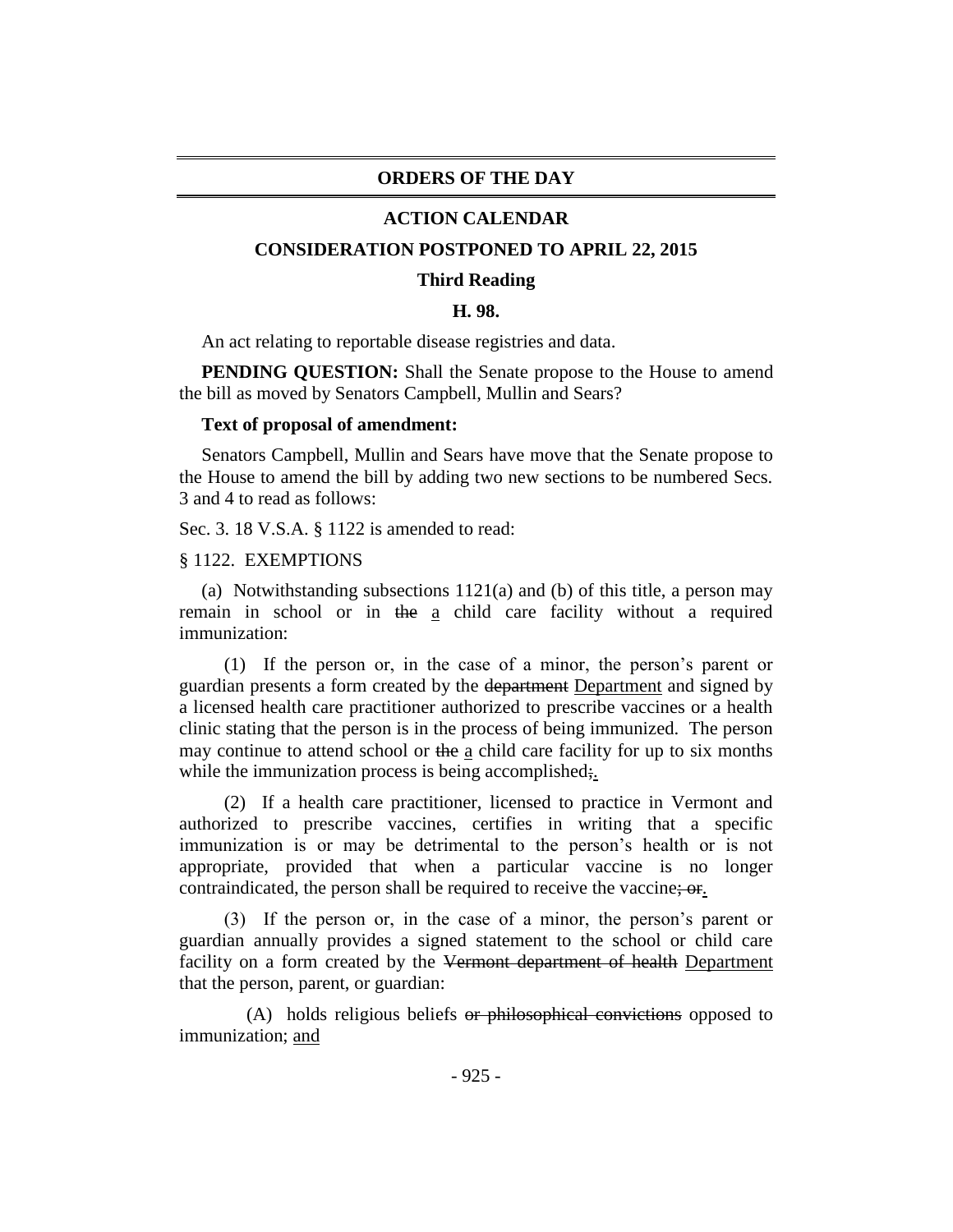(B) has reviewed and understands evidence-based educational material provided by the department of health Department regarding immunizations, including:

(i) information about the risks of adverse reactions to immunization;

(C)(ii) understands information that failure to complete the required vaccination schedule increases risk to the person and others of contracting or carrying a vaccine-preventable infectious disease; and

(D)(iii) understands information that there are persons with special health needs attending schools and child care facilities who are unable to be vaccinated or who are at heightened risk of contracting a vaccine-preventable communicable disease and for whom such a disease could be life-threatening.

\* \* \*

Sec. 4. 18 V.S.A. § 1124 is amended to read:

## § 1124. ACCESS TO AND REPORTING OF IMMUNIZATION RECORDS

(a) In addition to any data collected in accordance with the requirements of the Centers for Disease Control and Prevention, the Vermont department of health Department shall annually collect from schools the immunization rates for at least those students in the first and eighth grades for each required vaccine. The data collected by the department Department shall include the number of medical, philosophical, and religious exemptions filed for each required vaccine and the number of students with a provisional admittance.

\* \* \*

And by renumbering the existing Secs. 3 and 4 to be Secs. 5 and 6, respectively.

# **UNFINISHED BUSINESS OF FRIDAY, APRIL 17, 2015**

## **House Proposal of Amendment**

## **S. 71.**

An act relating to governance of the Vermont State Colleges.

The House proposes to the Senate to amend the bill as follows:

First: In Sec. 1, in 16 V.S.A. chapter 72, by striking out § 2185 (determination of residency for tuition purposes) in its entirety and inserting in lieu thereof the following:

§ 2185. DETERMINATION OF RESIDENCY FOR TUITION PURPOSES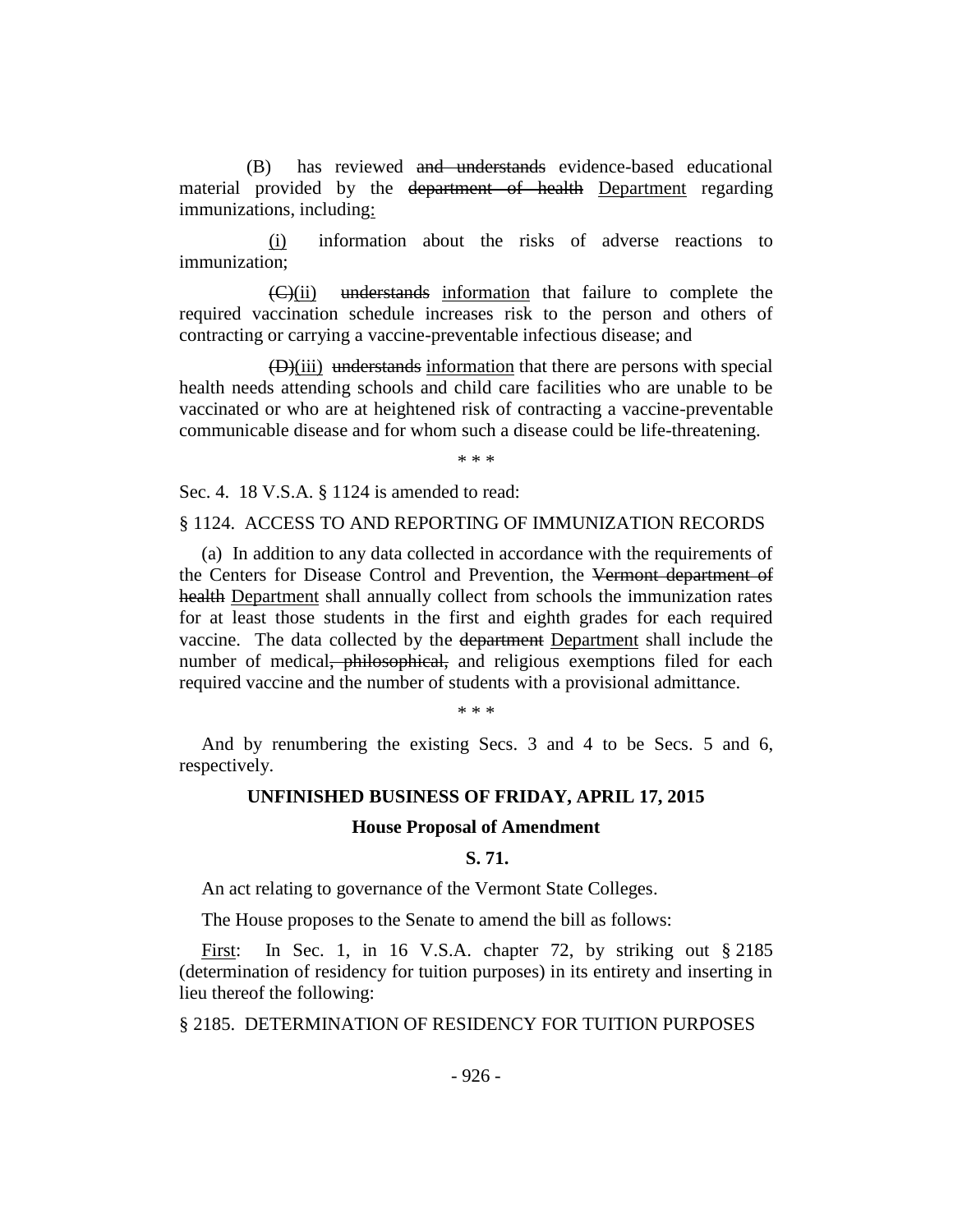(a) The Board of Trustees shall adopt policies related to residency for tuition purposes, consistent with State and federal requirements.

(b) Any member of the U.S. Armed Forces of the United States on active duty who is transferred to Vermont for duty other than for the purpose of education shall, upon transfer and for the period of active duty served in Vermont, be considered a resident for in-state tuition purposes at the start of the next semester or academic period.

Second: In Sec. 1, in 16 V.S.A. § 2171, by striking out subsection (a) in its entirety and inserting in lieu thereof a new subsection (a) to read as follows:

(a) There is created as a part of the educational system of the State of Vermont a public corporation to be known as "Vermont State Colleges," which Colleges" or any other name that the Board of Trustees, established under section 2172 of this chapter, selects at a meeting duly warned for that purpose, provided that the word "Vermont" shall appear in the selected name. The Corporation shall plan, supervise, administer, and operate facilities for education at the postsecondary level supported in whole or in substantial part with State funds; however, while the Corporation shall maintain cooperative relations with the University of Vermont and State Agricultural College, nothing in this chapter shall give the corporation Corporation any responsibility for the planning, supervision, administration, or operation of the University.

Third: By adding a new section to be Sec. 2 to read as follows:

## Sec. 2. EFFECT OF AMENDMENT

In Sec. 1 of this act, 16 V.S.A. § 2171(a) is amended by authorizing the Board of Trustees established under 16 V.S.A. § 2172 to select a different name for the Corporation presently known as "Vermont State Colleges." Notwithstanding any name that the Board of Trustees selects for the Corporation pursuant to 16 V.S.A. § 2171(a):

(1) All legal instruments executed in the name of the Vermont State Colleges or in any subsequent name selected under 16 V.S.A. § 2171(a) shall be legally binding on the Corporation.

(2) All statutory references to "Vermont State Colleges" shall mean the Corporation created under 16 V.S.A. § 2171(a).

And by renumbering the remaining sections to be numerically correct.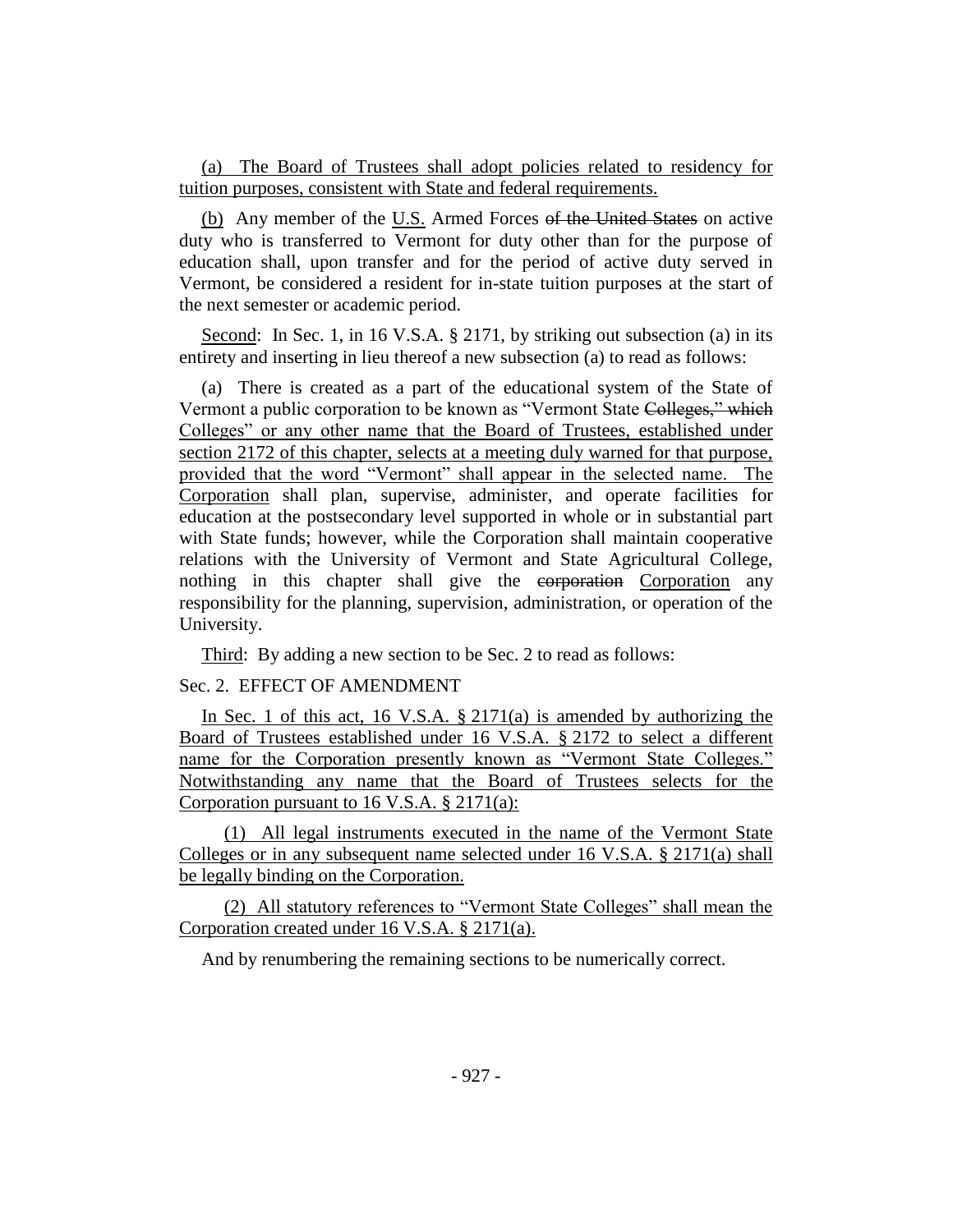## **NEW BUSINESS**

## **Third Reading**

## **H. 241.**

An act relating to rulemaking on emergency involuntary procedures.

## **Second Reading**

## **Favorable with Proposal of Amendment**

## **H. 105.**

An act relating to disclosure of sexually explicit images without consent.

## **Reported favorably with recommendation of proposal of amendment by Senator White for the Committee on Judiciary.**

The Committee recommends that the Senate propose to the House to amend the bill by striking out all after the enacting clause and inserting in lieu thereof the following:

Sec. 1. 13 V.S.A. § 2605 is amended to read:

§ 2605. VOYEURISM

(a) As used in this section:

\* \* \*

(6) "Sexual conduct" shall have the same meaning as in section 2821 of this title.

(7) "Surveillance" means secret observation of the activities of another person for the purpose of spying upon and invading the privacy of the person.

 $(7)(8)$  "View" means the intentional looking upon another person for more than a brief period of time, in other than a casual or cursory manner, with the unaided eye or a device designed or intended to improve visual acuity.

\* \* \*

(e) No person shall intentionally photograph, film, or record in any format a person without that person's knowledge and consent while that person is in a place where a person has a reasonable expectation of privacy and that person is engaged in a sexual act as defined in section 3251 of this title conduct.

\* \* \*

Sec. 2. 13 V.S.A. § 2606 is added to read:

# § 2606. DISCLOSURE OF SEXUALLY EXPLICIT IMAGES WITHOUT CONSENT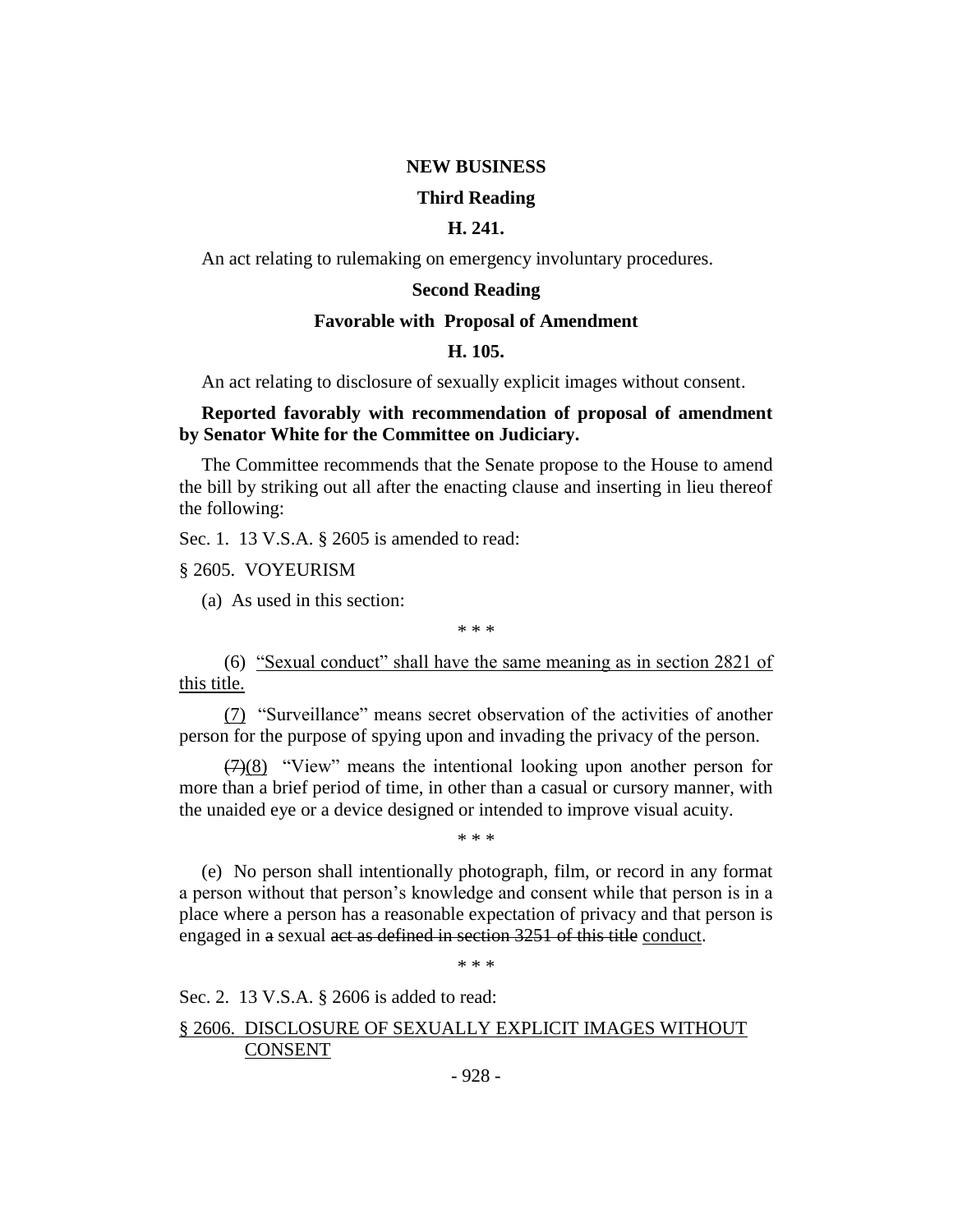(a) As used in this section:

(1) "Disclose" includes transfer, publish, distribute, exhibit, or reproduce.

(2) "Harm" means physical injury, financial injury, or serious emotional distress.

(3) "Minor" means a person less than 18 years of age.

(4) "Nude" means any one or more of the following uncovered parts of the human body:

(A) genitals;

(B) pubic area;

(C) anus; or

(D) post-pubescent female nipple.

(5) "Sexual conduct" shall have the same meaning as in section 2821 of this title.

(6) "Visual image" includes a photograph, film, videotape, recording, or digital reproduction.

(b)(1) A person violates this section if he or she knowingly discloses a visual image of an identifiable person who is nude or who is engaged in sexual conduct, without his or her consent, with the intent to harm, harass, intimidate, threaten, or coerce the person depicted, and the disclosure would cause a reasonable person to suffer harm. A person may be identifiable from the image itself or information offered in connection with the image. Consent to recording of the visual image does not, by itself, constitute consent for disclosure of the image. A person who violates this subdivision (1) shall be imprisoned not more than two years or fined not more than \$2,000.00, or both.

(2) A person who violates subdivision (1) of this subsection with the intent of disclosing the image for financial profit and causes harm to the person depicted shall be imprisoned not more than five years or fined not more than \$10,000.00, or both.

(c) A person who maintains an Internet website, online service, online application, or mobile application that contains a visual image of an identifiable person who is nude or who is engaged in sexual conduct shall not solicit or accept a fee or other consideration to remove, delete, correct, modify, or refrain from posting or disclosing the visual image if requested by the depicted person.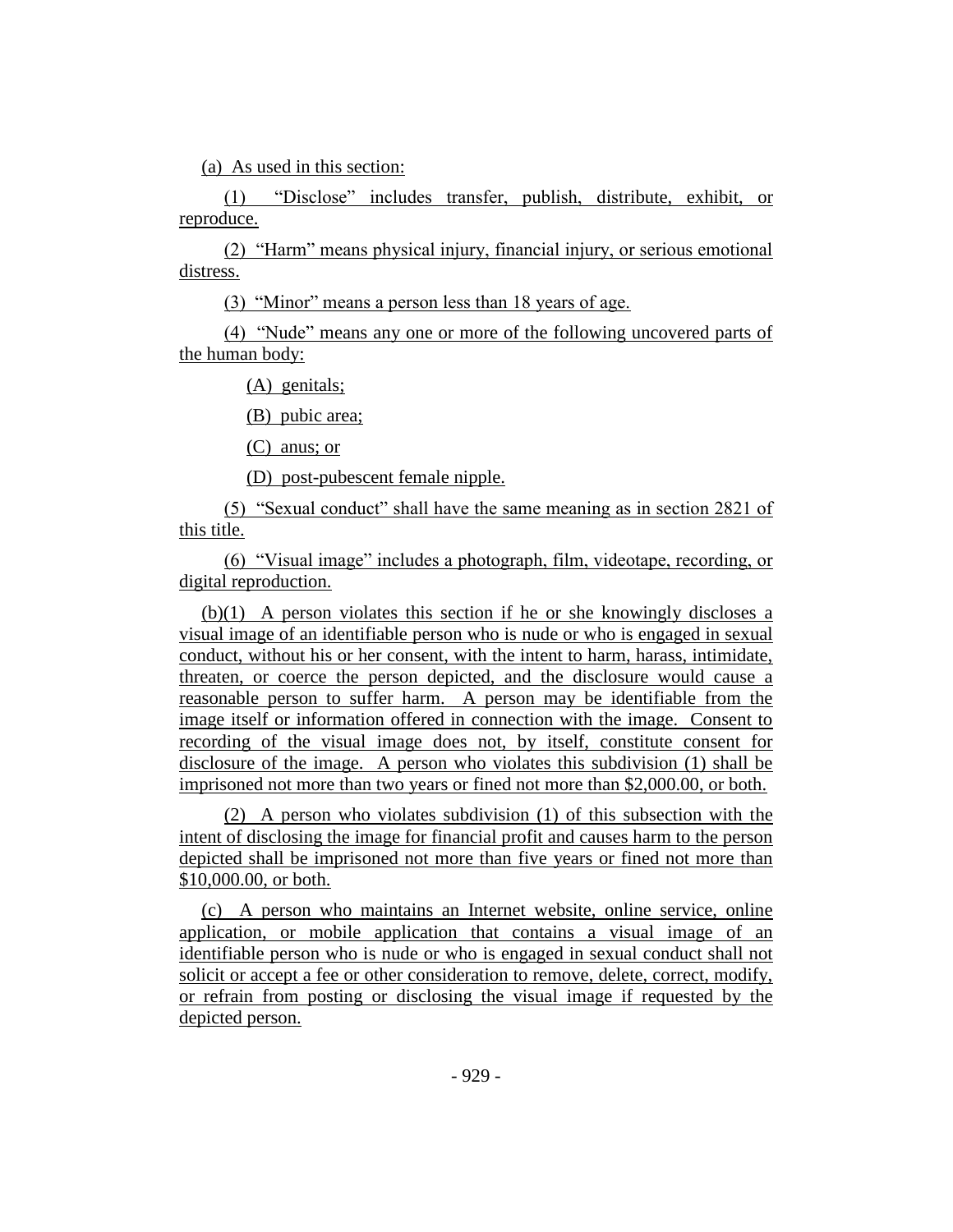(d) This section shall not apply to:

(1) Images involving voluntary nudity or sexual conduct in public or commercial settings or in a place where a person does not have a reasonable expectation of privacy.

(2) Disclosures made in the public interest, including the reporting of unlawful conduct, or lawful and common practices of law enforcement, criminal reporting, corrections, legal proceedings, or medical treatment.

(3) Disclosures of materials that constitute a matter of public concern.

(4) Interactive computer services, as defined in 47 U.S.C.  $\S$  230(f)(2), or information services or telecommunications services, as defined in 47 U.S.C. § 153, for content solely provided by another person. This subdivision shall not preclude other remedies available at law.

(e)(1) A plaintiff shall have a private cause of action against a defendant who knowingly discloses, without the plaintiff's consent, an identifiable visual image of the plaintiff while he or she is nude or engaged in sexual conduct and the disclosure causes the plaintiff harm.

(2) In addition to any other relief available at law, the Court may order equitable relief, including a temporary restraining order, a preliminary injunction, or a permanent injunction ordering the defendant to cease display or disclosure of the image. The Court may grant injunctive relief maintaining the confidentiality of a plaintiff using a pseudonym.

Sec. 3. 9 V.S.A. chapter 117 is redesignated to read:

# CHAPTER 117. INTERNET SALES COMMERCE

Sec. 4. 9 V.S.A. § 4191 is added to read:

# § 4191. REMOVAL OF BOOKING PHOTOGRAPHS FROM THE INTERNET; FEES PROHIBITED

(a) As used in this section, "booking photograph" means any photograph taken by a law enforcement office or other authorized person pursuant to 20 V.S.A. chapter 117.

(b) A person who posts or otherwise disseminates a booking photograph on the Internet shall not solicit or accept a fee or other consideration to remove, delete, correct, modify, or refrain from posting or disseminating the booking photograph if requested by the depicted person.

(c) A person who violates subsection (b) of this section shall be assessed a civil penalty of not more than \$1,000.00 for the first violation and not more than \$2,500.00 for each subsequent violation.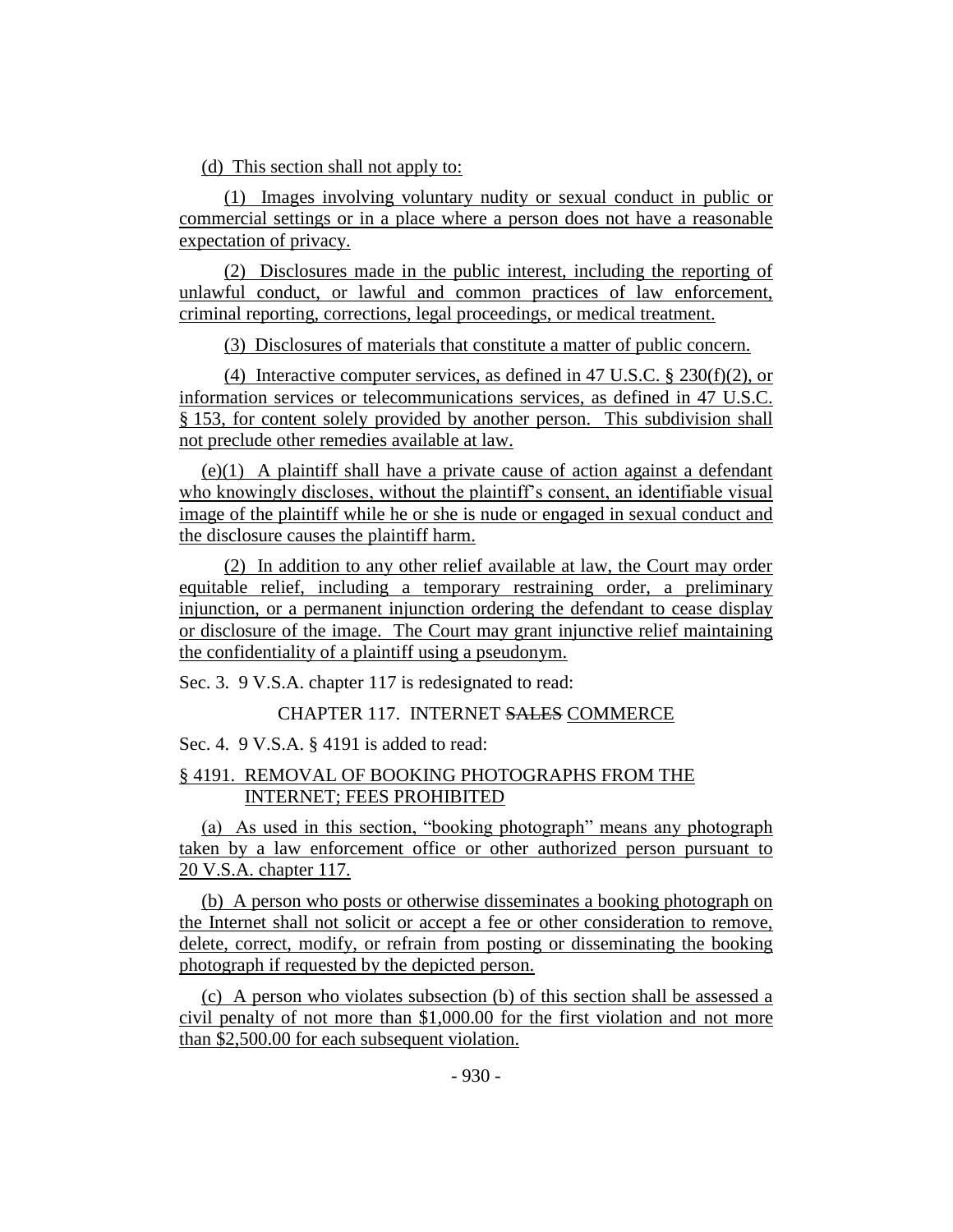(d) A person who sustains damages or injury as a result of a violation of this section may bring an action in Superior Court for damages, injunctive relief, punitive damages in the case of a willful violation, and reasonable costs and attorney's fees. The Court may issue an award for the person's actual damages or \$500.00 for a first violation, or \$1,000.00 for each subsequent violation, whichever is greater. This subsection shall not limit any other claims a person who sustains damages or injury as a result of a violation of this section may have under applicable law.

(e) This section shall not be construed to limit a person's liability under any other law.

Sec. 5. 4 V.S.A. § 1102 is amended to read:

§ 1102. JUDICIAL BUREAU; JURISDICTION

\* \* \*

(b) The Judicial Bureau shall have jurisdiction of the following matters:

\* \* \*

(26) Violations of 9 V.S.A. § 4191 relating to the solicitation or acceptance of a fee to remove a booking photograph from the Internet.

\* \* \*

Sec. 6. 20 V.S.A. § 2358(b)(1) and (2), as amended by 2014 Acts and Resolves No. 141, Sec. 5, are amended to read:

(1) Level I certification.

(A) An applicant for certification as a Level I law enforcement officer shall first complete an off-site training program prior to entering and completing Level I basic training. Level I basic training shall include training to react to the circumstances described in subdivision (B) of this subdivision  $(1)$ .

(B)(i) The scope of practice of a Level I law enforcement officer shall be limited to security, transport, vehicle escorts, and traffic control, as those terms are defined by the Council by rule, except that a Level I officer may react in the following circumstances if the officer determines that it is necessary to do any of the following:

(I) protect an individual in the presence of the officer from the imminent infliction of serious bodily injury;

(II) provide immediate assistance to an individual who has suffered or is threatened with serious bodily injury;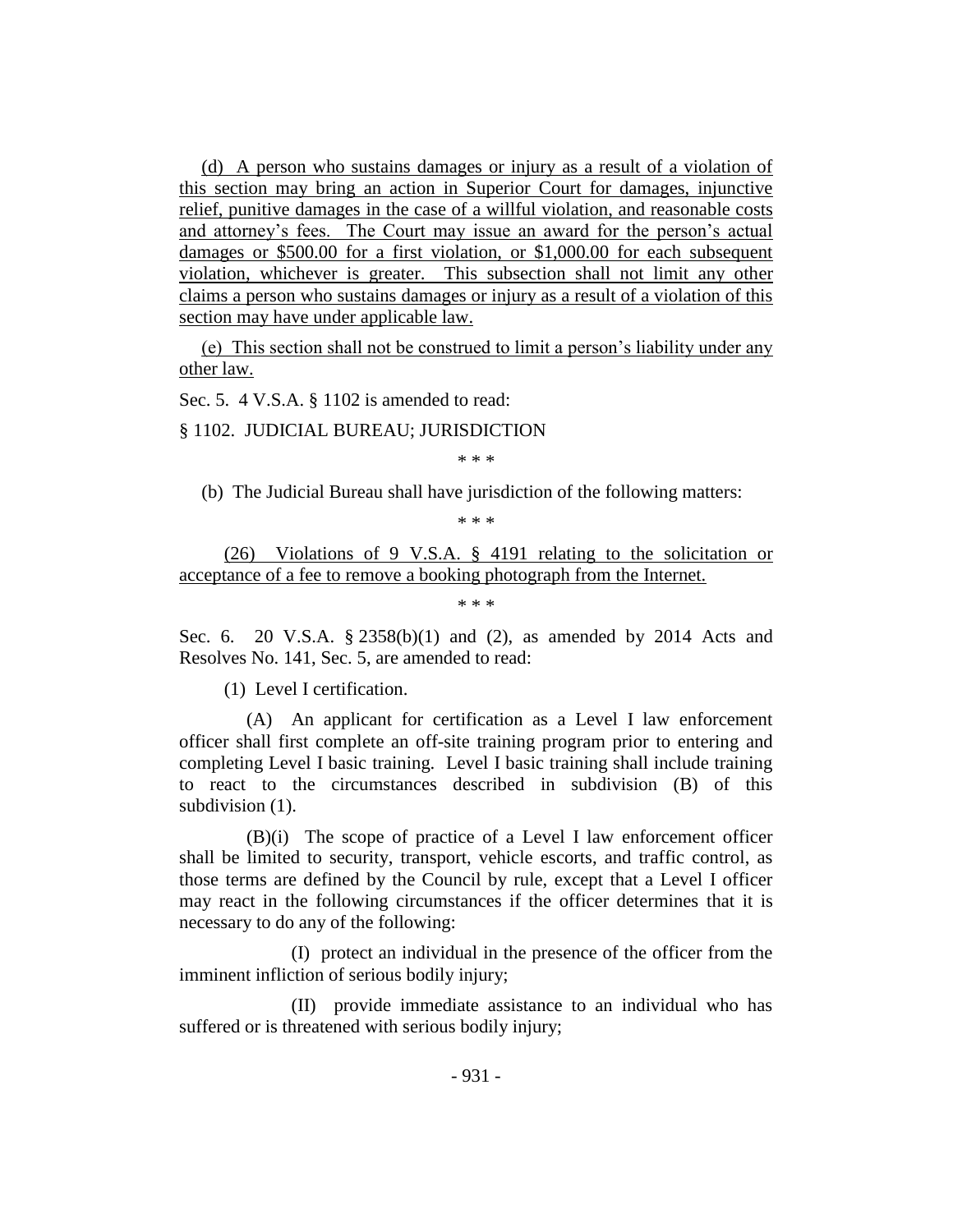(III) detain or arrest an individual whom who the officer reasonably believes has committed a crime in the presence of the officer; or

(IV) detain or arrest an individual whom who the officer reasonably believes has committed a felony under Vermont law.

(ii) If a Level I officer reacts to any of the circumstances described in subdivision (i) of this subdivision (B), he or she shall call upon an officer certified to respond and assume law enforcement authority over the incident.

(2) Level II certification.

(A) An applicant for certification as a Level II law enforcement officer shall first complete Level II basic training and may then become certified in a specialized practice area as set forth in subdivision (B)(ii) of this subdivision (2). Level II basic training shall include training to respond to calls regarding alleged crimes in progress and to react to the circumstances described in subdivision (B)(iii) of this subdivision (2).

(B)(i) Except as provided in subdivisions (ii) and (iii) of this subdivision (B), the scope of practice of a Level II law enforcement officer shall be limited to investigating the following matters:

(I) 7 V.S.A. § 658 (sale or furnishing to minors; enabling consumption by minors);

(II) 13 V.S.A. chapter 7 (advertisements);

 $(HH)(III)$  13 V.S.A. chapter 8 (humane and proper treatment of animals);

(IV) 13 V.S.A. §§ 505 (fourth degree arson), 508 (setting fires), and 509 (attempts);

 $(HH)(V)$  13 V.S.A. chapter 19, subchapter 1 (riots);

(IV)(VI) 13 V.S.A. §§ 1022 (noise in the nighttime), 1023 (simple assault), 1025 (recklessly endangering another person), 1026 (disorderly conduct), and 1027 (disturbing peace by use of telephone or other electronic communications), 1030 (violation of an abuse prevention order, an order against stalking or sexual assault, or a protective order concerning contact with a child), 1031 (interference with access to emergency services), 1042 (domestic assault), and 1062 (stalking);

(V)(VII) 13 V.S.A. chapter 35 (escape);

(VIII) 13 V.S.A. chapter 41 (false alarms and reports);

(VII)(IX) 13 V.S.A. chapter 45 (flags and ensigns);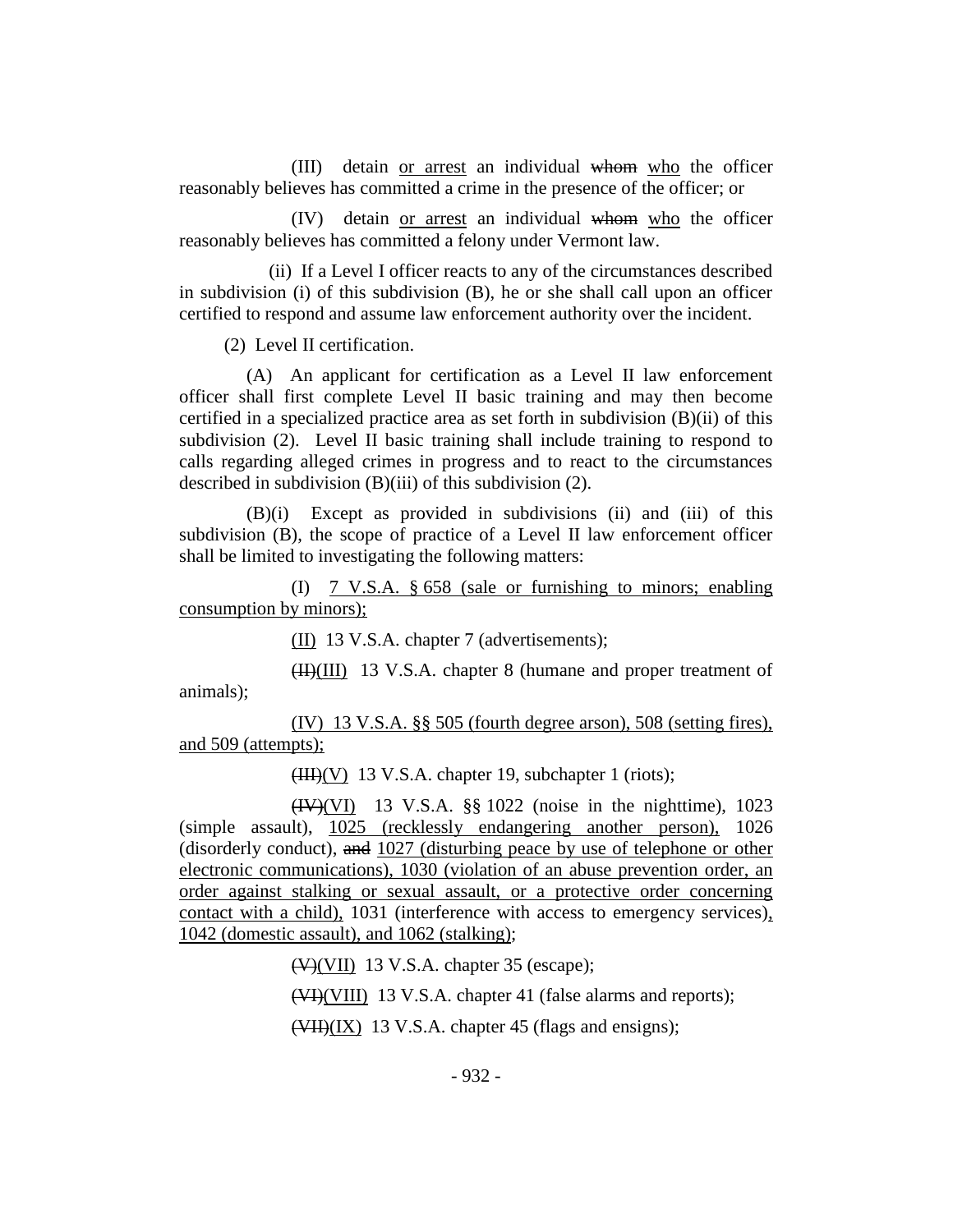$(\overline{\text{VIII}})(X)$  13 V.S.A. chapter 47 (frauds);

(IX)(XI) 13 V.S.A. chapter 49 (fraud in commercial transactions);

(X)(XII) 13 V.S.A. chapter 51 (gambling and lotteries);

(XI)(XIII) 13 V.S.A. chapter 57 (larceny and embezzlement), except for subchapter 2 (embezzlement);

(XII)(XIV) 13 V.S.A. chapter 67 (public justice and public officers);

(XIII)(XV) 13 V.S.A. chapter 69 (railroads);

 $(XIV)(XVI)$  13 V.S.A. chapter 77 (trees and plants);

(XV)(XVII) 13 V.S.A. chapter 81 (trespass and malicious injuries to property);

(XVI)(XVIII) 13 V.S.A. chapter 83 (vagrants);

(XVII)(XIX) 13 V.S.A. chapter 85 (weapons);

(XVIII)(XX) 18 V.S.A. §§ 4230(a), 4230c, and 4230d (marijuana possession);

(XXI) 18 V.S.A. § 4231(a) (cocaine possession);

(XXII) 18 V.S.A. § 4232(a) (LSD possession);

 $(XXIII)$  18 V.S.A. § 4233(a) (heroin possession);

(XXIV) 18 V.S.A. § 4234(a) (depressant, stimulant, or narcotic drug possession);

(XXV) 18 V.S.A. § 4234a(a) (methamphetamine possession);

(XXVI) 18 V.S.A. § 4235(b) (hallucinogenic drug possession);

(XXVII) 18 V.S.A. § 4235a(a) (ecstasy possession);

(XXVIII) 18 V.S.A. § 4476 (drug paraphernalia offenses);

 $(XXIX)$  21 V.S.A. § 692 $(c)(2)$  (criminal violation of stop-work

order);

(XXX) any misdemeanor set forth in Title 23 of the Vermont Statutes Annotated, except for 23 V.S.A. chapter 13, subchapter 13 (drunken driving), 23 V.S.A. § 3207a (snowmobiling under the influence), 23 V.S.A. § 3323 (boating under the influence), or 23 V.S.A. § 3506(b)(8) (operating an all-terrain vehicle under the influence);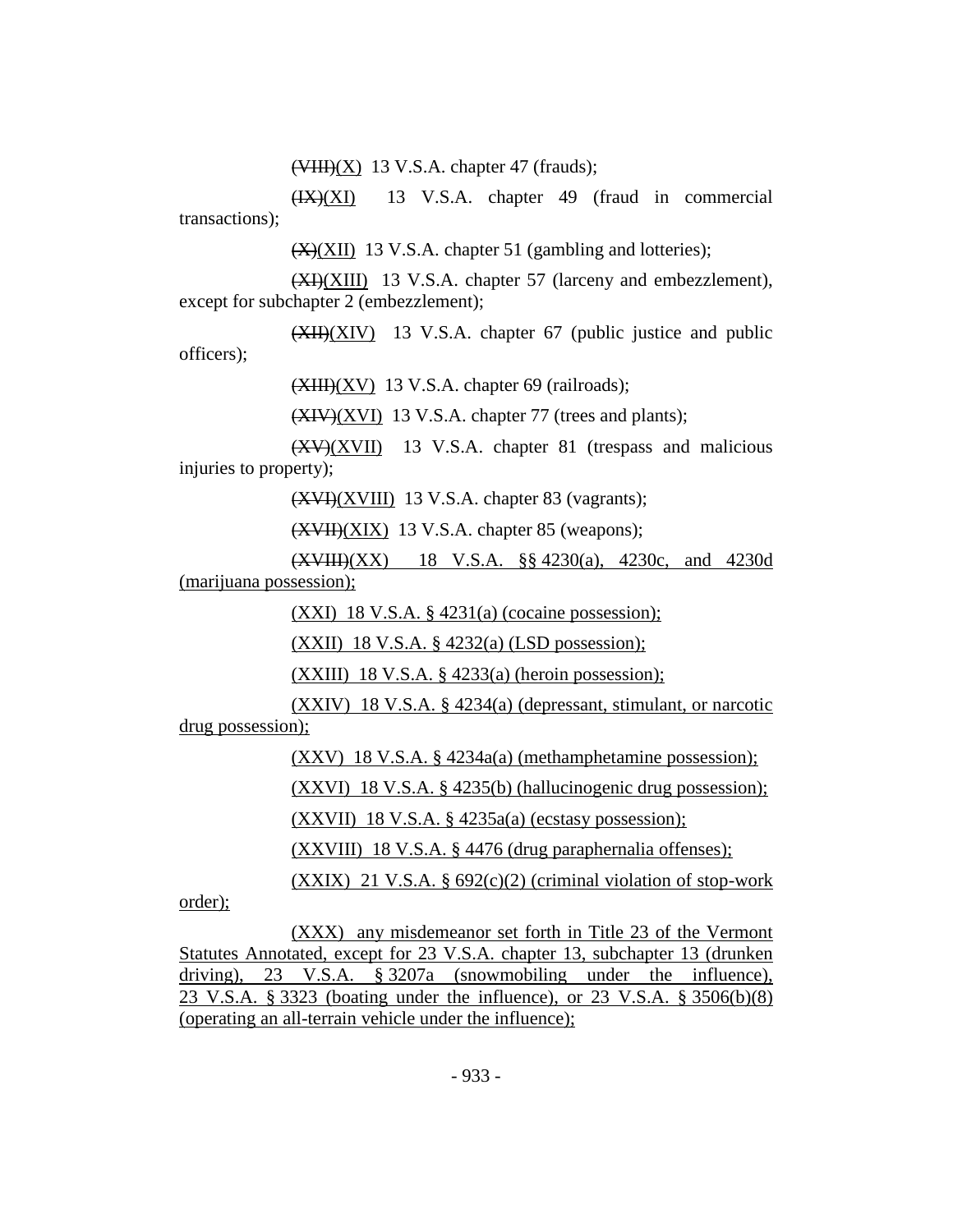(XXXI) any motor vehicle accident that includes property damage and injuries, as permitted by the Council by rule;

(XXXII) any matter within the jurisdiction of the Judicial Bureau as set forth in 4 V.S.A. § 1102;

(XIX)(XXXIII) municipal ordinance violations;

 $(XX)(XXXIV)$  any matter within the jurisdiction of a game warden or deputy game warden as set forth in 10 V.S.A. chapter 103, subchapter 4 (game wardens); and

 $(XXI)(XXXV)$  any matter within the scope of practice of a Level I law enforcement officer.

(ii) In addition to the scope of practice permitted under subdivision (i) of this subdivision (B), a Level II law enforcement officer may also practice in additional areas approved in writing by the Council based on a special certification or training approved by the Council pursuant to rules adopted by the Council.

(iii) Notwithstanding the limitations set forth in subdivisions (i) and (ii) of this subdivision (B), a Level II officer may respond to calls regarding alleged crimes in progress and may react in the following circumstances if the officer determines that it is necessary to do any of the following:

(I) protect an individual in the presence of the officer from the imminent infliction of serious bodily injury;

(II) provide immediate assistance to an individual who has suffered or is threatened with serious bodily injury;

(III) detain or arrest an individual whom who the officer reasonably believes has committed a crime in the presence of the officer; or

(IV) detain or arrest an individual whom who the officer reasonably believes has committed a felony under Vermont law.

(iv) If a Level II officer responds to calls regarding alleged crimes in progress or reacts to any of the circumstances described in subdivision (iii) of this subdivision (B) and that response or reaction is outside the scope of his or her scope of practice, he or she shall call upon an officer certified to respond and assume law enforcement authority over the incident.

Sec. 7. EFFECTIVE DATE

This act shall take effect on July 1, 2015.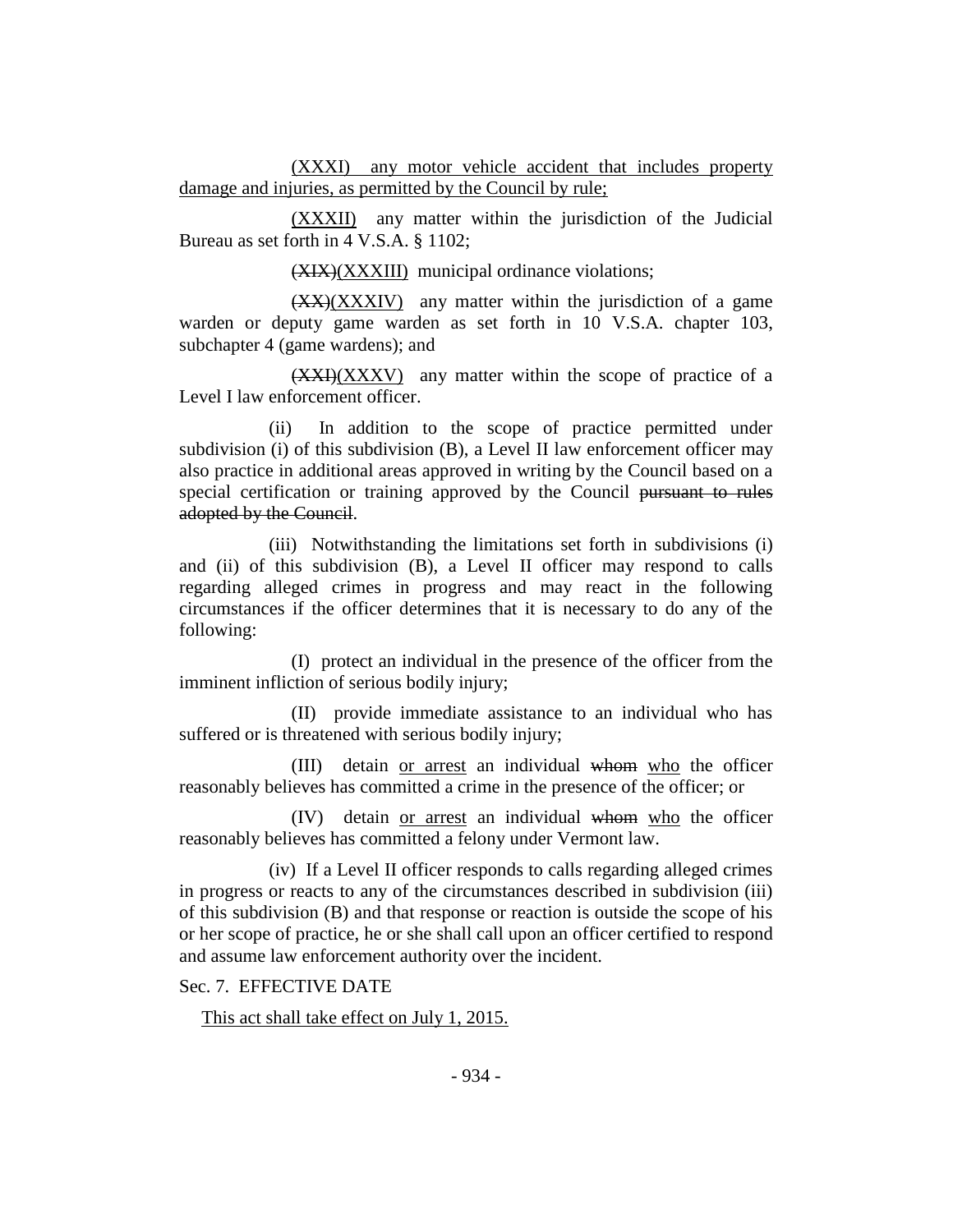And that after passage the title of the bill be amended to read:

An act relating to disclosure of sexually explicit images without consent, charging fees for removing booking photographs from the Internet, and expanding the scope of practice of Level II certified law enforcement officers.

(Committee vote: 4-1-0)

(For House amendments, see House Journal for March 17, 2015, page 416 and March 18, 2015, page 439)

## **H. 120.**

An act relating to creating a Vermont false claims act.

## **Reported favorably with recommendation of proposal of amendment by Senator Sears for the Committee on Judiciary.**

The Committee recommends that the Senate propose to the House to amend the bill as follows:

First: In Sec. 1, in 32 V.S.A. § 631, in subsection (c) subdivision (3), by striking out the words "the false claims law" and inserting in lieu thereof the words this subchapter.

Second: In Sec. 1, in 32 V.S.A. § 632, in subsection (b) subdivision (3), by striking out the words "in an electronic format determined by the Attorney General" and inserting in lieu thereof the words be made in accordance with the Rules of Civil Procedure.

Third: In Sec. 1, in 32 V.S.A. § 633, in subsection (c), by striking out the words "in an electronic format determined by the Attorney General" and inserting in lieu thereof the words be made in accordance with the Rules of Civil Procedure.

Fourth: In Sec. 1, in 32 V.S.A. § 635, in subsection (a), by striking out both instances of the following: "subsection (b) of this section" and inserting in lieu thereof the following: subsection 632(b) of this chapter.

Fifth: In Sec. 1, in 32 V.S.A. § 636, in subsection (b), by inserting after the word "administrative" the words civil money penalty.

Sixth: In Sec. 1, in 32 V.S.A.  $\S$  639, in subsection (a) subdivision (2), by striking out the following:

"circumstances, but in no event more than 10 years after the date on which the violation is committed; whichever occurs last." and inserting in lieu thereof the following: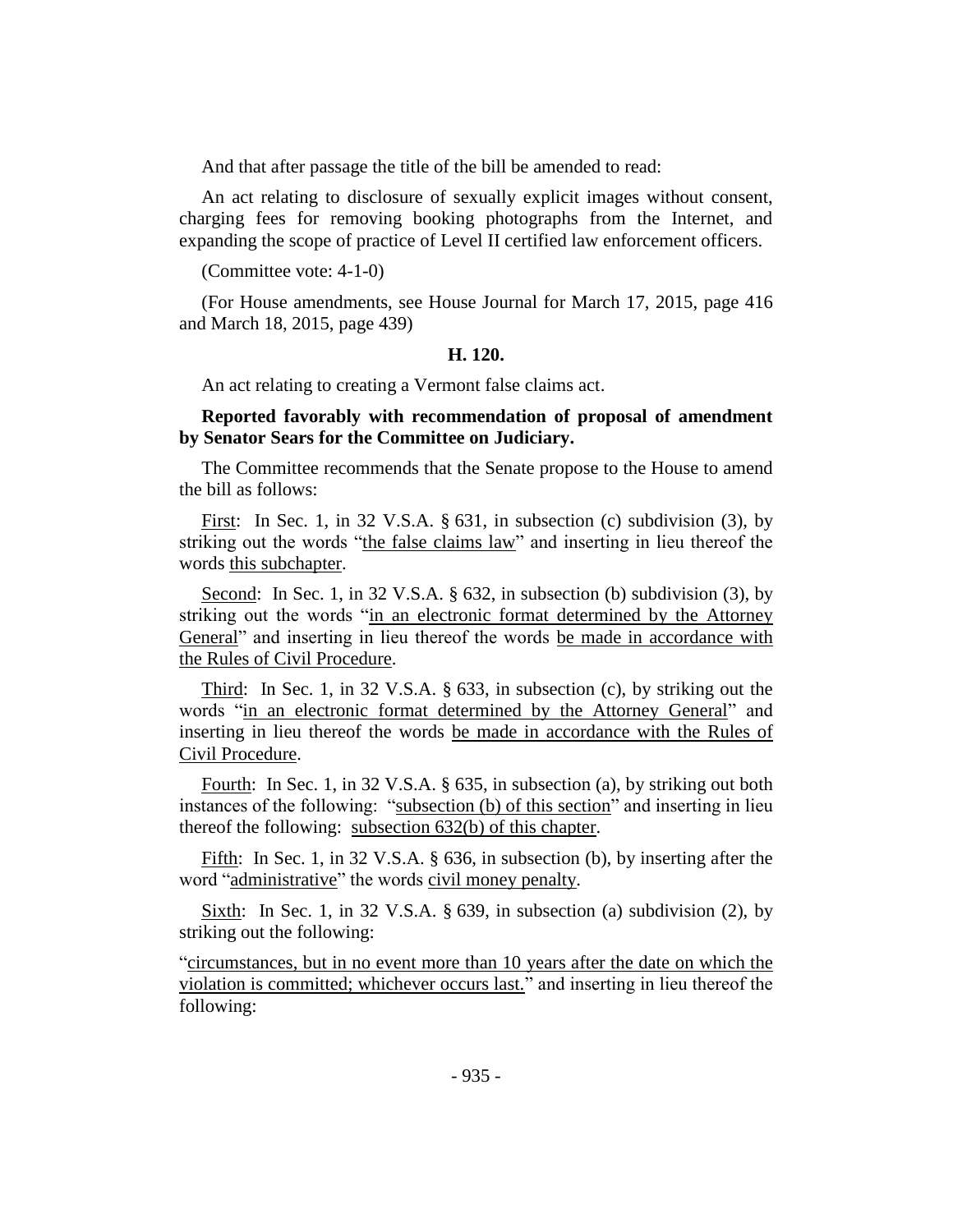circumstances, but in no event more than 10 years after the date on which the violation is committed;

whichever occurs last.

Seventh: In Sec. 1, in 32 V.S.A. § 639, by inserting a new subsection (d) to read as follows:

(d) Notwithstanding any other general or special law, rule of procedure or rule of evidence to the contrary, a final judgment rendered in favor of the State in any criminal proceeding charging false statements or fraud, whether upon a verdict after trial or upon a plea of guilty or nolo contendere, shall estop the defendant from denying the essential elements of the offense in any action which involves the same transaction as in the criminal proceeding and which is brought under section 632 of this chapter.

Eighth: In Sec. 2, by striking out the catchline (effective date) and inserting in lieu thereof a new catchline to read: EFFECTIVE DATES and by inserting after the word "passage" the following: , except for 32 V.S.A. § 639(b) which shall take effect on March 15, 2016.

(Committee vote: 5-0-0)

(For House amendments, see House Journal for March 11, 2015, page 378)

# **Substitute proposal of amendment to H. 120 to be offered by Senator Sears**

Senator Sears moves to substitute the following for the proposal of amendment of the Committee on Judiciary, as follows:

First: In Sec. 1, in 32 V.S.A. § 631, in subsection (c), subdivision (3), by striking out the words "the false claims law" and inserting in lieu thereof the words this subchapter

Second: In Sec. 1, in 32 V.S.A. § 632, in subsection (b), subdivision (3), by striking out the words "in an electronic format determined by the Attorney General" and inserting in lieu thereof the words in accordance with the Rules of Civil Procedure

Third: In Sec. 1, in 32 V.S.A. § 633, in subsection (c), by striking out the words "in an electronic format determined by the Attorney General" and inserting in lieu thereof the words in accordance with the Rules of Civil Procedure

Fourth: In Sec. 1, in 32 V.S.A. § 635, in subsection (a), by striking out "subsection (b) of this section" where it twicely appears and inserting in lieu thereof the following: subsection 632(b) of this chapter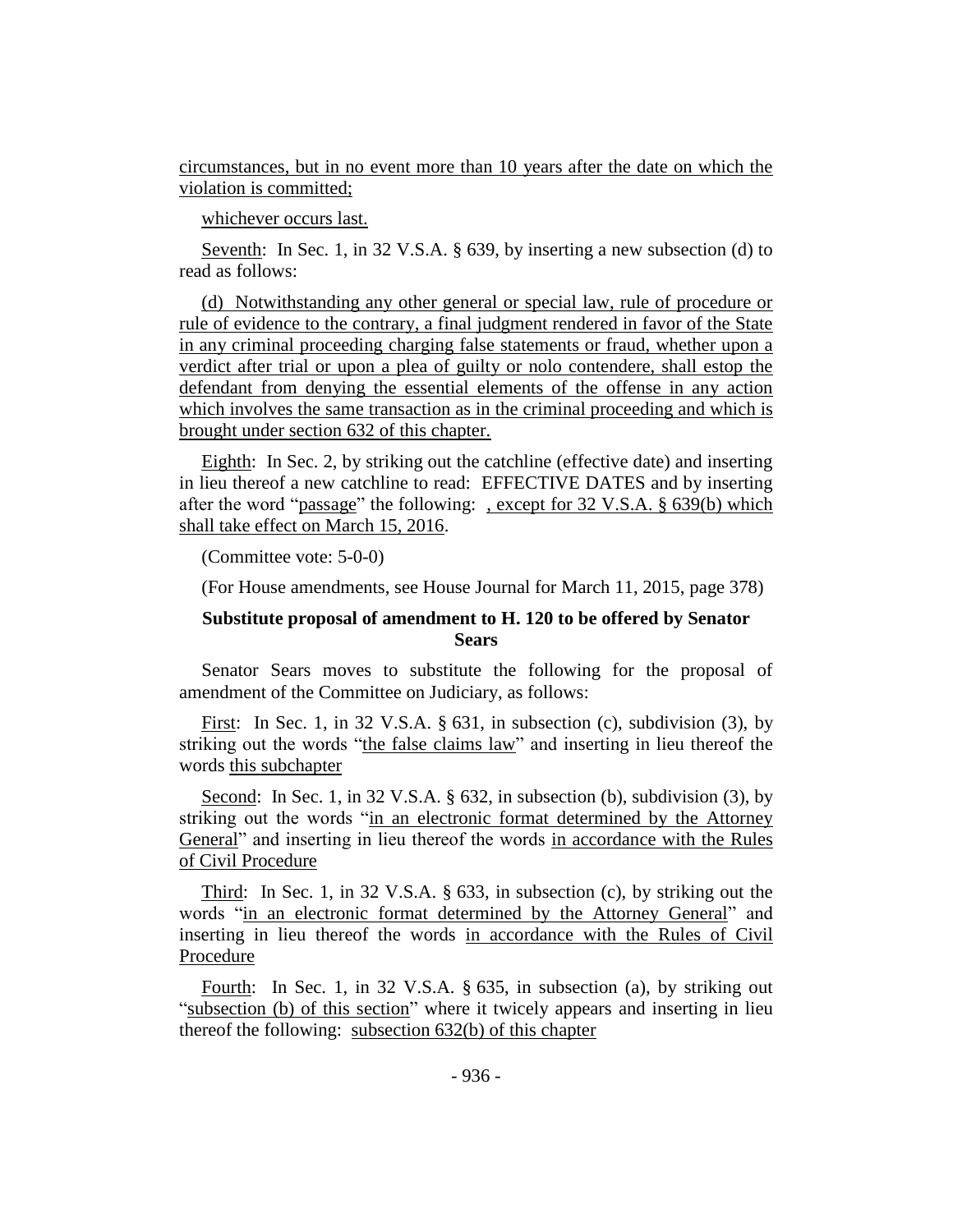Fifth: In Sec. 1, in 32 V.S.A. § 636, in subsection (b), after the word "administrative" by inserting the words civil money penalty

Sixth: In Sec. 1, in 32 V.S.A. § 639, in subsection (a), subdivision (2), by striking out the following:

"circumstances, but in no event more than 10 years after the date on which the violation is committed; whichever occurs last." and inserting in lieu thereof the following:

circumstances, but in no event more than 10 years after the date on which the violation is committed;

whichever occurs last.

Seventh: In Sec. 1, in 32 V.S.A. § 639, by inserting a new subsection to be subsection (d) to read:

(d) Notwithstanding any other general or special law, rule of procedure or rule of evidence to the contrary, a final judgment rendered in favor of the State in any criminal proceeding charging false statements or fraud, whether upon a verdict after trial or upon a plea of guilty or nolo contendere, shall estop the defendant from denying the essential elements of the offense in any action which involves the same transaction as in the criminal proceeding and which is brought under section 632 of this chapter.

Eighth: In Sec. 2, by striking out the catchline (effective date) and inserting in lieu thereof a new catchline to read: EFFECTIVE DATES and after the word "passage" by inserting the following: , except for 32 V.S.A. § 639(b) which shall take effect on March 15, 2016

## **NOTICE CALENDAR**

## **Second Reading**

## **Favorable with Proposal of Amendment**

#### **H. 11.**

An act relating to the membership of the Commission on Alzheimer's Disease and Related Disorders.

## **Reported favorably with recommendation of proposal of amendment by Senator Pollina for the Committee on Health & Welfare.**

The Committee recommends that the Senate propose to the House to amend the bill in Sec. 1, 18 V.S.A. § 3085a, by striking out subsection (c) in its entirely and inserting in lieu thereof the following: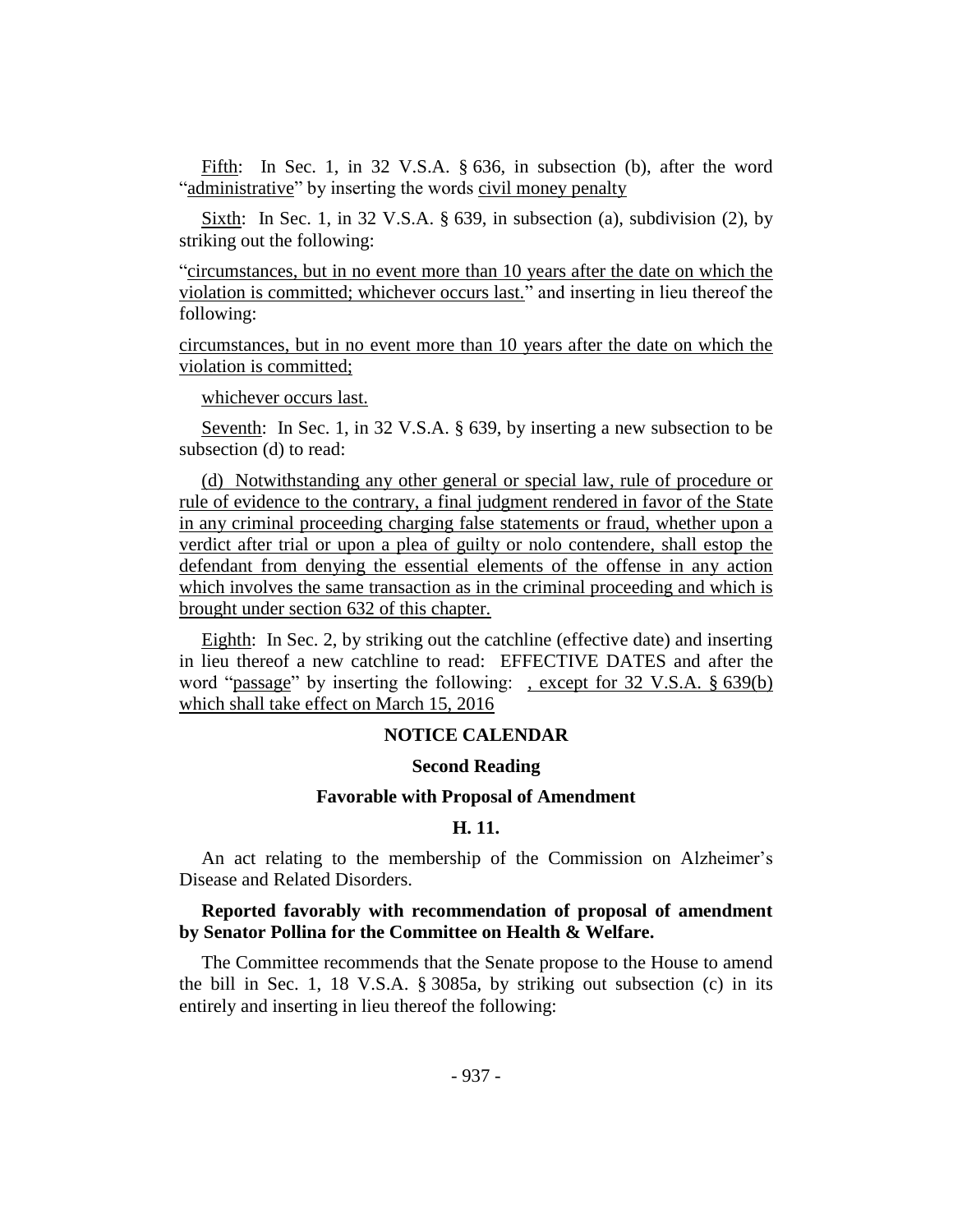(c) Eight of the members appointed by the Governor shall serve terms of two years and eight of the members shall serve terms of three years. Members shall serve until their successors are appointed. Members first appointed to the Commission prior to January 1, 2015, may apply to serve no more than one additional term of either two or three years following the expiration of their current term. Members first appointed to the Commission after January 1, 2015, shall serve a maximum of two terms. A member appointed to fill a vacancy occurring other than by expiration of a term shall be appointed only for the unexpired portion of the term, and if the unexpired portion of the term is less than or equal to one year, the member appointed to fill the vacancy occurring other than by expiration of a term may thereafter apply to serve a maximum of two additional terms.

(Committee vote: 5-0-0)

(For House amendments, see House Journal for March 31, 2015, page 689)

## **H. 488.**

An act relating to the State's Transportation Program and miscellaneous changes to laws related to transportation.

# **Reported favorably with recommendation of proposal of amendment by Senator Mazza for the Committee on Transportation.**

The Committee recommends that the Senate propose to the House to amend the bill by striking out all after the enacting clause and inserting in lieu thereof the following:

\* \* \* Transportation Program; Definitions \* \* \*

## Sec. 1. TRANSPORTATION PROGRAM ADOPTED; DEFINITIONS

(a) The Agency of Transportation's proposed fiscal year 2016 Transportation Program appended to the Agency of Transportation's proposed fiscal year 2016 budget, as amended by this act, is adopted to the extent federal, State, and local funds are available.

(b) As used in this act, unless otherwise indicated:

(1) "Agency" means the Agency of Transportation.

(2) "Secretary" means the Secretary of Transportation.

(3) The table heading "As Proposed" means the Transportation Program referenced in subsection (a) of this section; the table heading "As Amended" means the amendments as made by this act; the table heading "Change" means the difference obtained by subtracting the "As Proposed" figure from the "As Amended" figure; and the term "change" or "changes" in the text refers to the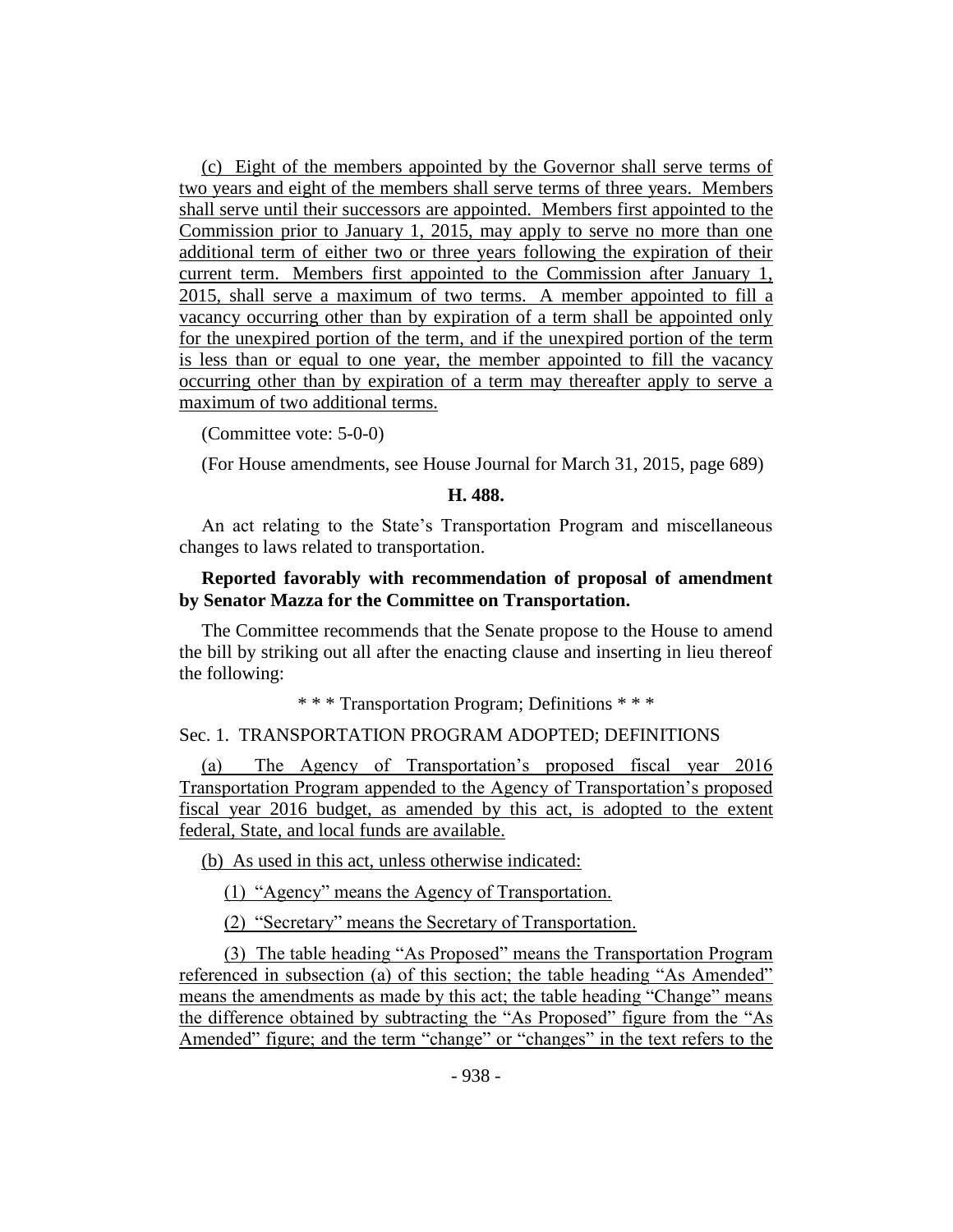project- and program-specific amendments, the aggregate sum of which equals the net "Change" in the applicable table heading.

(4) "TIB funds" or "TIB" refers to monies deposited in the Transportation Infrastructure Bond Fund in accordance with 19 V.S.A. § 11f.

\* \* \* Personnel-related Savings \* \* \*

Sec. 2. FISCAL YEAR 2016 PERSONNEL-RELATED SAVINGS

In addition to all other reductions in spending authority under this act, overall fiscal year 2016 Transportation Program spending is reduced by \$1,500,000.00 in transportation funds, to be achieved through a combination of personnel, labor, or consultant cost savings identified by the Secretary.

\* \* \* Program Development – Funding \* \* \*

Sec. 3. PROGRAM DEVELOPMENT – FUNDING

(a) Spending authority in Program Development in fiscal year 2016 is modified in accordance with this section. Among projects selected in the Secretary's discretion in accordance with subsection (b) of this section, the Secretary shall:

(1) increase project spending authority in the total amount of \$3,514,996.00 in transportation funds;

(2) reduce project spending authority in the total amount of \$6,600,000.00 in TIB funds; and

(3) reduce project spending authority in the total amount of \$12,340,016.00 in federal funds.

(b) In exercising his or her discretion to select projects on which spending will be reduced, the Secretary shall not delay a project that otherwise would proceed in fiscal year 2016, unless the full amount of the reduction required under subsection (a) of this section cannot be achieved from project savings or unforeseen delays that prevent a project from proceeding in fiscal year 2016. If a project that otherwise would have proceeded in fiscal year 2016 is delayed, the Secretary shall promptly notify:

(1) the House and Senate Committees on Transportation when the General Assembly is in session; or

(2) the Joint Transportation Oversight Committee and the Joint Fiscal Committee Office when the General Assembly is not in session.

\* \* \* Contingent Spending Authority \* \* \*

Sec. 3a. CONTINGENT SPENDING AUTHORITY; DELAYED PROJECTS AND PAVING PROGRAM PROJECTS OR ACTIVITIES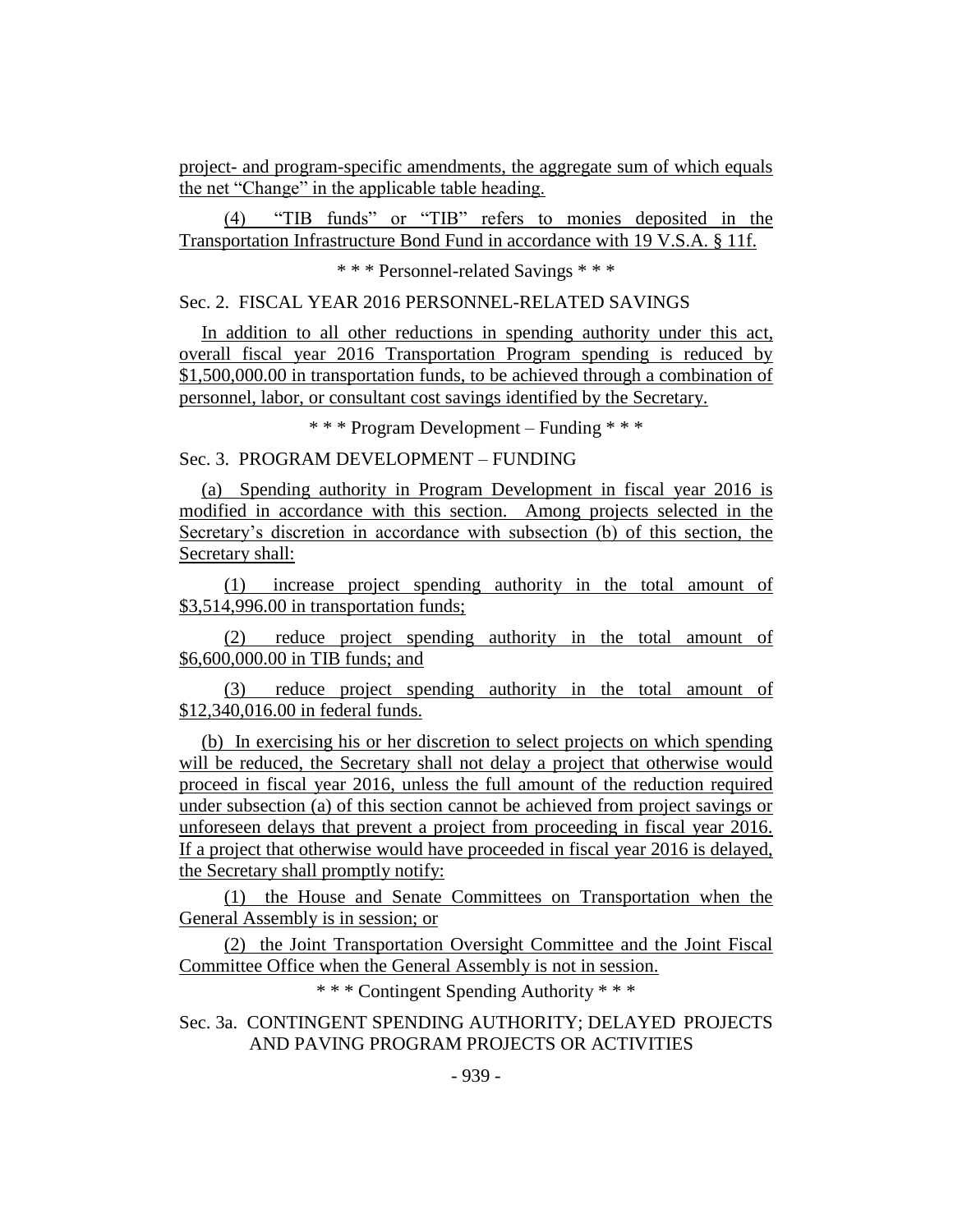## (a) As used in this section:

(1) The phrase "net balance" means an overall positive balance consisting of either the sum of any unreserved monies in the Transportation Fund and TIB Fund remaining at the end of fiscal year 2015, or the overall positive balance in either Fund at the end of fiscal year 2015 after subtracting any deficit in the other Fund.

(2) The phrase "net increase" means an overall increase in forecasted revenues under the July 2015 consensus revenue forecast over the January 2015 consensus revenue forecast for fiscal year 2016, consisting of either the sum of forecasted increases in Transportation Fund and TIB Fund revenues, or an overall increase in forecasted revenues after subtracting a forecasted downgrade in either Fund.

(b) Subject to the funding of the Transportation Fund Stabilization Reserve in accordance with 32 V.S.A. § 308a and to the limitations of 19 V.S.A. § 11f (Transportation Infrastructure Bond Fund), and notwithstanding 32 V.S.A. § 308c (Transportation Fund Balance Reserve), if any net balance exists at the end of fiscal year 2015, or if there is a net increase in the July 2015 consensus revenue forecast, up to a total amount of \$3,000,000.00 of the net balance and the net increase, and up to a total amount of \$12,000,000.00 in matching federal funds, is authorized for expenditure and is hereby appropriated to be used on a project that otherwise would be required to be delayed under Sec. 3 of this act.

(c) If the full amount of any net balance and net increase is not expended under subsection (a) of this section, the remaining amount is authorized for expenditure and is hereby appropriated to advance Paving Program projects or to increase Statewide Paving Program activities in the Transportation Program adopted under this act.

(d) If the Agency expends funds under the authority of this section, it shall notify the House and Senate Committees on Transportation when the General Assembly is in session, or the Joint Transportation Oversight Committee when the General Assembly is not in session.

\* \* \* Maintenance Program \* \* \*

Sec. 4. MAINTENANCE PROGRAM

(a) Total authorized spending in the Maintenance Program is amended as follows: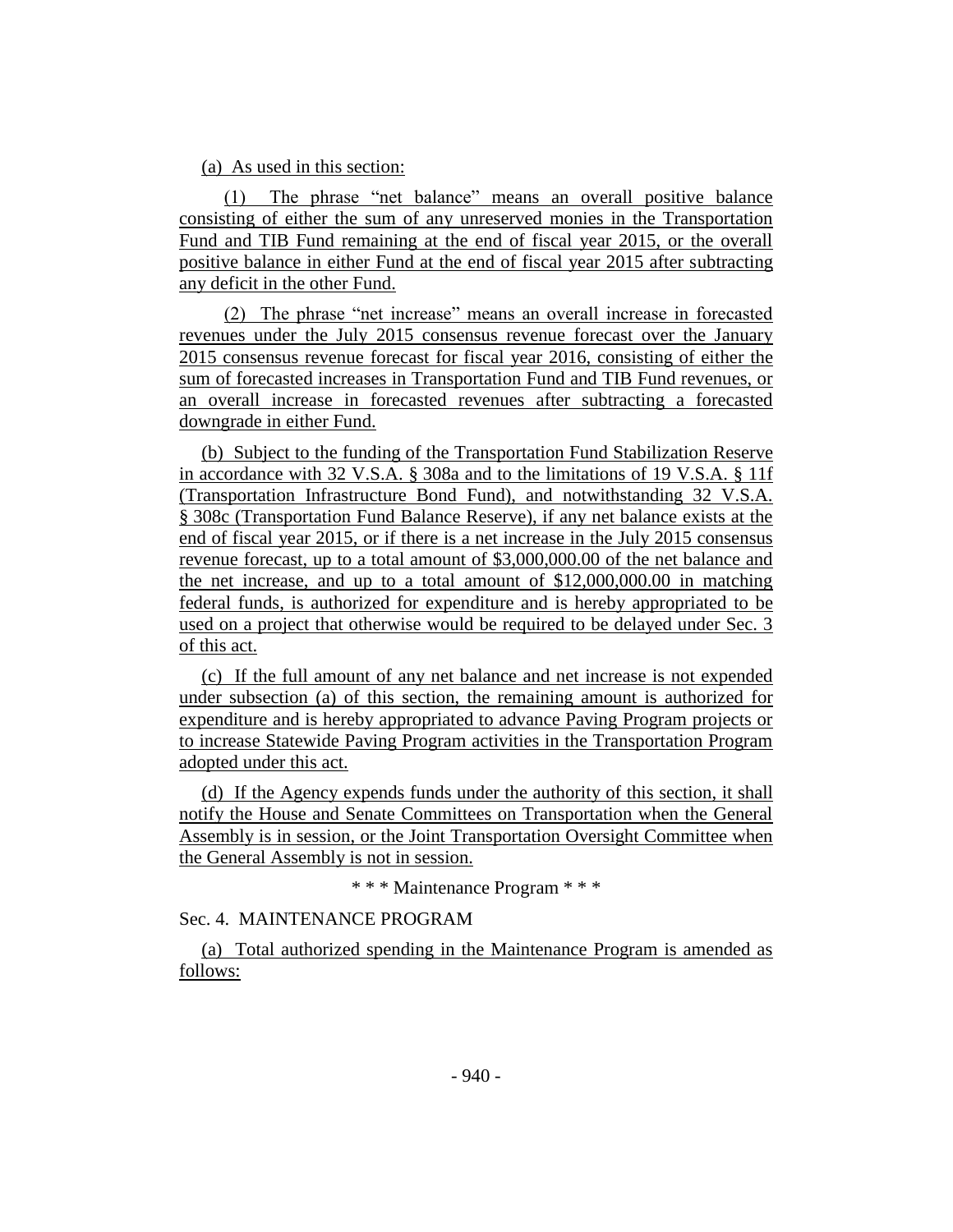| FY 16                         | <b>As Proposed</b> | As Amended | Change     |
|-------------------------------|--------------------|------------|------------|
| Personal services             | 43,784,445         | 43,784,445 | $\theta$   |
| Operating expenses 43,890,139 |                    | 43,190,139 | $-700,000$ |
| <b>Grants</b>                 | 95,000             | 95,000     | $\theta$   |
| Total                         | 87,769,584         | 87,069,584 | $-700,000$ |
| Sources of funds              |                    |            |            |
| State                         | 83,169,447         | 82,469,447 | $-700,000$ |
| Federal                       | 4,500,137          | 4,500,137  | $\Omega$   |
| Interdep't transfer           | 100,000            | 100,000    | $\Omega$   |
| Total                         | 87,769,584         | 87,069,584 | $-700,000$ |

(b) The reduction in authorized Maintenance Program spending under subsection (a) of this section shall be allocated among maintenance activities as specified by the Secretary.

\* \* \* Town Highway Structures \* \* \*

# Sec. 5. TOWN HIGHWAY STRUCTURES

Spending authority for Town Highway Structures Program is amended to read:

| FY 16            | As Proposed | As Amended       | Change           |
|------------------|-------------|------------------|------------------|
| <b>Grants</b>    | 6,333,500   | 9,483,500        | 3,150,000        |
| Total            | 6,333,500   | 9,483,500        | 3,150,000        |
| Sources of funds |             |                  |                  |
| <b>State</b>     | 6,333,500   | 9,483,500        | 3,150,000        |
| Federal          | $\theta$    | $\left( \right)$ | $\left( \right)$ |
| Total            | 6,333,500   | 9,483,500        | 3,150,000        |

\* \* \* Town Highway Bridge Program \* \* \*

# Sec. 6. TOWN HIGHWAY BRIDGE PROGRAM; PROJECT CANCELLATION

Pursuant to 19 V.S.A. § 10g(h) (legislative approval for cancellation of projects), the General Assembly approves cancellation of the following project from the Town Highway Bridge Program candidate list: Fair Haven BO

1443( ) (scoping for BR2 on TH45).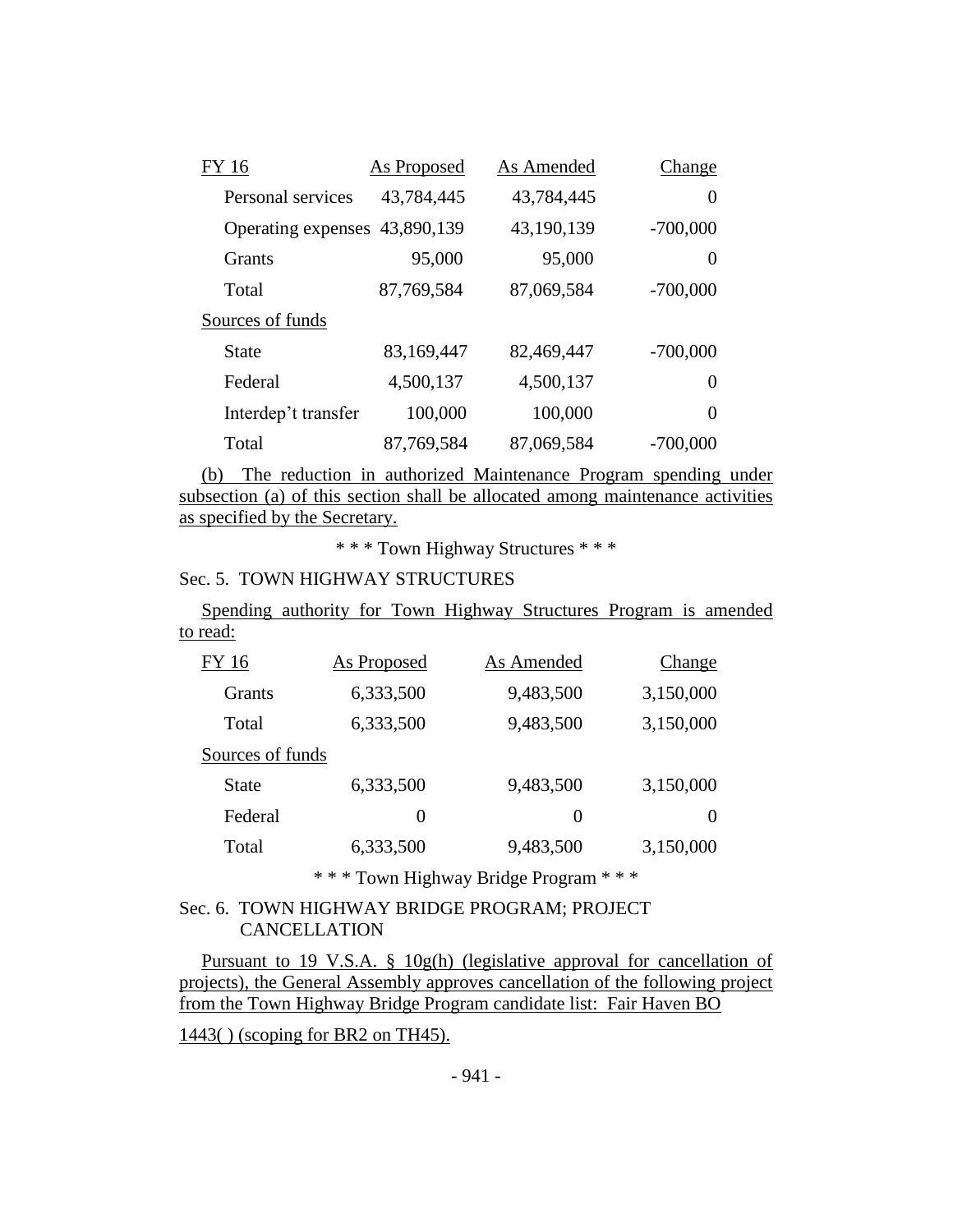## \* \* \* Rest Areas \* \* \*

## Sec. 7. REST AREAS PROGRAM; PROJECT CANCELLATION

Pursuant to 19 V.S.A. § 10g(h) (legislative approval for cancellation of projects), the General Assembly approves cancellation of the following Rest Areas Program project: Derby IM 091-3(8) (expansion of Derby I-91 rest area).

## Sec. 8. REST AREAS PROGRAM; PROJECT ADDITION

The following project is added to the candidate list of the Rest Areas Program within the fiscal year 2016 Transportation Program: Derby IM 091-3 ( ) (rehabilitation of Derby I-91 rest area).

\* \* \* Central Garage \* \* \*

## Sec. 9. TRANSFER TO CENTRAL GARAGE FUND

Notwithstanding 19 V.S.A. § 13(c), in fiscal year 2016, the amount of \$162,504.00 is transferred from the Transportation Fund to the Central Garage Fund created in 19 V.S.A. § 13.

\* \* \* Transportation Funding Analysis \* \* \*

# Sec. 10. AGENCY ANALYSIS OF TRANSPORTATION FUNDING

(a) The Agency shall identify and evaluate funding sources, other than motor vehicle fuel taxes, that will be sufficient to maintain the State's transportation system, accounting for State and federal policies that have and will continue to reduce motor vehicle fuel consumption. In conducting this analysis, the Agency shall:

(1) review current State and federal transportation funding sources and policies, as well as policies and trends that have and will continue to reduce motor vehicle fuel consumption;

(2) review and expand on the funding options contained in the report on transportation funding required by 2012 Acts and Resolves No. 153, Sec. 40; and

(3) review the actions of other states and provinces that have reduced or eliminated motor vehicle fuel taxes and replaced them with other funding sources.

(b) The Agency also shall identify and evaluate funding sources, other than local property taxes, to support the local share of increasing costs or the expansion of public transportation services statewide.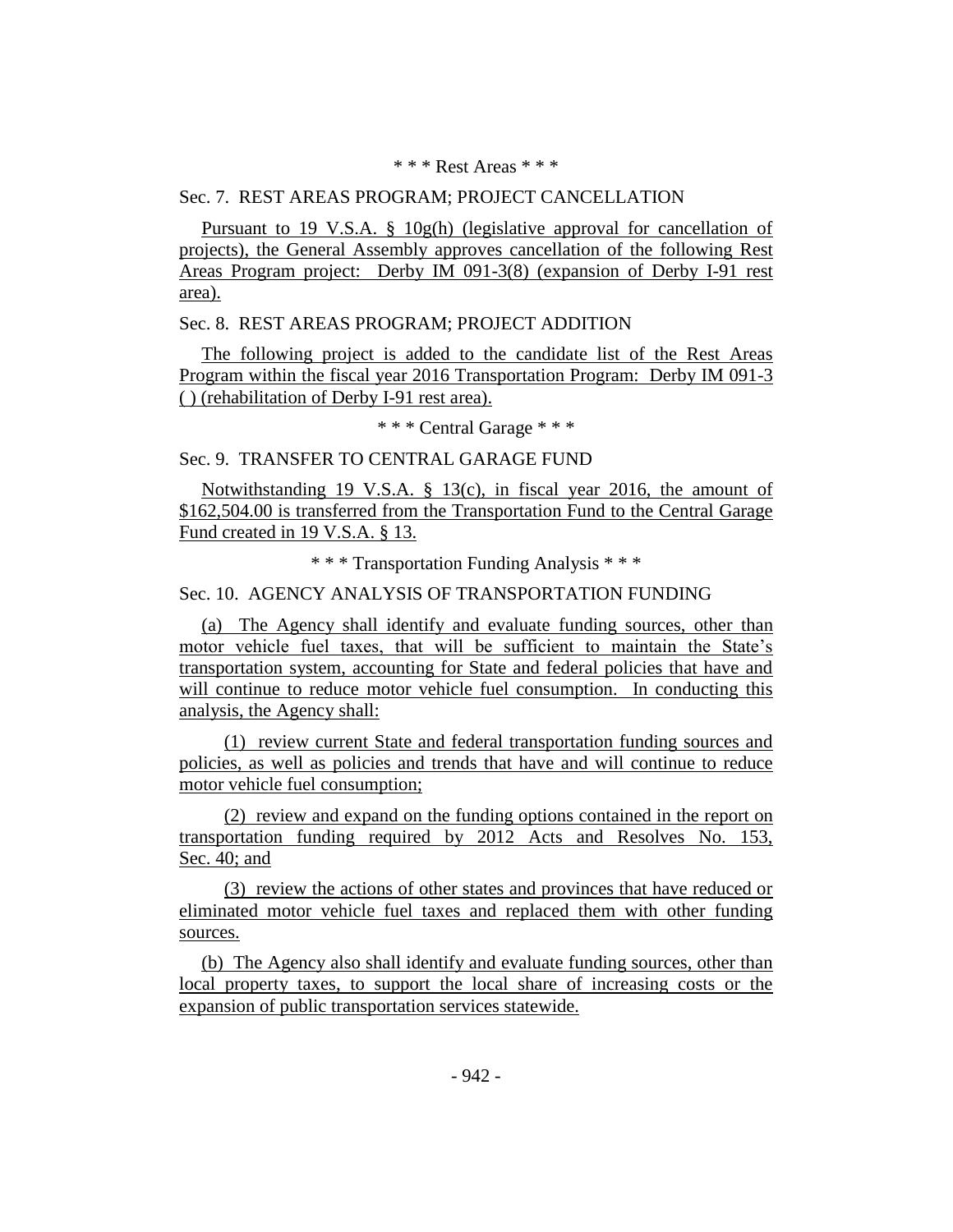(c) The Agency shall deliver a written report of its findings and any recommendations to the House and Senate Committees on Transportation on or before January 15, 2016.

\* \* \* Study of Commuter Rail and Bus Service \* \* \*

# Sec. 11. STUDY OF MONTPELIER TO ST. ALBANS COMMUTER RAIL SERVICE, ALBANY TO BENNINGTON TO MANCHESTER BUS **SERVICE**

(a) The Agency shall study the financial and operational feasibility of a commuter rail service in the corridor between St. Albans, Essex Junction, and Montpelier, with connecting service to Burlington, and shall report its findings and any recommendations to the House and Senate Committees on Transportation on or before January 15, 2017.

(b) The Agency shall study the expected benefits and costs to the State of Vermont, implementation steps, and timeline associated with various models for initiating and operating an Albany to Bennington to Manchester bus service, and shall report its findings and any recommendations to the House and Senate Committees on Transportation on or before January 15, 2016.

\* \* \* Review of Transportation Service Programs \* \* \*

Sec. 12. REVIEW OF TRANSPORTATION SERVICE PROGRAM

(a) The Agency, in consultation with the Agency of Human Services and interested stakeholders, shall review the Elders and Persons with Disability Transportation Program (E&D Program). In carrying out its review, the Agency shall analyze:

(1) the gap between current and projected E&D Program resources and needs over a 10-year time frame, on regional and statewide levels;

(2) regional transportation service delivery models and their adequacy in meeting E&D Program participant needs;

(3) opportunities to achieve efficiencies by coordinating E&D Program and other human services transportation programs, and obstacles to achieving such efficiencies;

(4) challenges that exist for partner organizations to raise local matching funds for transportation services;

(5) the current and expected impact of Medicaid waiver programs on the E&D Program; and

(6) existing and emerging technology and the potential role it could play in increasing service to elders and persons with disabilities.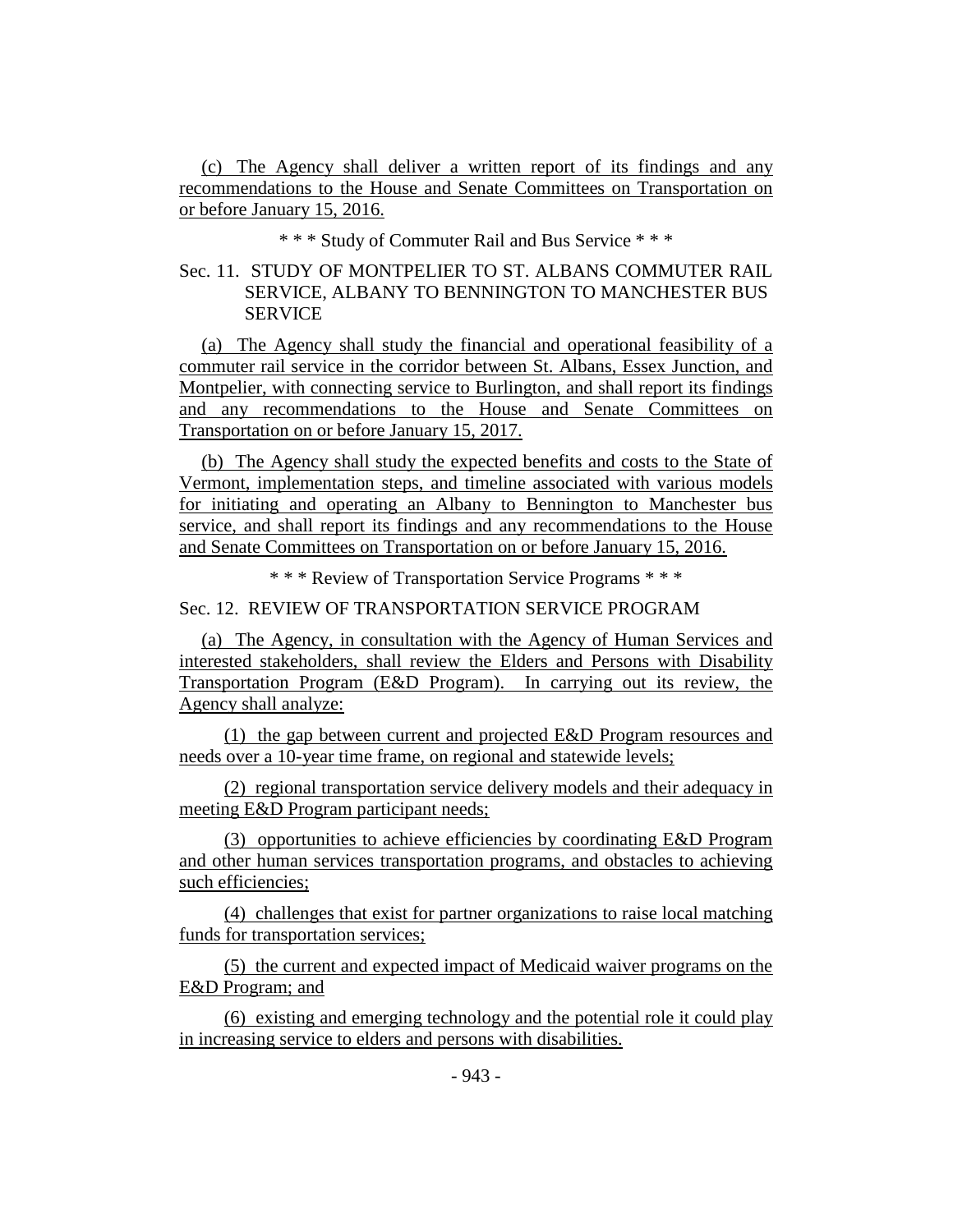(b) The Agency shall submit a written report of its findings and any recommendations to the House and Senate Committees on Transportation on or before January 15, 2016.

\* \* \* Authority of the Agency and Secretary \* \* \*

Sec. 13. 5 V.S.A. § 204 is amended to read:

## § 204. POWERS OF AGENCY GENERALLY

(a) To carry out the purposes of this part, the Agency of Transportation shall have power, subject to subsection (b) of this section:

(1) To contract in the name of the State with individuals, firms, or corporations, with officials of a town, city, or village, with officials of a group of either or both of such governmental units, with officials of another state, or with officials or agencies of the federal government to carry out the purposes of this part.

(2) To receive, manage, use, or expend, for purposes directed by the donor, gifts, grants, or contributions of any name or nature made to the State for the promotion or development of aeronautics or for aeronautics facilities. The authority granted in this subdivision shall be subject to the provisions of 32 V.S.A. § 5.

\* \* \*

Sec. 14. 5 V.S.A. § 206 is amended to read:

# § 206. COOPERATION WITH UNITED STATES; FEDERAL AND OTHER MONEYS MONIES RECEIVED; DEPOSIT, DESIGNATION, APPROPRIATION, AND DISBURSEMENT

(a) The agency Agency is authorized to cooperate with the government of the United States in the acquisition, construction, improvement, maintenance, and operation of airports and other navigation facilities in this state State, and to comply with the provisions of the laws or regulations of the United States for the expenditure of federal moneys monies upon airports and other air navigation facilities.

(b) It The Agency is authorized to accept, receive, and receipt for federal moneys monies and other moneys monies, either public or private, for and in behalf of this state State, appropriated to the Agency or that have been approved for receipt pursuant to 32 V.S.A. § 5 or 511.

(c) All moneys monies accepted for disbursement by the agency Agency pursuant to subsection (b) of this section shall be deposited in the state treasury State Treasury and, unless otherwise prescribed by the authority from which the money is received, kept in separate funds, designated according to the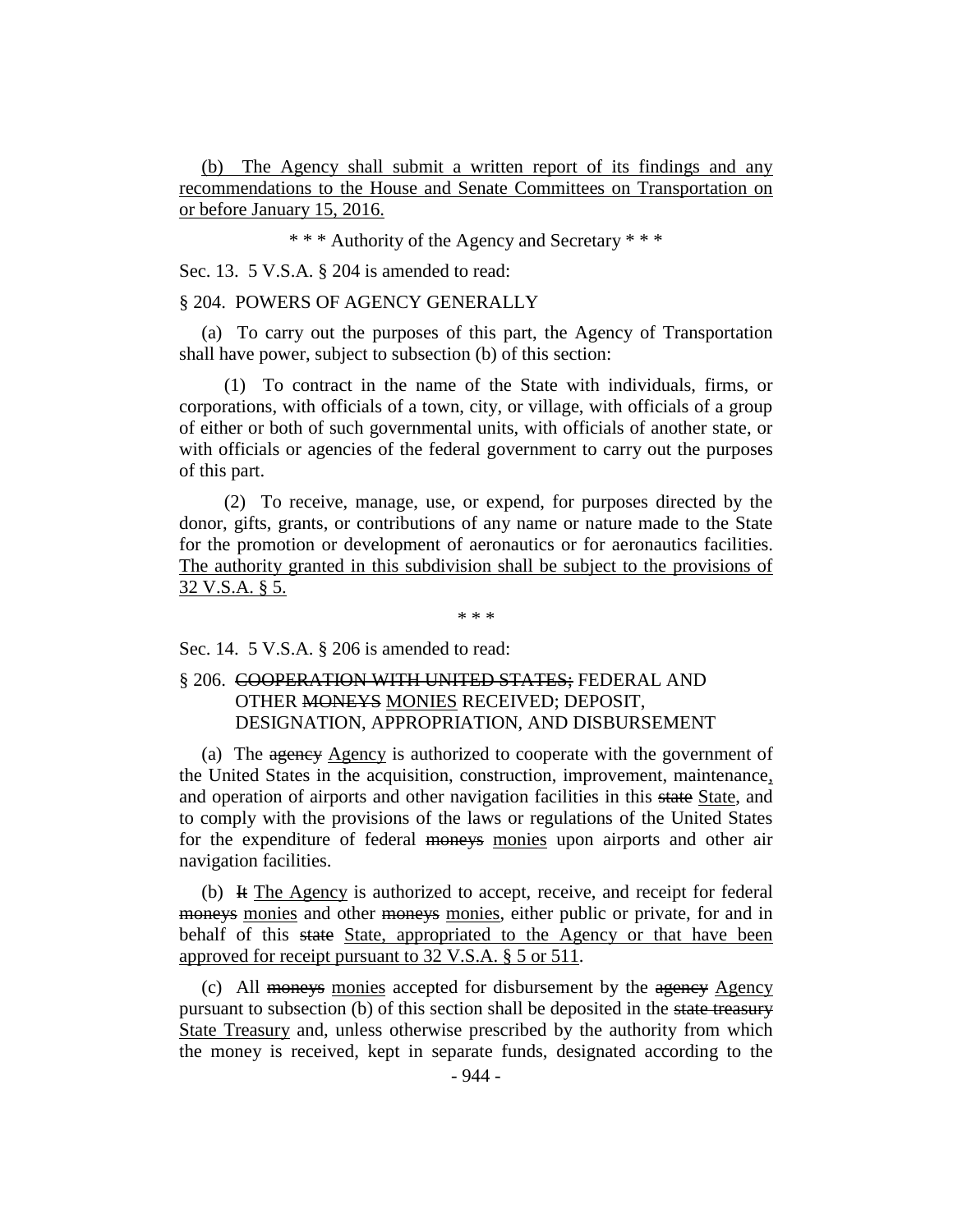purposes for which the moneys monies were made available, and held by the state State in trust for such purposes. All moneys are hereby appropriated for the purposes for which they were made available, to monies shall be expended for the purposes for which they were made available and in accordance with federal laws and regulations and with this chapter. The agency Agency is authorized, whether acting for this state State or as the agent of any of its municipalities, or when requested by the United States U.S. government or any agency or department of the United States U.S. government, to disburse such moneys monies for the designated purposes, but this shall not preclude any other authorized method of disbursement.

Sec. 15. 19 V.S.A. § 1502 is amended to read:

# § 1502. COOPERATION WITH COMPLIANCE WITH FEDERAL GOVERNMENT REQUIREMENTS; USE OF FEDERAL AID **MONEY**

(a) To effect the purposes of section  $1501$  of this title, the agency Agency may comply with federal rules and regulations, and may use so much of the funds appropriated to the Agency, or available to it pursuant to  $32$  V.S.A.  $\S$  5 or 511, for highway purposes as shall be necessary to secure aid from the federal government under the federal act specified in section 1501; and in addition may use further such sums as may be necessary for surveys, plans, specifications, estimates, and assistance necessary to carry out the provisions of this chapter.

(b) To carry out the transportation planning process required by the Intermodal Surface Transportation Efficiency Act of 1991 (the Act), Pub. L. No. 102-240, § 1024, 105 Stat. 1914, 1955 (1991) (now codified at 23 U.S.C. § 134), as may be amended, the governor Governor shall designate a metropolitan planning organization for any urbanized area of more than 50,000 population and may take other action necessary to ensure the state's State's compliance with the federal act Act and any federal regulations pertaining to the act Act. A designation of a metropolitan planning organization shall remain in effect until revoked by the governor Governor.

Sec. 16. 19 V.S.A. chapter 1 is amended to read:

# CHAPTER 1. STATE HIGHWAY LAW; GENERAL TRANSPORTATION PROVISIONS

\* \* \*

# § 7. SECRETARY; POWERS AND DUTIES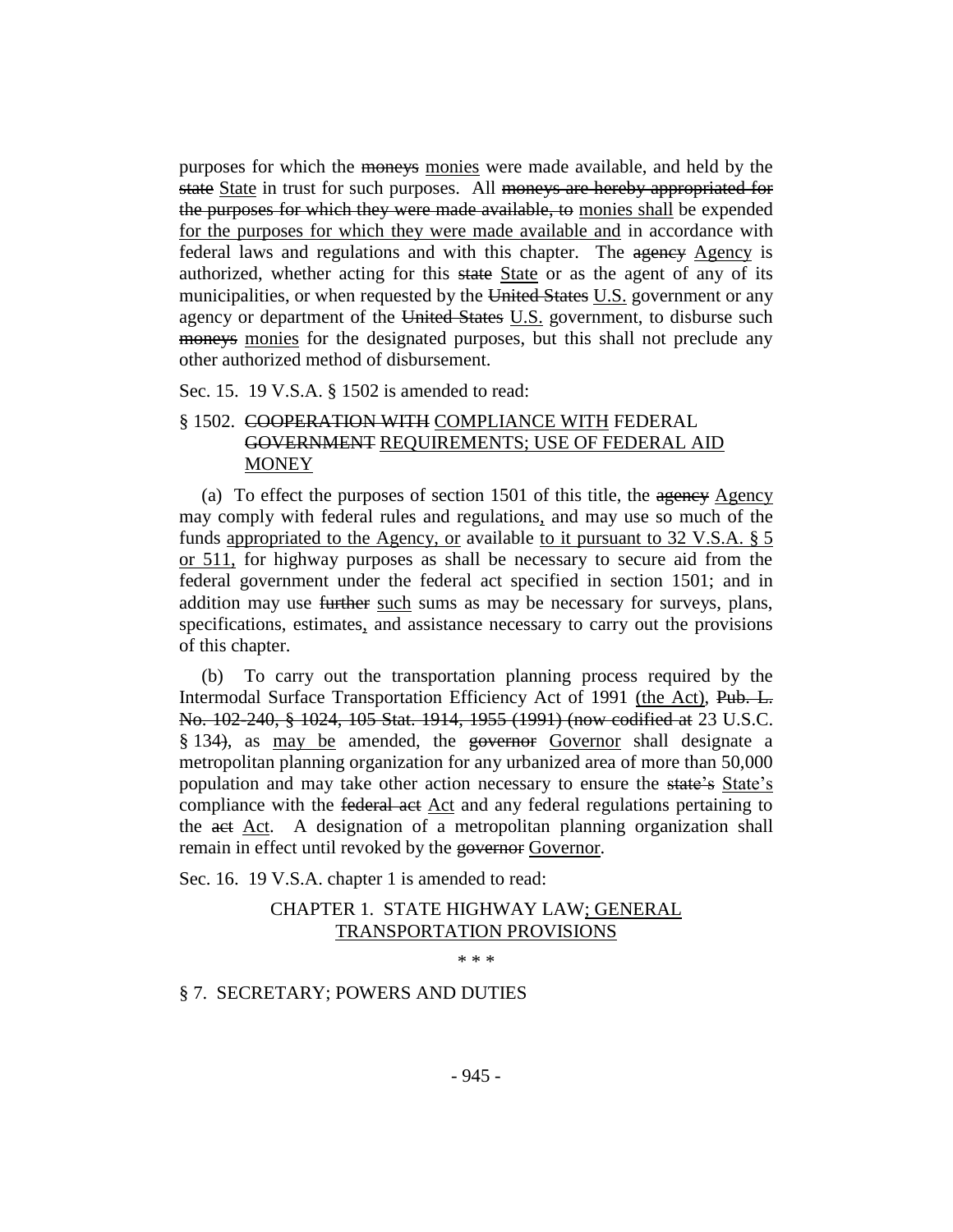(a) The Agency shall be under the direction and supervision of a Secretary, who shall be appointed by the Governor with the advice and consent of the Senate and shall serve at the pleasure of the Governor.

(b) The Secretary shall be responsible to the Governor and shall plan, coordinate, and direct the functions vested in the Agency in accord with the transportation policies established by the Agency under section 10b of this title.

(c) The Secretary may, with the approval of the Governor, transfer classified positions between the Department, Divisions, and other components of the Agency, subject only to personnel laws and rules.

(d) The Secretary shall determine the administrative, operational, and functional policies of the Agency and be accountable to the Governor for these determinations. The Secretary shall exercise the powers and shall perform the duties required for the Agency's effective administration.

(e) In addition to other duties imposed by law, the Secretary shall:

(1) administer the laws assigned to the Agency;

(2) coordinate and integrate the work of the Agency;

(3) supervise and control all staff functions; and

(4) whenever the Agency is developing preliminary plans for a new or replacement maintenance facility or salt shed, first conduct a review of all previously developed building plans and give priority to utilizing a common, uniform, preexisting design.

(f) The Secretary may, within the authority of relevant State and federal statutes and regulations:

(1) within the authority of relevant State and federal statutes and regulations, transfer appropriations or parts of appropriations within or between the department, divisions, and sections;

(2) cooperate with the appropriate federal agencies and receive federal funds in support of programs within the Agency;

(3) submit plans and reports, and in other respects comply with federal laws and regulations which pertain to programs administered by the Agency;

(4) make rules consistent with the law for the internal administration of the Agency and its programs;

(5) create advisory councils or committees as he or she deems necessary within the Agency, and appoint the members for a term not exceeding his or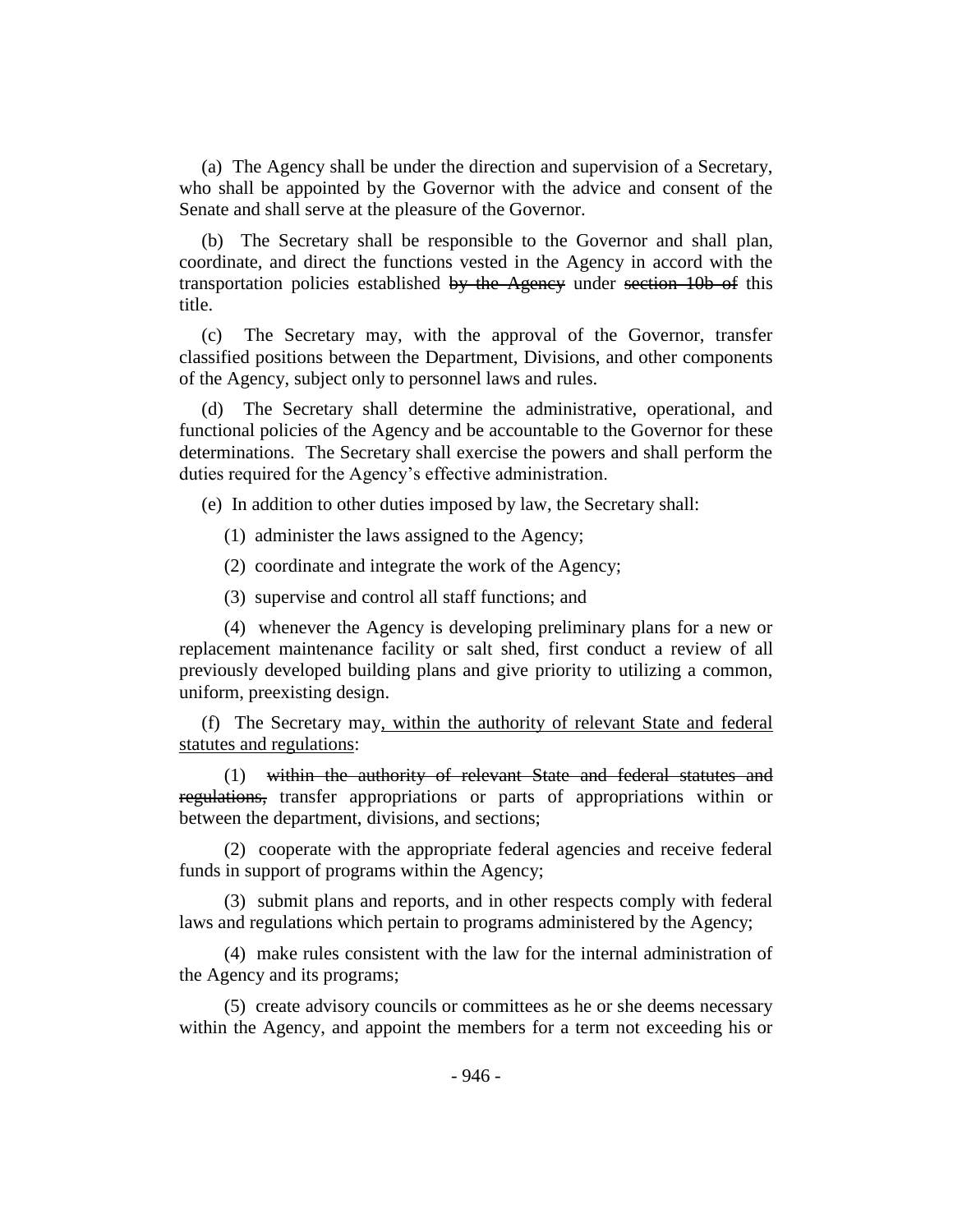hers. Councils or committees created pursuant to this subdivision may include persons who are not officers or employees of the Agency;

 $(6)$  provide training and instruction for  $\frac{a}{a}$  employees of the Agency at the expense of the Agency, and provide training and instruction for employees of Vermont municipalities. Where appropriate, the Secretary may provide training and instruction for municipal employees at the expense of the Agency;

(7) organize, reorganize, transfer, or abolish sections and staff function sections within the Agency; except however, the Secretary may not alter the number of highway districts without legislative approval.

(8) [Deleted.] [Repealed.]

\* \* \*

\* \* \* Middlebury Rail Tunnel Project \* \* \*

## Sec. 17. MIDDLEBURY RAIL TUNNEL PROJECT

Notwithstanding 5 V.S.A. § 3670(a) and (b), the Middlebury WCRS(23) Project (to replace the existing Merchants Row and Main Street bridges over the Vermont Railway line and to lower the grade of the Vermont Railway line) may be constructed without the prior approval of the Transportation Board to provide a minimum vertical clearance of  $21'$  0" over the highest track elevation, but only if the Agency, Vermont Railway, Inc., and any affected municipality agree in writing to the 21' 0" minimum vertical clearance.

\* \* \* Potable Water Supply and Wastewater Systems Permits \* \* \*

Sec. 18. 10 V.S.A. § 1974 is amended to read:

#### § 1974. EXEMPTIONS

Notwithstanding any other requirements of this chapter, the following projects and actions are exempt:

\* \* \*

(7) the subdivision of an unimproved or improved lot or campground where the subdivision results from a transfer of property for a highway or other transportation project that is authorized under the State's enacted Transportation Program or is an emergency project within the meaning of 19 V.S.A.  $\S$  10g(h), regardless of whether the State or the municipality has commenced any condemnation proceedings in connection with the project.

\* \* \* Highway Division Director \* \* \*

Sec. 19. 19 V.S.A. § 9(a) is amended to read: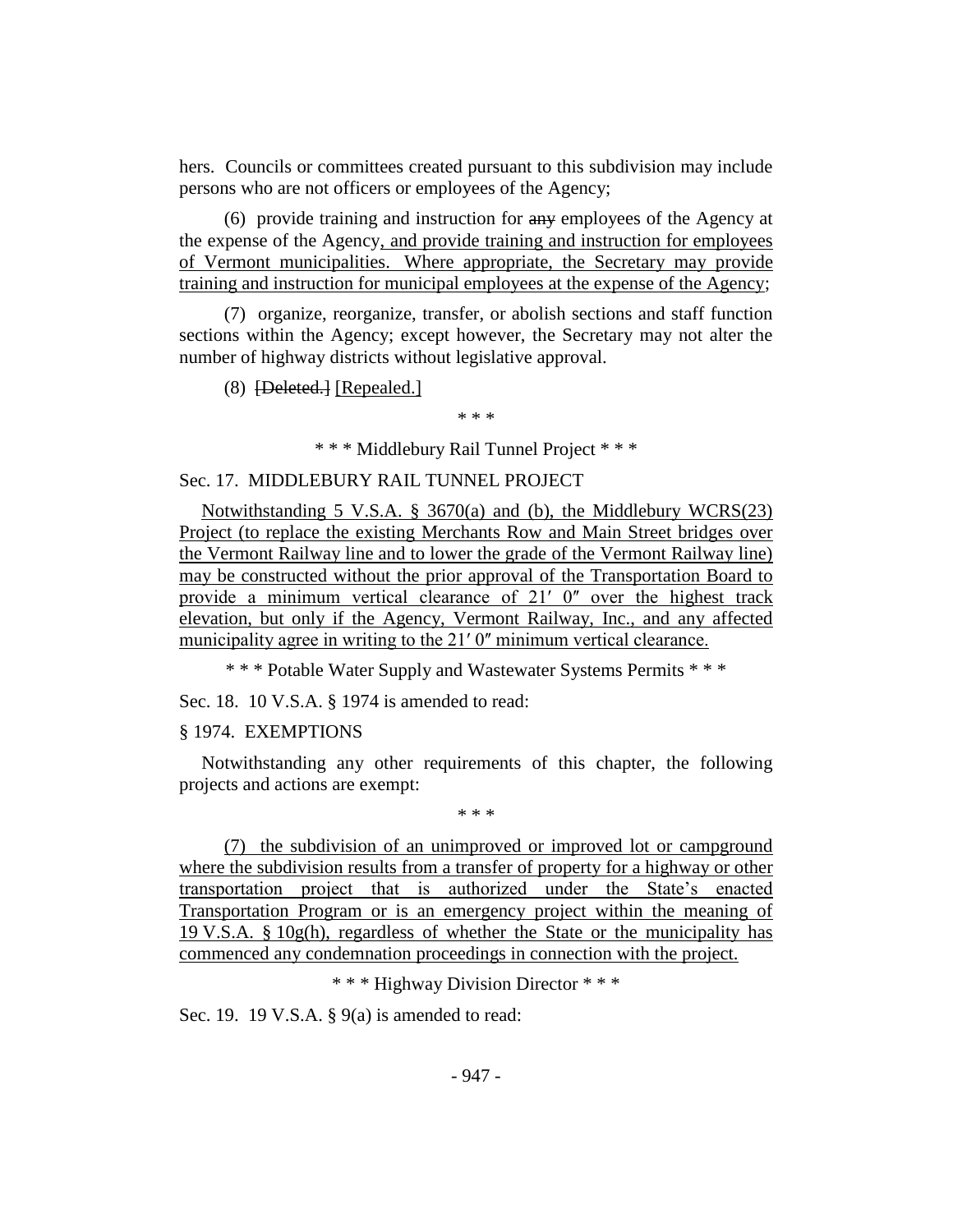(a) A director shall administer each division created within the agency Agency. The secretary Secretary shall appoint the directors, who shall be exempt from the classified service. The Director of the Highway Division shall be licensed as a professional engineer.

\* \* \* Clean Water \* \* \*

Sec. 20. 19 V.S.A. § 38 is amended to read:

#### § 38. TRANSPORTATION ALTERNATIVES GRANT PROGRAM

\* \* \*

(f) Each year, \$200,000.00 \$1,100,000.00 of the Grant Program funds, or such lesser sum if all eligible applications amount to less than \$200,000.00 \$1,100,000.00, shall be reserved for municipalities for environmental mitigation projects relating to stormwater and highways, including eligible salt and sand shed projects. Grant awards for eligible projects shall not exceed \$50,000.00 per project. Regarding the balance of Grant Program funds, in evaluating applications for Transportation Alternatives grants, the Transportation Alternatives Grant Committee shall give preferential weighting to projects involving as a primary feature a bicycle or pedestrian facility. The degree of preferential weighting and the circumstantial factors sufficient to overcome the weighting shall be in the complete discretion of the Transportation Alternatives Grant Committee.

\* \* \*

Sec. 21. 19 V.S.A. § 306(i) is added to read:

(i) Monies disbursed from the Clean Water Fund established in 10 V.S.A. § 1388 for municipalities for environmental mitigation projects related to stormwater and highways shall be administered by the Agency through the Municipal Mitigation Grant Program. Grants provided to municipalities under the Program shall be matched by local funds sufficient to cover 20 percent of the project costs.

\* \* \* State Highway Bridge Program; Causeway Scoping Study \* \* \*

Sec. 22. STATE HIGHWAY BRIDGE PROGRAM

(a) The following project is added to the State Highway Bridge Program: Missisquoi Bay Causeway Scoping Study.

(b) Spending authority for the Missisquoi Bay Causeway Scoping Study is authorized as follows: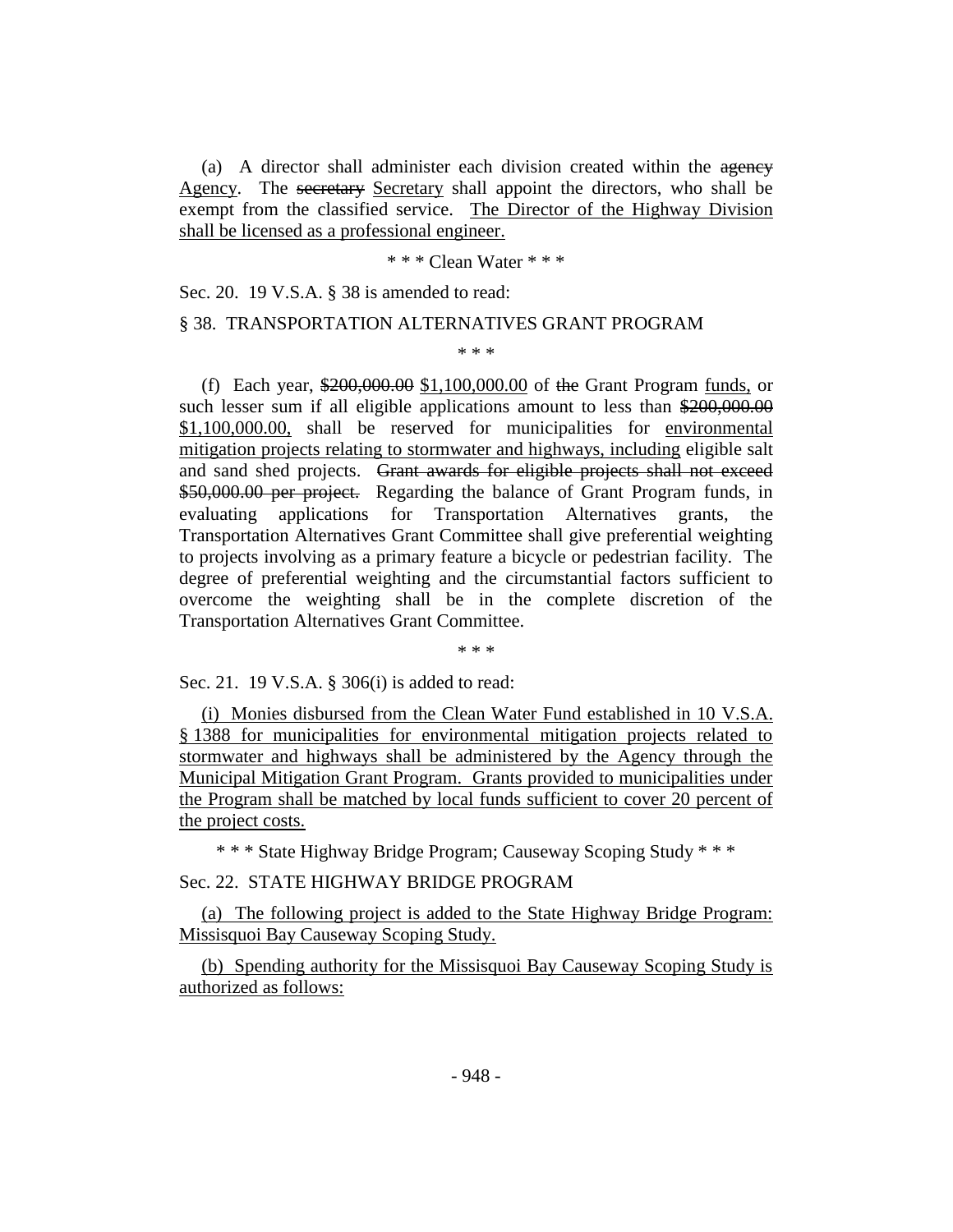| FY 16            | <b>As Proposed</b> | As Amended     | Change           |
|------------------|--------------------|----------------|------------------|
| PE               | 0                  | 125,000        | 125,000          |
| Construction     | 0                  | $\overline{0}$ | $\left( \right)$ |
| Total            | 0                  | 125,000        | 125,000          |
| Sources of funds |                    |                |                  |
| <b>State</b>     | 0                  | $\Omega$       | $\mathcal{L}$    |
| <b>TIB</b>       | 0                  | 0              | 0                |
| Federal          | 0                  | 100,000        | 100,000          |
| Special          | 0                  | 25,000         | 25,000           |
| Total            | 0                  | 125,000        | 125,000          |
|                  |                    |                |                  |

\* \* \* Motor Fuel Transportation Infrastructure Assessment \* \* \*

Sec. 23. 23 V.S.A. § 3106 is amended to read:

## § 3106. IMPOSITION, RATE, AND PAYMENT OF TAX

(a)(1) Except for sales of motor fuels between distributors licensed in this State, which sales shall be exempt from the taxes and assessments authorized under this section, unless exempt under the laws of the United States at the time of filing the report required by section 3108 of this title, each distributor shall pay to the Commissioner:

(A) a tax of \$0.121 upon each gallon of motor fuel sold by the distributor; and

(B) the following assessments, which shall be levied on the tax-adjusted retail price of gasoline as defined herein:

(i) a motor fuel transportation infrastructure assessment in the amount of that is the greater of:

## (I) \$0.0396; or

(II) two percent of the tax-adjusted retail price upon each gallon of motor fuel sold by the distributor; and

(ii) a fuel tax assessment, which shall be used exclusively for transportation purposes and not be transferred from the Transportation Fund, that is the greater of:

(I) \$0.134 per gallon; or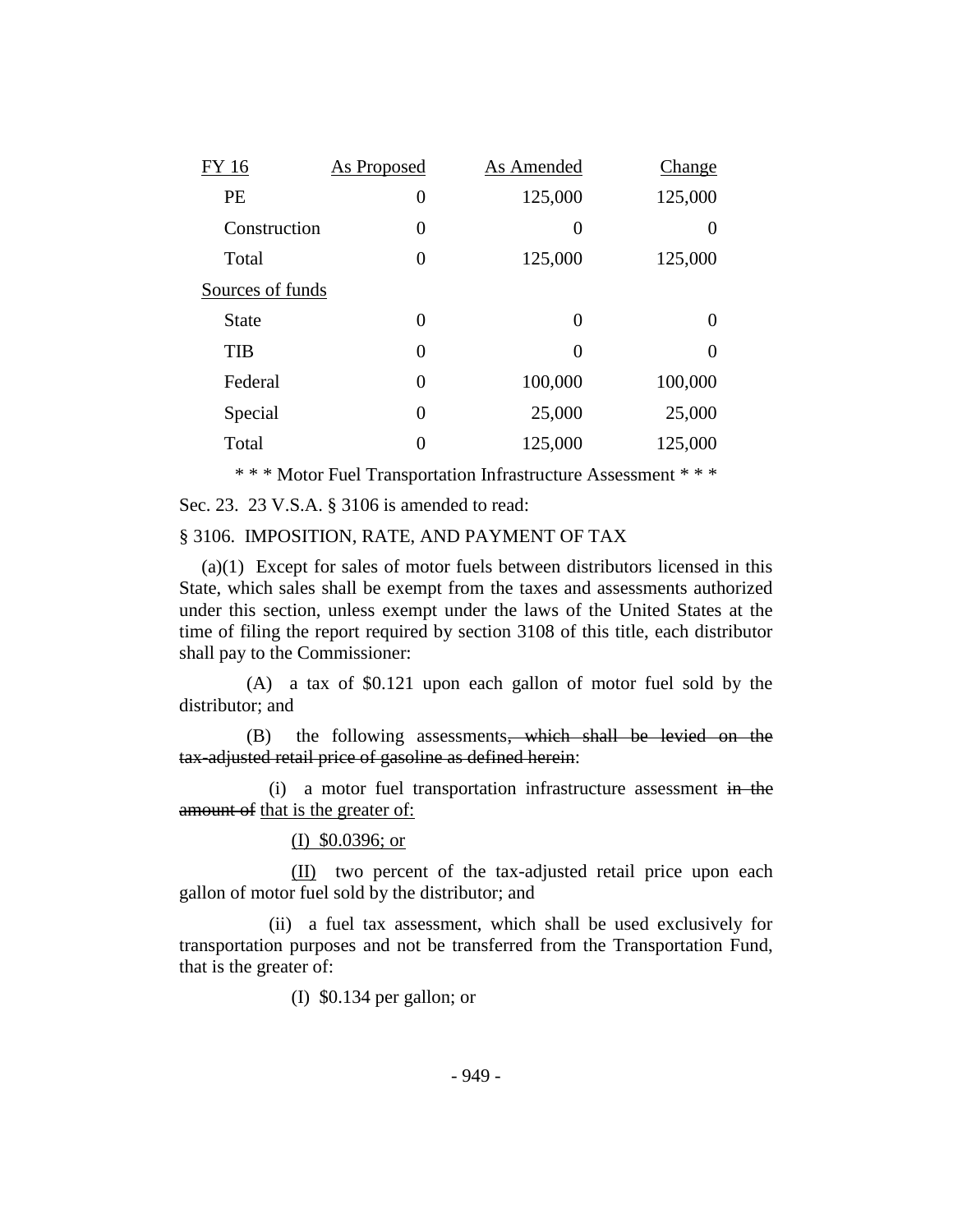(II) four percent of the tax-adjusted retail price or \$0.18 per gallon, whichever is less, upon each gallon of motor fuel sold by the distributor.

\* \* \*

\* \* \* Welcome Center and Airport Namings \* \* \*

Sec. 24. 29 V.S.A. § 821(a) is amended to read:

(a) State buildings.

\* \* \*

(11) "Senator James M. Jeffords Welcome Center" shall be the name of the Welcome Center in Bennington.

(12) "Northeast Kingdom International Airport" shall be the name of the Newport State Airport in Coventry.

\* \* \* Process for Naming of Transportation Facilities \* \* \*

Sec. 25. 10 V.S.A. § 152 is amended to read:

## § 152. AUTHORITY TO NAME ROADS AND GEOGRAPHIC LOCATIONS

The board of libraries Board of Libraries is hereby designated the state State agency to name roads and geographic locations including but not limited to mountains, streams, lakes, and ponds upon petition signed by not less than 25 interested persons or by petition of an administrative department of the state State.

Sec. 26. 10 V.S.A. § 153 is amended to read:

## § 153. PROCEDURE

When the board Board receives a petition to act under section 152 of this title it shall give reasonable notice to each administrative department of the state State having jurisdiction of the road or location to be named, and to each town in which the road or location lies of the time and place when it will hear all interested parties.

Sec. 27. 19 V.S.A. § 5 is amended to read:

#### § 5. TRANSPORTATION BOARD; POWERS AND DUTIES

(a) The regulatory and quasi-judicial functions relating to transportation shall be vested in the transportation board.

(b) Notwithstanding subsection (a) of this section, Board, except that the duties and responsibilities of the commissioner of motor vehicles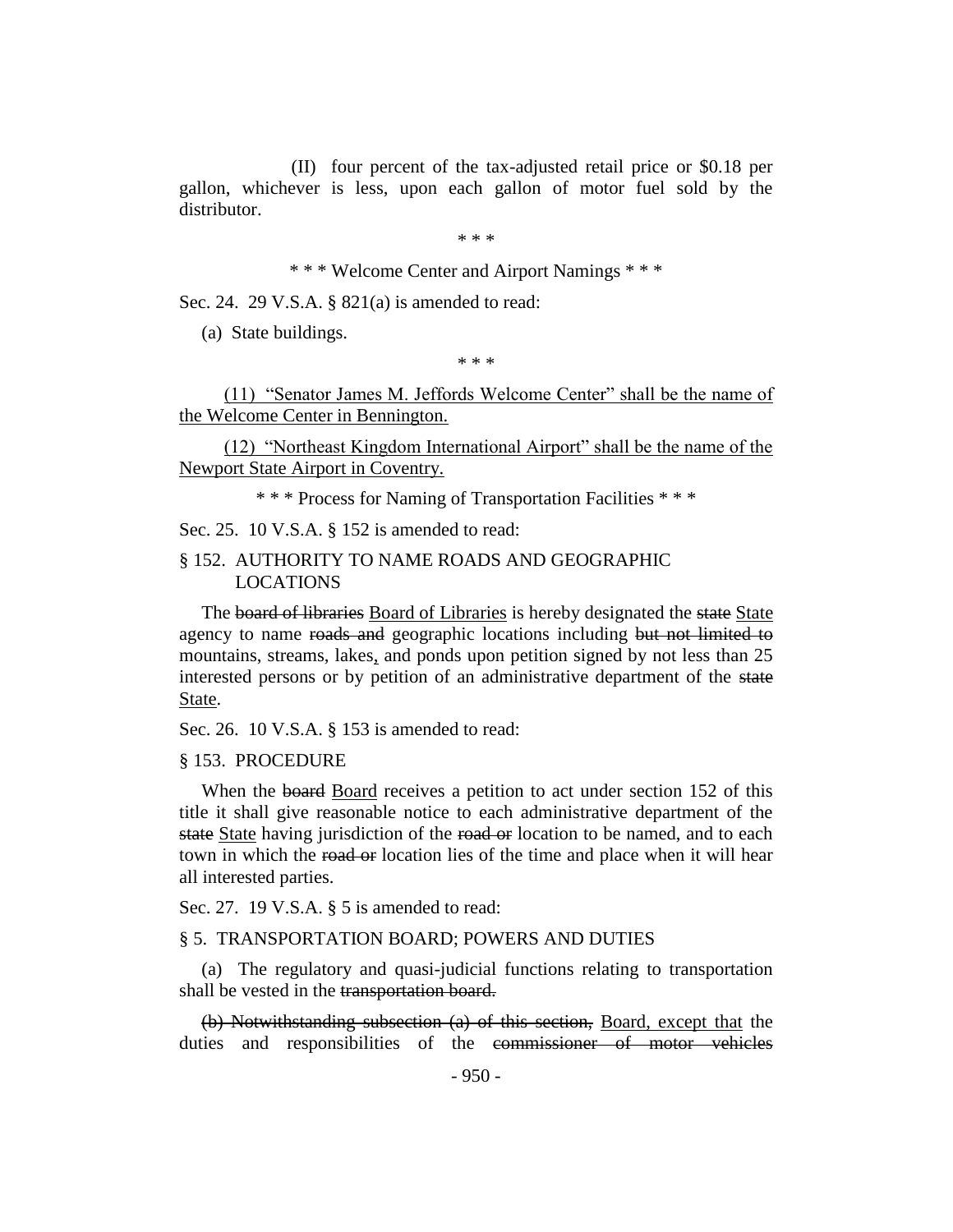Commissioner of Motor Vehicles in Titles 23 and 32, including all quasi-judicial powers, shall continue to be vested in that individual the Commissioner.

(b)(1) Except as otherwise authorized by law, the Board is the sole authority responsible for naming transportation facilities owned, controlled, or maintained by the State, including highways and the bridges thereon, airports, rail facilities, rest areas, and welcome centers. The Board shall exercise its naming authority only upon petition of the legislative body of a municipality of the State, of the head of an Executive Branch agency or department of the State, or of 50 Vermont residents.

(2) The Board shall hold a public hearing for each facility requested to be named. The Board shall adopt rules governing notice and conduct of hearings, the standards to be applied in rendering decisions under this subsection, and any other matter necessary for the just disposition of naming requests. The Board shall issue a decision, which shall be subject to review on the record by a Superior Court pursuant to Rule 74 of the Vermont Rules of Civil Procedure. The Board may delegate the responsibility to hold a hearing to a hearing officer or a single Board member, subject to the procedure of subsection (c) of this section, but shall not be bound by 3 V.S.A. chapter 25 in carrying out its duties under this subsection.

(c) The board Board may delegate the responsibility to hear quasi-judicial matters, and other matters as it may deem appropriate, to a hearing examiner or a single board Board member, to hear a case and make findings in accordance with 3 V.S.A. chapter 25 of Title 3, except that highway condemnation proceedings shall be conducted pursuant to the provisions of chapter 5 of this title. A hearing examiner or single board Board member so appointed shall report his or her findings of fact in writing to the board Board. Any order resulting therefrom shall be rendered only by a majority of the board Board. Final orders of the board Board may be reviewed on the record by the superior court a Superior Court pursuant to Rule 74 of the Vermont Rules of Civil Procedure.

\* \* \*

\* \* \* Byways Advisory Council; Scenic Roads and Byways \* \* \*

Sec. 28. REPEAL

10 V.S.A. § 425 (Byways Advisory Council) is repealed.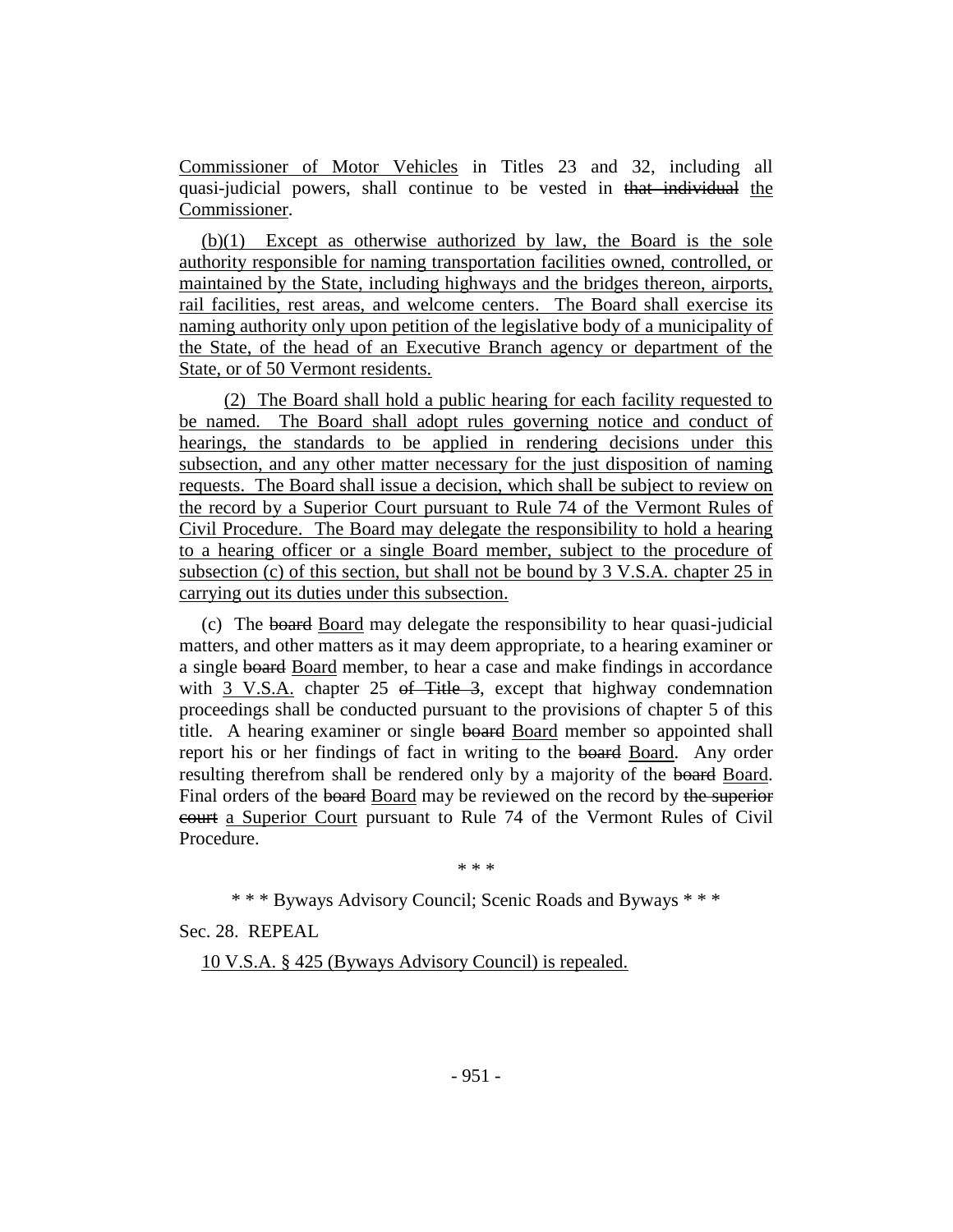Sec. 29. 19 V.S.A. chapter 25 is amended to read:

# CHAPTER 25. SCENIC ROADS

## § 2501. STATE SCENIC ROADS AND BYWAYS; DESIGNATION AND DISCONTINUANCE

(a) On the recommendation of the Byways Advisory Council of the municipalities through which a proposed or existing State Scenic Road or Byway passes and of the regional planning commissions that serve such municipalities, the Transportation Board may designate or discontinue any State highway, or portion of a State highway, as a State Scenic Road or Byway, in accordance with standards adopted by the Board by rule. The Board shall hold a public hearing on the recommendation, giving notice thereof to the municipalities and regional planning commissions, the Secretary, and the Commissioner of Tourism and Marketing, and shall submit a copy of its findings and decision together with its findings to the Byways Advisory Council to these parties within 60 days after receipt of the recommendation. The hearing shall be held in the vicinity of the proposed seenic highway State Scenic Road or Byway.

(b) [Repealed.]

(c) A State Scenic Road or Byway shall not be reconstructed or improved unless the reconstruction or improvement is conducted in accordance with the Agency of Transportation's Vermont Design Standards, as amended. Signs along State Scenic Roads and Byways shall comply with the Federal Highway Administration's Manual on Uniform Traffic Control Devices, as amended.

## § 2502. TOWN SCENIC ROADS; DESIGNATION AND DISCONTINUANCE

(a) On recommendation of the planning commission of a municipality, or on the initiative of the legislative body of a municipality, a legislative body may, after one public hearing warned for the purpose, designate or discontinue any town highway or portion of a town highway as a town scenic highway road. Such action by the legislative body may be petitioned by the registered voters of the municipality pursuant to the provisions of 24 V.S.A. § 1973.

(b) A town scenic road may be reconstructed or improved in a manner consistent with the agency of transportation's Agency's Vermont Design Standards, as amended. A class 1, 2, or 3 scenic highway road shall still be eligible to receive aid pursuant to the provisions of this title. Signs along town scenic roads shall comply with the Federal Highway Administration's Manual on Uniform Traffic Control Devices, as amended.

(c) [Repealed.]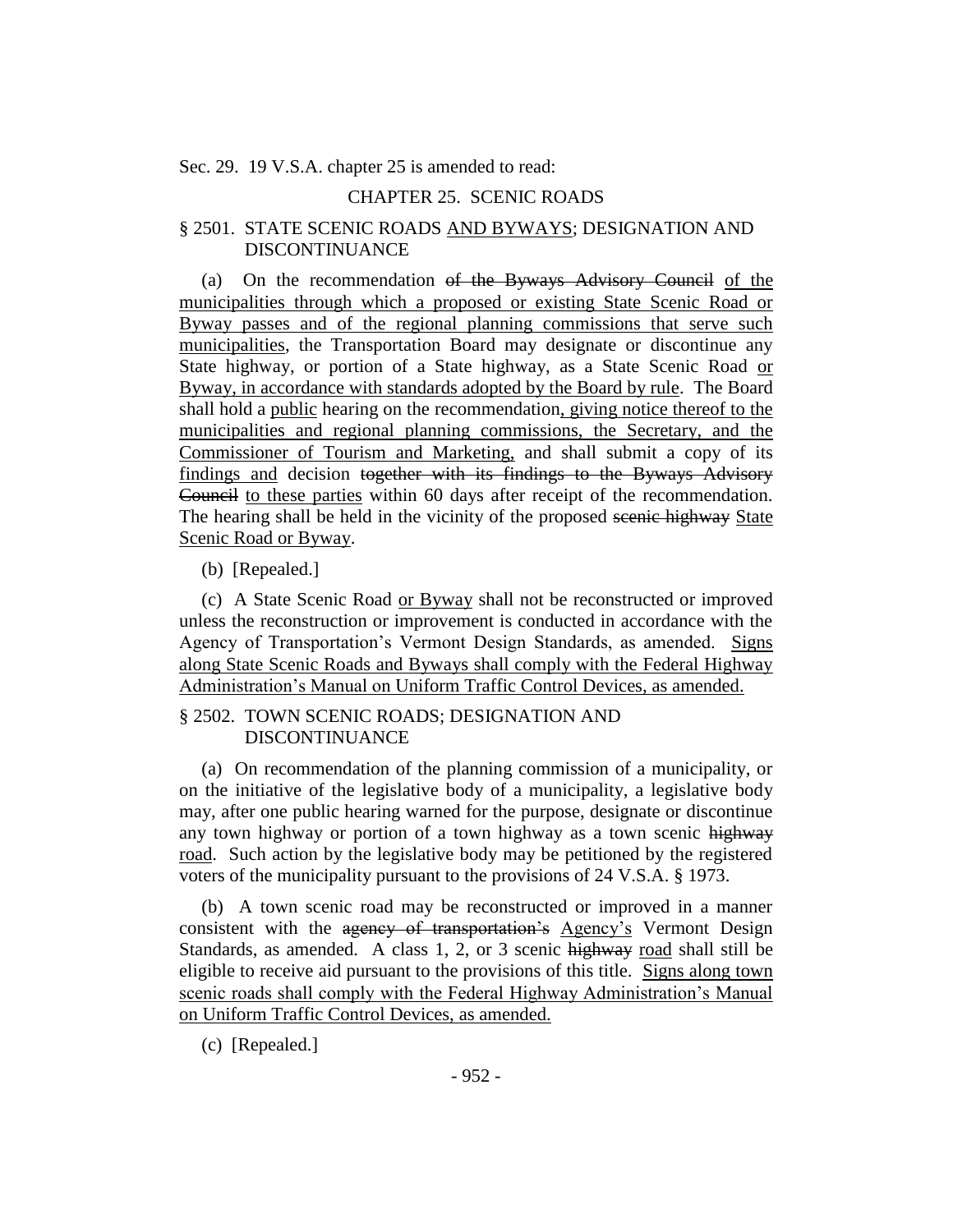## § 2503. REGISTER

The agency of transportation Agency may annually publish a register containing a listing of all state State and locally designated scenic roads and byways. Any listing shall include the mileage of each road or byway and any special, natural, historical, or scenic attractions on the road or byway.

## § 2504. ADDITIONAL FUNDS

The agency Agency, and any qualifying municipality, shall have within the authority to of State and federal law, may accept and spend any funds made available to them for the purpose of enhancing or establishing designated scenic roads or byways.

## § 2505. RIGHTS OF ADJACENT LANDOWNERS

Nothing in this chapter shall preclude the rights of a landowner from developing property adjacent to a designated scenic road or byway, so long as the development is in accordance with existing law or ordinance.

\* \* \* Utility Transmission System Plans; Notification of Public Meetings \* \* \*

Sec. 30. 30 V.S.A. § 218c(d)(2) is amended to read:

(2) Prior to the adoption of any Transmission System Plan, a utility preparing a Plan shall host at least two public meetings at which it shall present a draft of the Plan and facilitate a public discussion to identify and evaluate nontransmission alternatives. The meetings shall be at separate locations within the State, in proximity to the transmission facilities involved or as otherwise required by the Board, and each shall be noticed by at least two advertisements, each occurring between one and three weeks prior to the meetings, in newspapers having general circulation within the State and within the municipalities in which the meetings are to be held. Copies of the notices shall be provided to the Public Service Board, the Department of Public Service, any entity appointed by the Public Service Board pursuant to subdivision 209(d)(2) of this title, the Agency of Natural Resources, the Division for Historic Preservation, the Department of Health, the Byways Advisory Council, the Agency of Transportation, the Attorney General, the chair of each regional planning commission, each retail electricity provider within the State, and any public interest group that requests, or has made a standing request for, a copy of the notice. A verbatim transcript of the meetings shall be prepared by the utility preparing the Plan, shall be filed with the Public Service Board and the Department of Public Service, and shall be provided at cost to any person requesting it. The Plan shall contain a discussion of the principal contentions made at the meetings by members of the public, by any State agency, and by any utility.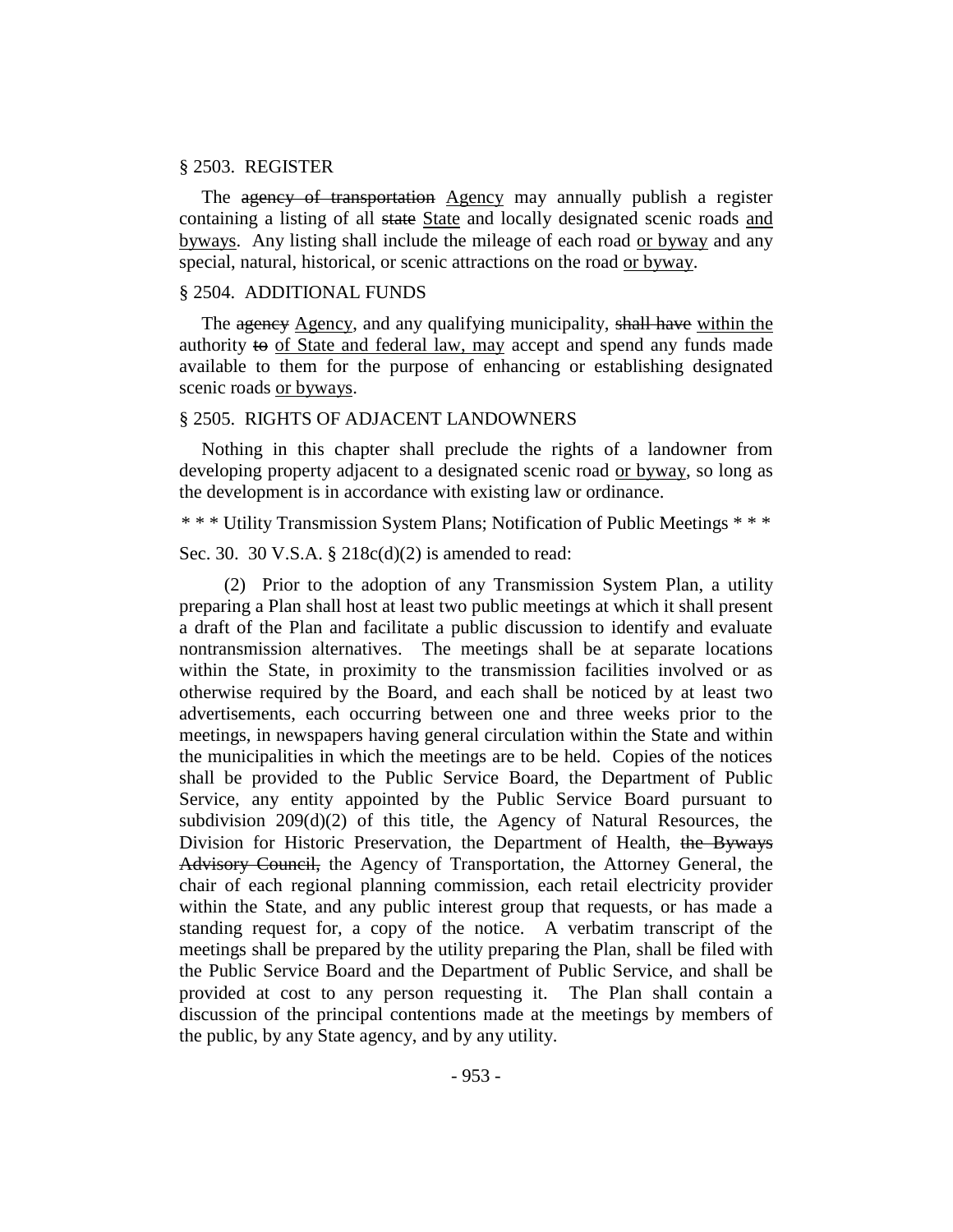\* \* \* Notice of Hearing on Petition for Certificate of Public Good \* \* \*

Sec. 31. 30 V.S.A. § 248(a)(4) is amended to read:

(4)(A) With respect to a facility located in the State, the Public Service Board shall hold a nontechnical public hearing on each petition for such finding and certificate in at least one county in which any portion of the construction of the facility is proposed to be located.

(B) The Public Service Board shall hold technical hearings at locations which it selects.

(C) At the time of filing its application with the Board, copies shall be given by the petitioner to the Attorney General and the Department of Public Service, and, with respect to facilities within the State, the Department of Health, Agency of Natural Resources, Historic Preservation Division, Agency of Transportation, Agency of Agriculture, Food and Markets, and to the chairperson chair or director of the municipal and regional planning commissions and the municipal legislative body for each town and city in which the proposed facility will be located. At the time of filing its application with the Board, the petitioner shall give the Byways Advisory Council notice of the filing.

\* \* \*

\* \* \* Property Transfer Tax Return; Exemption \* \* \*

Sec. 32. 32 V.S.A. § 9606(d) is amended to read:

(d) The property transfer tax return shall not be required of properties qualified for the exemption stated in subdivision 9603(17) of this title, or qualified for the exemption stated in subdivision 9603(2) of this title if the transfer is of an interest in property for highway purposes and the consideration for the transfer is \$10,000.00 or less. A public utility An entity acquiring such properties shall notify the listers of a municipality of the grantors, grantees, consideration, date of execution, and location of the easement property when it files for recording a deed transferring a utility line easement that does not require a transfer tax return under this subsection.

\* \* \* Tax on Gains from the Sale or Exchange of Land; Exemption \* \* \*

Sec. 33. 32 V.S.A. § 10002(q) is added to read:

(q) Also excluded from the definition of "land" is a transfer of property to the State of Vermont or a municipality for a project that is authorized under the State's enacted Transportation Program or for an emergency project within the meaning of 19 V.S.A. § 10g(h), regardless of whether the State or the municipality has commenced any condemnation proceedings.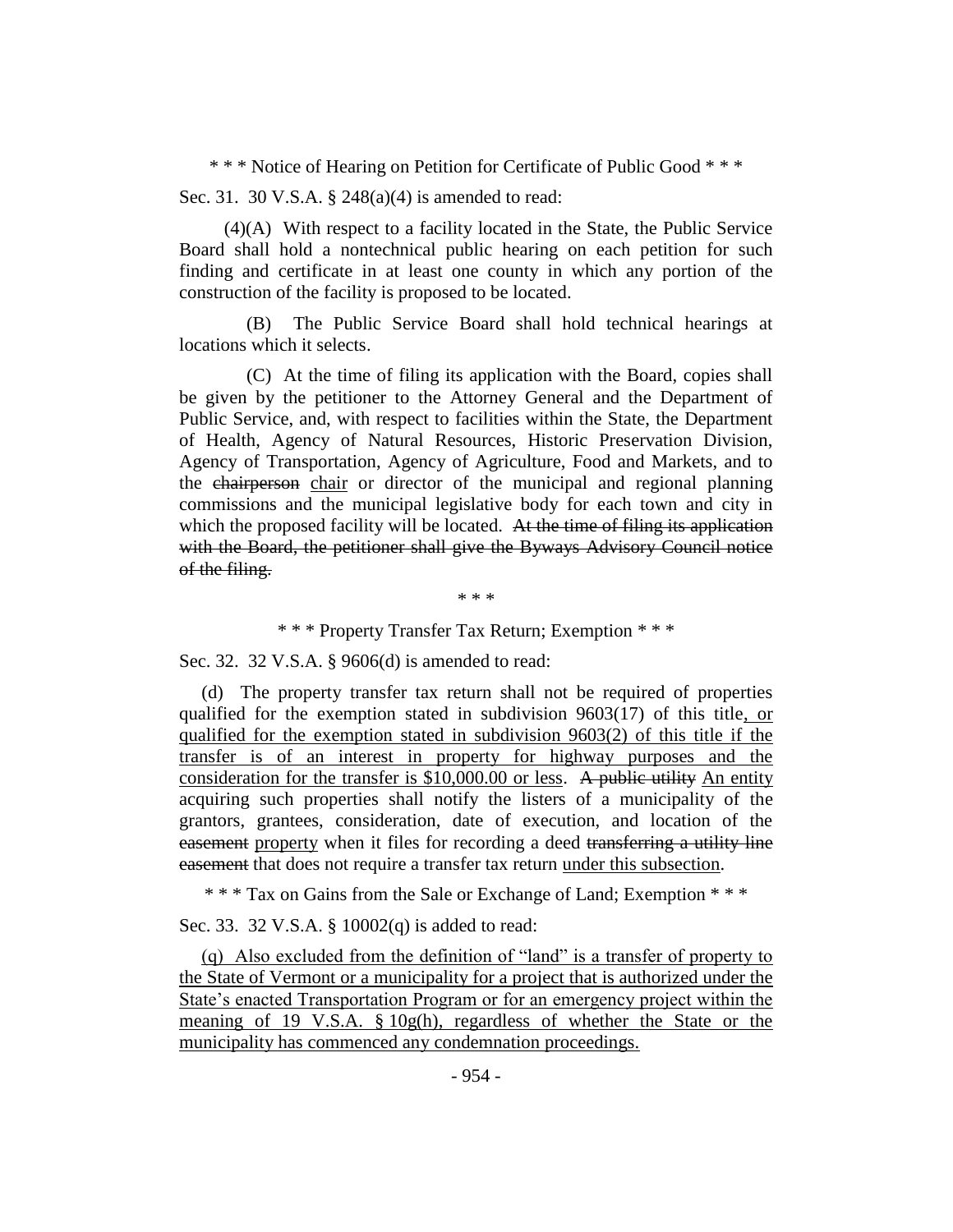## \* \* \* Evaluation of Adopt a Park and Ride Program \* \* \*

## Sec. 34. EVALUATION OF ADOPT A PARK AND RIDE PROGRAM

The Agency shall evaluate the merits of implementing an Adopt a Park and Ride Program, whereby organizations volunteer to clean up litter at State Park and Ride facilities with permission of the Agency. On or before January 15, 2016, the Agency shall either begin to implement such a Program or report back to the House and Senate Committees on Transportation on the reasons it does not recommend implementing a Program.

\* \* \* Effective Dates \* \* \*

# Sec. 35. EFFECTIVE DATES

This act shall take effect on July 1, 2015, except that:

(1) Sec. 21 (administration of certain Clean Water Fund monies through the Municipal Mitigation Grant Program) shall take effect if and when the Clean Water Fund is established; and

(2) Secs. 25–27 (naming of State transportation facilities) shall take effect on March 1, 2016.

(Committee vote: 5-0-0)

(For House amendments, see House Journal for March 25, 2015, page 643)

**Reported favorably by Senator Westman for the Committee on Finance.**

(Committee vote: 7-0-0)

**Reported favorably with recommendation of proposal of amendment by Senator Kitchel for the Committee on Appropriations.**

The Committee recommends that the bill be amended as recommended by the Committee on Transportation with the following amendments thereto:

First: In Sec. 3a, in subsections (b) and (c), by striking out the words "and is hereby appropriated" in both subsections

Second: In Sec. 3a, in subsection (c), by striking out the words "subsection (a)" and inserting in lieu thereof the phrase subsection (b)

(Committee vote: 6-0-1)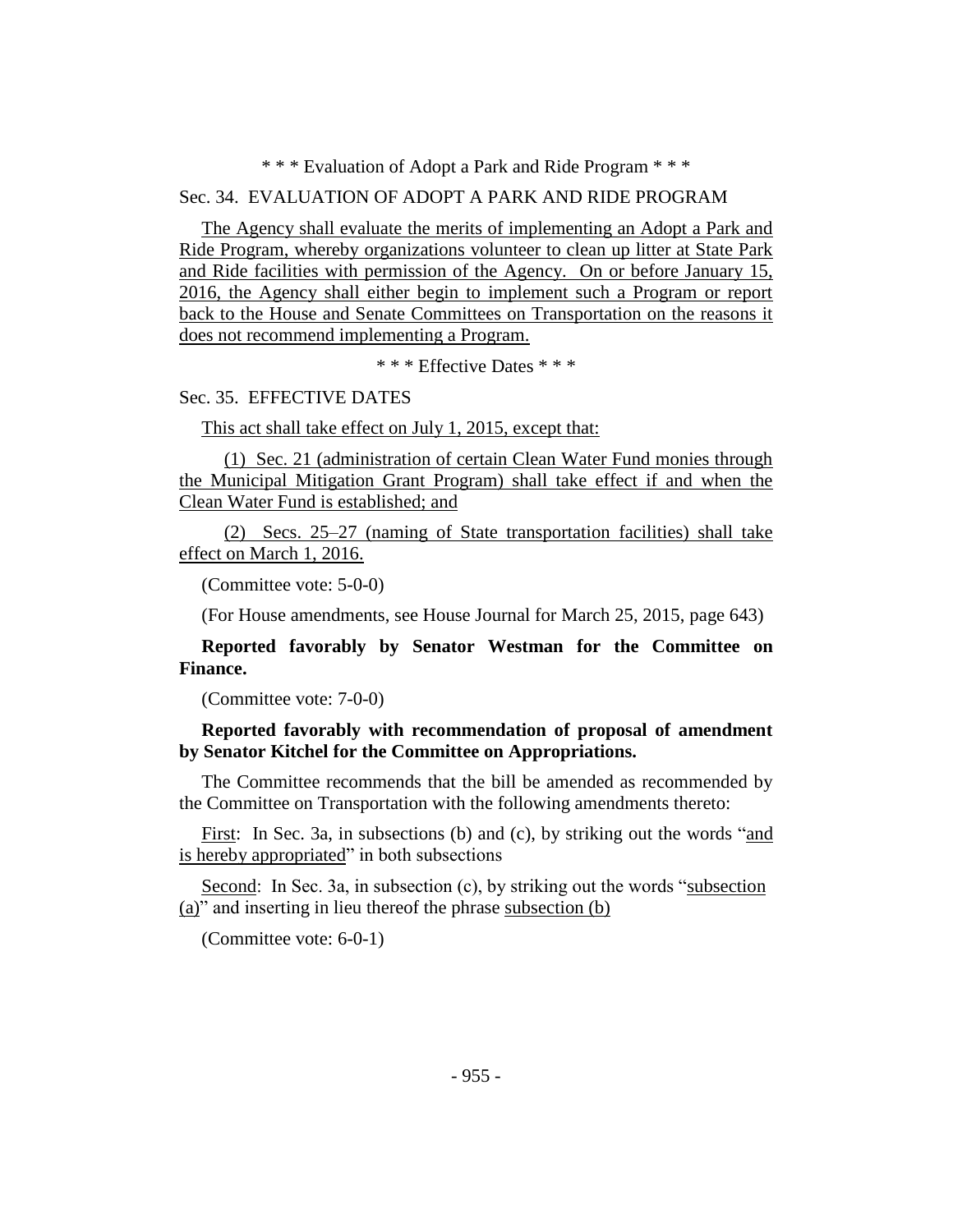## **House Proposal of Amendment**

# **S. 141.**

An act relating to possession of firearms.

The House proposes to the Senate to amend the bill by striking out all after the enacting clause and inserting in lieu thereof the following:

Sec. 1. 13 V.S.A. § 4017 is added to read:

## § 4017. PERSONS PROHIBITED FROM POSSESSING FIREARMS; CONVICTION OF VIOLENT CRIME

(a) A person shall not possess a firearm if the person has been convicted of a violent crime.

(b) A person who violates this section shall be imprisoned not more than two years or fined not more than \$1,000.00, or both.

(c) This section shall not apply to a person who is exempt from federal firearms restrictions under 18 U.S.C. § 925(c).

(d) As used in this section:

 $(1)(A)$  "Firearm" means:

(i) any weapon (including a starter gun) which will or is designed to or may readily be converted to expel a projectile by the action of an explosive;

(ii) the frame or receiver of any such weapon; or

(iii) any firearm muffler or firearm silencer.

(B) "Firearm" shall not include an antique firearm.

(2) "Antique firearm" means:

(A) Any firearm (including any firearm with a matchlock, flintlock, percussion cap, or similar type of ignition system) manufactured in or before 1898.

(B) Any replica of any firearm described in subdivision (A) of this subdivision (2) if the replica:

(i) is not designed or redesigned for using rimfire or conventional centerfire fixed ammunition; or

(ii) uses rimfire or conventional centerfire fixed ammunition that is no longer manufactured in the United States and which is not readily available in the ordinary channels of commercial trade.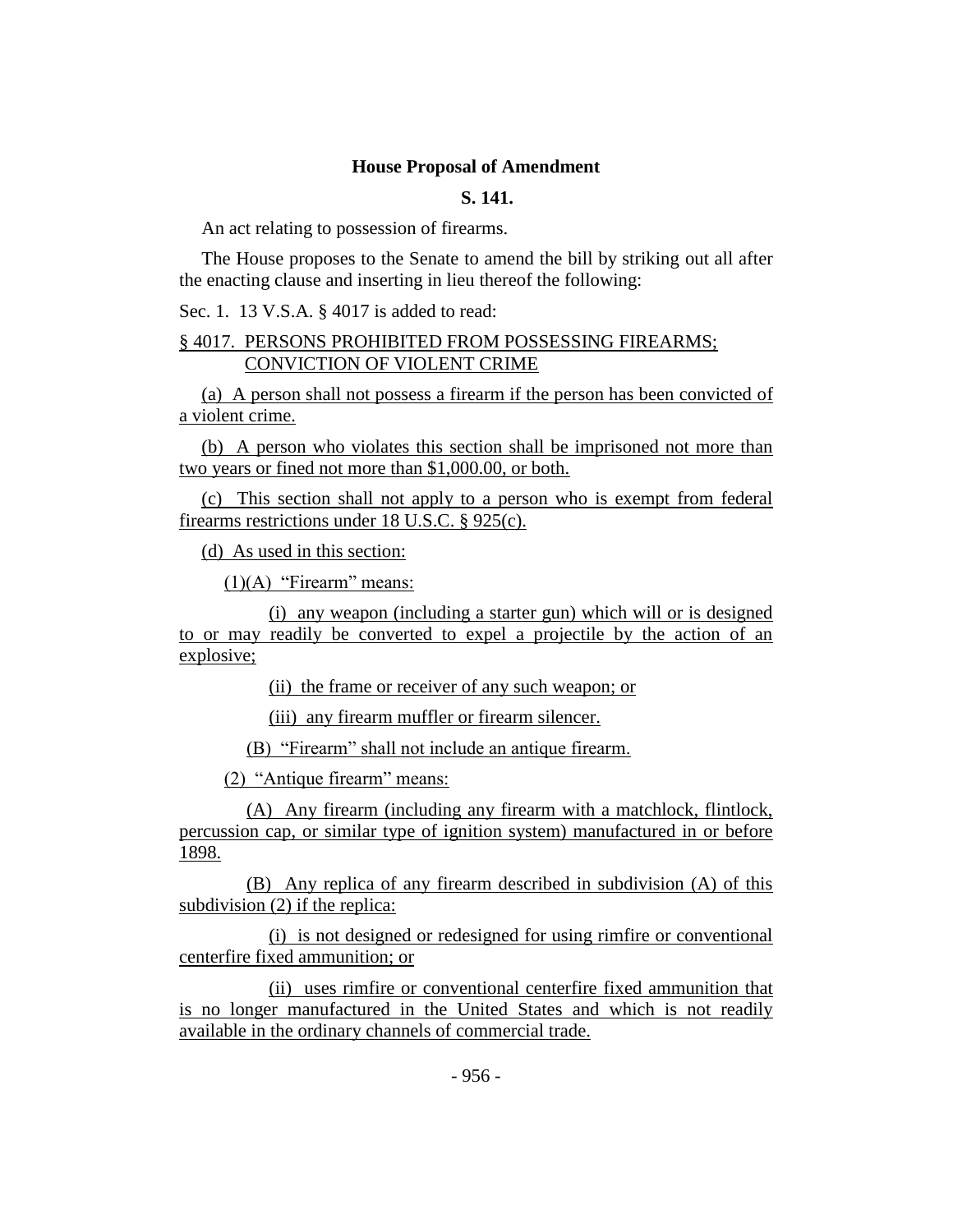(C) Any muzzle loading rifle, muzzle loading shotgun, or muzzle loading pistol which is designed to use black powder or a black powder substitute and which cannot use fixed ammunition. As used in this subdivision (C), "antique firearm" shall not include a weapon which incorporates a firearm frame or receiver, a firearm which is converted into a muzzle loading weapon, or any muzzle loading weapon which can be readily converted to fire fixed ammunition by replacing the barrel, bolt, breechblock, or any combination thereof.

(3) "Violent crime" means:

 $(A)(i)$  A listed crime as defined in subdivision 5301(7) of this title other than:

(I) lewd or lascivious conduct as defined in section 2601 of this title;

(II) recklessly endangering another person as defined in section 1025 of this title;

(III) operating a vehicle under the influence of intoxicating liquor or other substance with either death or serious bodily injury resulting as defined in 23 V.S.A. § 1210(f) and (g);

(IV) careless or negligent operation resulting in serious bodily injury or death as defined in 23 V.S.A. § 1091(b);

(V) leaving the scene of an accident resulting in serious bodily injury or death as defined in 23 V.S.A. § 1128(b) or (c); or

(VI) a misdemeanor violation of chapter 28 of this title, relating to abuse, neglect, and exploitation of vulnerable adults; or

(ii) a comparable offense and sentence in another jurisdiction if the offense prohibits the person from possessing a firearm under 18 U.S.C.  $§ 922(g)(1)$  or 18 U.S.C. § 921(a)(20).

(B) An offense involving sexual exploitation of children in violation of chapter 64 of this title, or a comparable offense and sentence in another jurisdiction if the offense prohibits the person from possessing a firearm under 18 U.S.C. § 922(g)(1) or 18 U.S.C. § 921(a)(20).

(C) A violation of 18 V.S.A.  $\S$  4231(b)(2), (b)(3), or (c) (selling, dispensing, or trafficking cocaine);  $4232(b)(2)$  or  $(b)(3)$  (selling or dispensing LSD);  $4233$  (b)(2), (b)(3), or (c) (selling, dispensing, or trafficking heroin); 4234(b)(2) or (b)(3) (selling or dispensing depressants, stimulants, and narcotics);  $4234a(b)(2)$ ,  $(b)(3)$ , or (c) (selling, dispensing, or trafficking methamphetamine);  $4235(c)(2)$  or (c)(3) (selling or dispensing hallucinogenic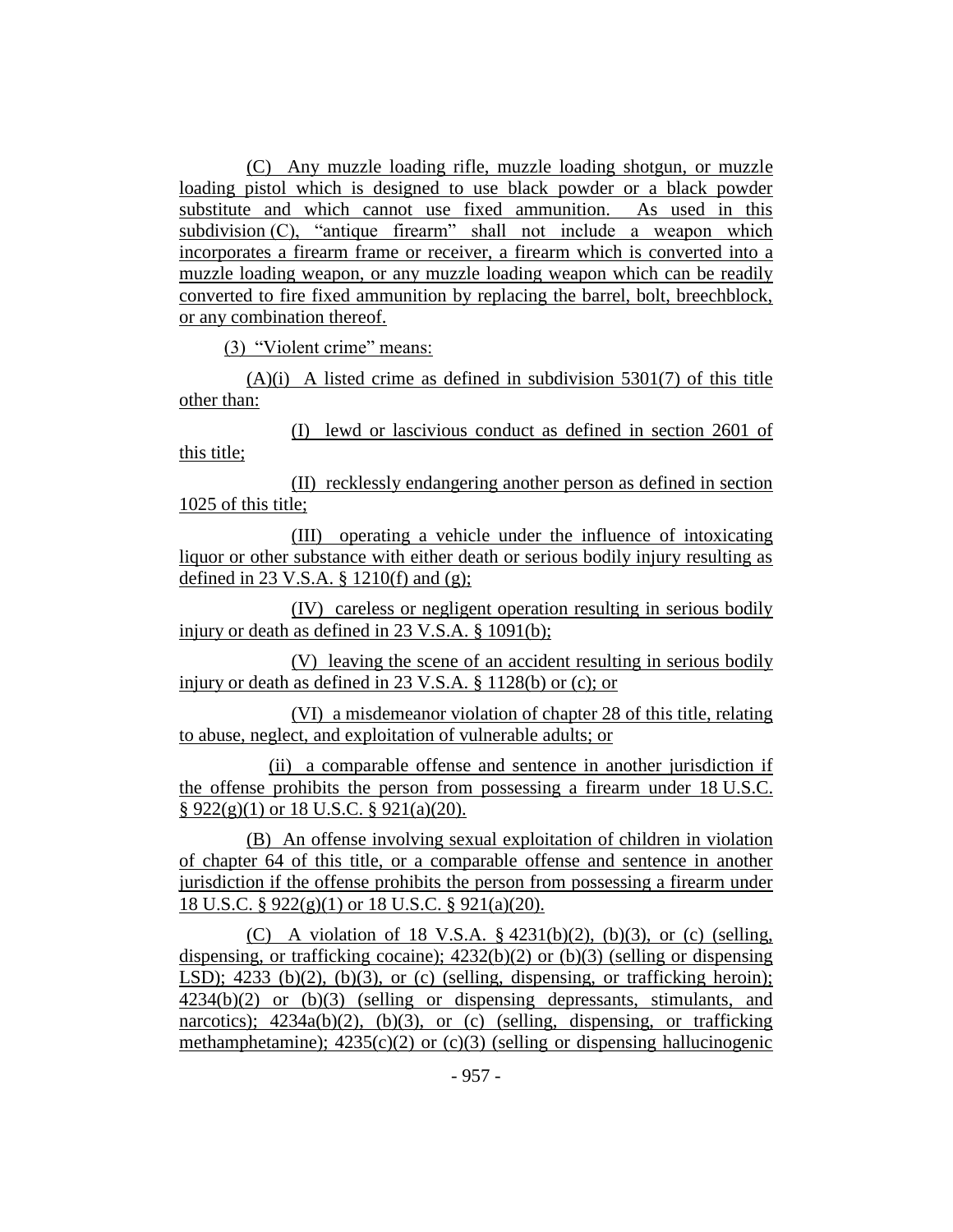drugs);  $4235a(b)(2)$  or (b)(3) (selling or dispensing Ecstasy), or a comparable offense and sentence in another jurisdiction if the offense prohibits the person from possessing a firearm under 18 U.S.C.  $\S$  922(g)(1) or 18 U.S.C.  $§ 921(a)(20).$ 

(D) A conviction of possession with intent to distribute a controlled substance other than marijuana in another jurisdiction if the offense prohibits the person from possessing a firearm under 18 U.S.C. § 922(g)(1) or 18 U.S.C.  $§ 921(a)(20).$ 

Sec. 2. 20 V.S.A. § 2307 is amended to read:

## § 2307. FIREARMS RELINQUISHED PURSUANT TO RELIEF FROM ABUSE ORDER; STORAGE; FEES; RETURN

\* \* \*

 $(g)(1)$  A law enforcement agency, an approved federally licensed firearms dealer, or any other person that takes possession of firearms, ammunition, or weapons for storage purposes pursuant to this section shall not release the items to the owner without a court order unless the items are to be sold pursuant to subdivision  $(2)(A)$  of this subsection. If a court orders the release of firearms, ammunition, or weapons stored under this section, the law enforcement agency or firearms dealer in possession of the items shall make them available to the owner within three business days of receipt of the order and in a manner consistent with federal law. The Supreme Court may promulgate rules under 12 V.S.A. § 1 for judicial proceedings under this subsection.

 $(2)(A)(i)$  If the owner fails to retrieve the firearm, ammunition, or weapon and pay the applicable storage fee within 90 days of the court order releasing the items, the firearm, ammunition, or weapon may be sold for fair market value. Title to the items shall pass to the law enforcement agency or firearms dealer for the purpose of transferring ownership.

(ii) The law enforcement agency or approved firearms dealer shall make a reasonable effort to notify the owner of the sale before it occurs. In no event shall the sale occur until after the court Court issues a final relief from abuse order pursuant to 15 V.S.A. § 1103.

(iii) As used in this subdivision  $(2)(A)$ , "reasonable effort" shall include providing notice to the owner at least 21 days prior to the date of the sale via first class mail, certified restricted delivery mean notice shall be served as provided for by Rule 4 of the Vermont Rules of Civil Procedure.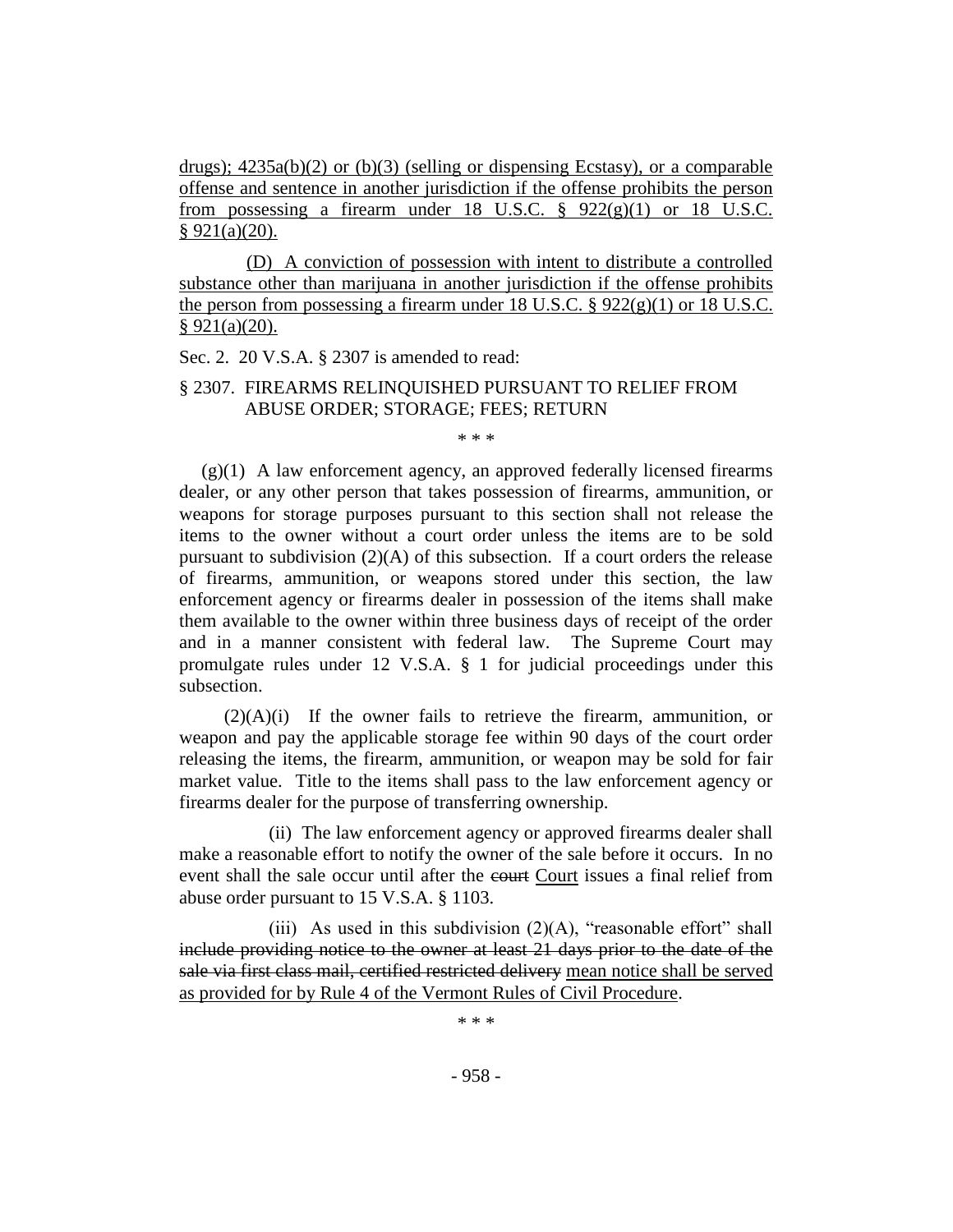## Sec. 3. REPORT; VERMONT GUN SHOP PROJECT

(a) On or before January 31, 2016, the Department of Mental Health shall report to the Senate and House Committees on Judiciary, the Senate Committee on Health and Welfare, and the House Committee on Human Services on the establishment of a Vermont version of the New Hampshire Gun Shop Project. The Department may satisfy the reporting requirement by providing testimony on the issue to the committees identified in this subsection.

(b) For purposes of the report required by this section, the Department of Mental Health shall consult with:

(1) the Vermont Suicide Prevention Coalition;

(2) the Vermont Federation of Sportsmen's Clubs, and other firearms owners organizations;

(3) gun shop owners and other firearms retailers; and

(4) any other parties that may assist in preparing the report.

Sec. 4. 13 V.S.A. § 4824 is added to read:

# § 4824. REPORTING; NATIONAL INSTANT CRIMINAL BACKGROUND CHECK SYSTEM

(a) If the Court finds that a person is a person in need of treatment pursuant to section 4822 of this title, the Court Administrator shall within 48 hours report the name of the person subject to the order to the National Instant Criminal Background Check System, established by Section 103 of the Brady Handgun Violence Prevention Act of 1993. The report shall include only information sufficient to identify the person, the reason for the report, and a statement that the report is made in accordance with 18 U.S.C.  $\S 922(g)(4)$ .

(b) A report required by this section shall be submitted notwithstanding 18 V.S.A. § 7103 or any other provision of law.

(c) A report required by this section is confidential and exempt from public inspection and copying under the Public Records Act except as provided in subsection (d) of this section. The report shall not be used for any purpose other than for submission to the National Instant Criminal Background Check System pursuant to this section, where it may be used for any purpose permitted by federal law, including in connection with the issuance of a firearm-related permit or license.

(d) A copy of the report required by this section shall be provided to the person who is the subject of the report. The report shall include written notice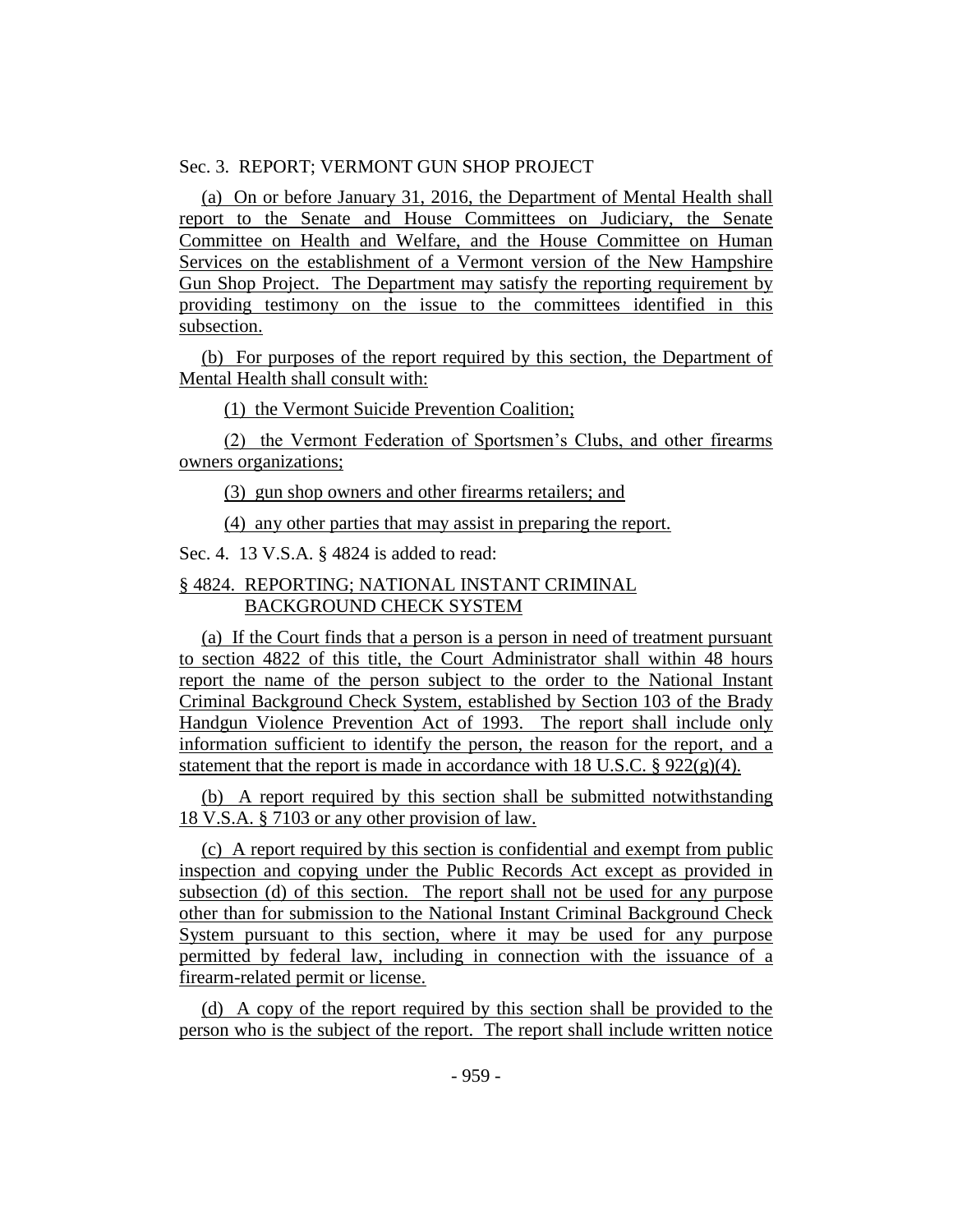to the person who is the subject of the report that the person is not permitted to possess a firearm.

Sec. 5. 18 V.S.A. § 7103 is amended to read:

# § 7103. DISCLOSURE OF INFORMATION

(a) All certificates, applications, records, and reports, other than an order of a court made for the purposes of this part of this title, and directly or indirectly identifying a patient or former patient or an individual whose hospitalization or care has been sought or provided under this part, together with clinical information relating to such persons shall be kept confidential and shall not be disclosed by any person except insofar:

(1) as the individual identified, the individual's health care agent under section 5264 of this title, or the individual's legal guardian, if any (or, or, if the individual is an unemancipated minor, his or her parent or legal guardian), guardian shall consent in writing; or

(2) as disclosure may be necessary to carry out any of the provisions of this part; or

(3) as a court may direct upon its determination that disclosure is necessary for the conduct of proceedings before it and that failure to make disclosure would be contrary to the public interest; or

(4) as the disclosure is made to comply with the reporting requirements of section 7617a of this title or 13 V.S.A. § 4824.

\* \* \*

Sec. 6. 18 V.S.A. § 7617a is added to read:

# § 7617a. REPORTING; NATIONAL INSTANT CRIMINAL BACKGROUND CHECK SYSTEM

(a) If the Court issues a hospitalization order pursuant to subdivision  $7617(b)(1)$  or (2) of this title or a nonhospitalization order pursuant to subdivision 7617(b)(3), the Court Administrator shall within 48 hours report the name of the person subject to the order to the National Instant Criminal Background Check System, established by Section 103 of the Brady Handgun Violence Prevention Act of 1993. The report shall include only information sufficient to identify the person, the reason for the report, and a statement that the report is made in accordance with 18 U.S.C.  $\S 922(g)(4)$ .

(b) A report required by this section shall be submitted notwithstanding section 7103 of this title or any other provision of law.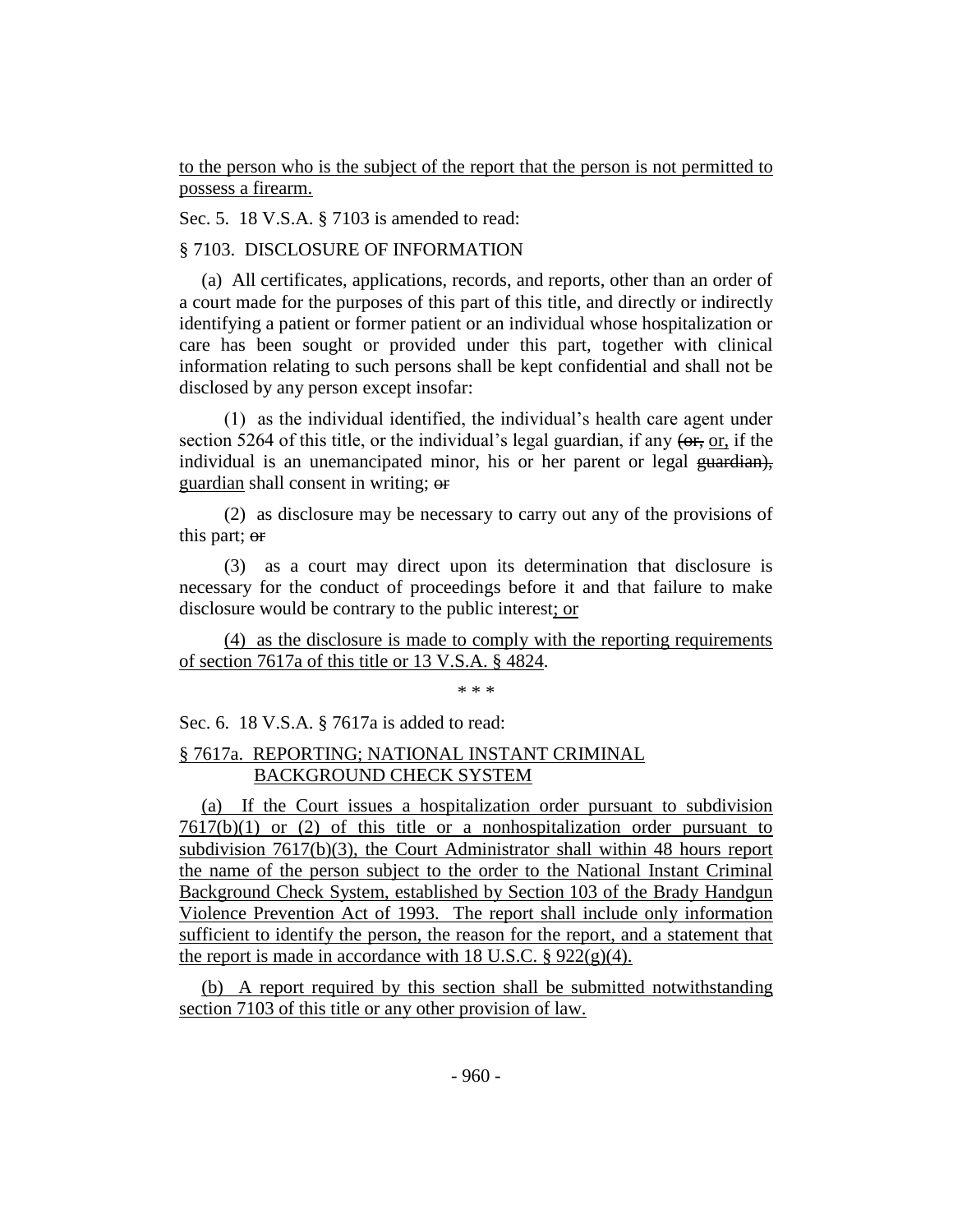(c) A report required by this section is confidential and exempt from public inspection and copying under the Public Records Act except as provided in subsection (d) of this section. The report shall not be used for any purpose other than for submission to the National Instant Criminal Background Check System pursuant to this section, where it may be used for any purpose permitted by federal law, including in connection with the issuance of a firearm-related permit or license.

(d) A copy of the report required by this section shall be provided to the person who is the subject of the report. The report shall include written notice to the person who is the subject of the report that the person is not permitted to possess a firearm.

Sec. 7. 13 V.S.A. § 4825 is added to read:

# § 4825. PERSONS PROHIBITED BY FEDERAL LAW FROM POSSESSING FIREARMS DUE TO MENTAL ILLNESS; PETITION FOR RELIEF FROM DISABILITY

(a)(1) A person who is prohibited from possessing firearms by 18 U.S.C.  $\S 922(g)(4)$  may petition the Family Division of the Superior Court for an order that the person be relieved from the firearms disability imposed by that section. When the petition is filed the petitioner shall provide notice and a copy of the petition to the State's Attorney or the Attorney General, who shall be the respondent in the matter. The petition shall be filed in the county where the offense or the adjudication occurred.

(2)(A) The Court shall grant a petition filed under this section without hearing if neither the State's Attorney nor the Attorney General files an objection within six months after receiving notice of the petition. If the Court grants the petition pursuant to this subdivision, the Court shall make findings and issue an order in accordance with this section.

(B) The Court shall grant the petition filed under this section without hearing if the petitioner and the respondent stipulate to the granting of the petition. The respondent shall file the stipulation with the Court, and the Court shall make findings and issue an order in accordance with this section.

(b) In determining a petition filed under this section, unless the petition is granted pursuant to subdivision (a)(2) of this subsection, the Court shall consider:

(1) the circumstances regarding the firearms disabilities imposed on the person by 18 U.S.C.  $\S 922(g)(4)$ ;

(2) the petitioner's record, including his or her mental health and criminal history records; and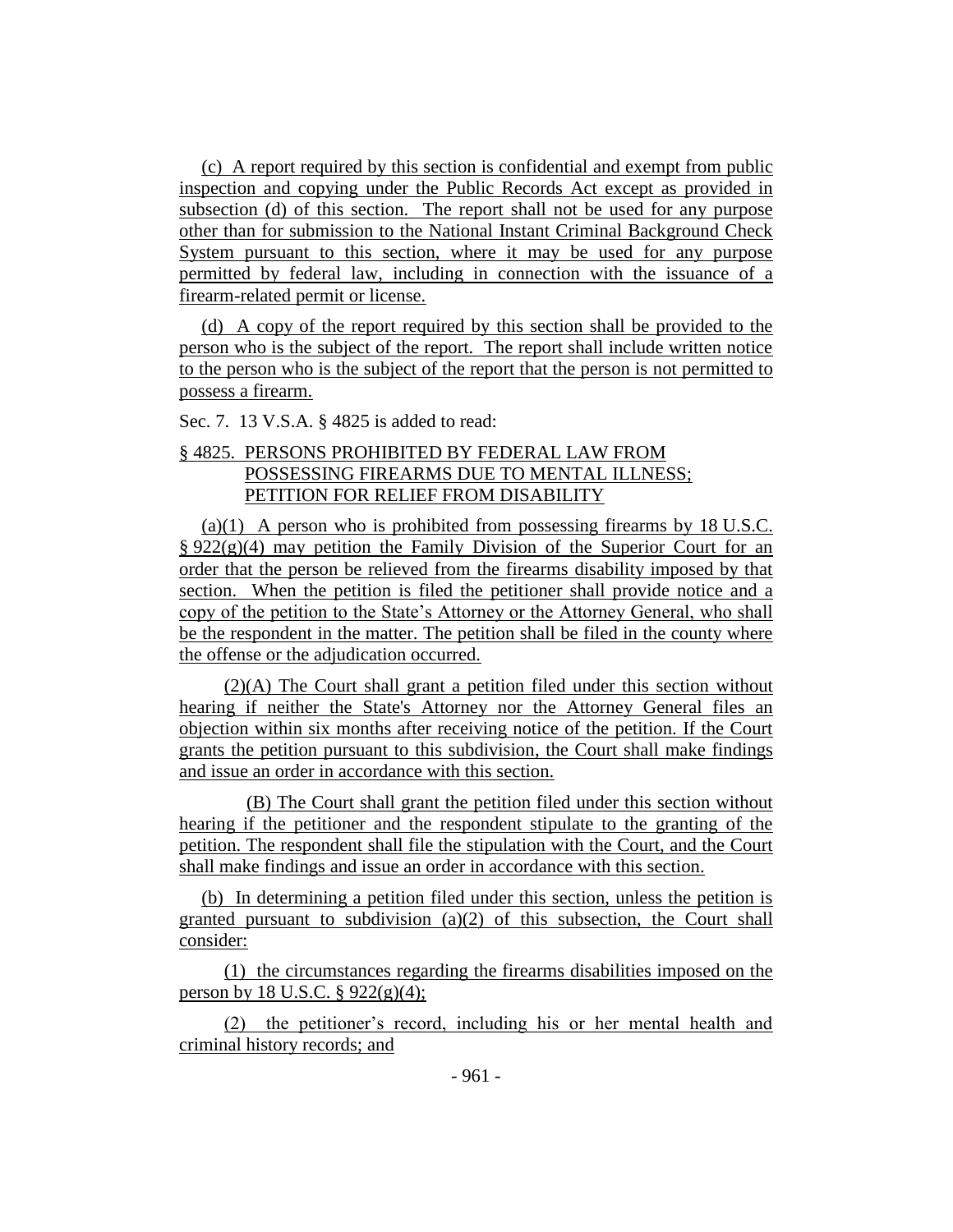(3) the petitioner's reputation, as demonstrated by character witness statements, testimony, or other character evidence.

(c)(1) The Court shall grant a petition filed under this section if it finds that the petitioner has demonstrated by a preponderance of the evidence that the person is no longer a person in need of treatment as defined in 18 V.S.A. § 7101(17).

(2) As the terms are used in this subsection, a finding that the person is no longer a person in need of treatment shall also mean that granting the relief will not be contrary to the public interest.

(d) If a petition filed under this section is granted, the Court shall enter an order declaring that the basis under which the person was prohibited from possessing firearms by 18 U.S.C. §  $922(g)(4)$  no longer applies. The Court shall inform the Federal Bureau of Investigation, the U.S. Attorney General, and the National Instant Criminal Background Check System of its decision.

(e) If the Court denies the petition, the petitioner may appeal the denial to the Vermont Supreme Court. The appeal shall be on the record, and the Supreme Court may review the record de novo.

(f) If the Court denies a petition filed under this section, no further petition shall be filed by the person until at least one year after the order of the trial court, or of the Supreme Court if an appeal is taken, becomes final.

(g) At the time a petition is filed pursuant to this section, the respondent shall give notice of the petition to a victim of the offense, if any, who is known to the respondent. The victim shall have the right to offer the respondent a statement prior to any stipulation or to offer the Court a statement. The disposition of the petition shall not be unnecessarily delayed pending receipt of a victim's statement. The respondent's inability to locate a victim after a reasonable effort has been made shall not be a bar to granting a petition.

(h) As used in this section, "reasonable effort" means attempting to contact the victim by first class mail at the victim's last known address and by telephone at the victim's last known telephone number.

# Sec. 8. REPORTING; DEPARTMENT OF MENTAL HEALTH; COURT ADMINISTRATOR

(a) The Department of Mental Health shall report to the Court Administrator on or before October 1, 2015 the names of all persons under the custody of the Department who on that date are subject to a hospitalization order issued pursuant to 18 V.S.A. § 7617(b)(1) or (2), a nonhospitalization order issued pursuant to 18 V.S.A. § 7617(b)(3), or an order that a person is a person in need of treatment pursuant to 13 V.S.A. § 4822. The Court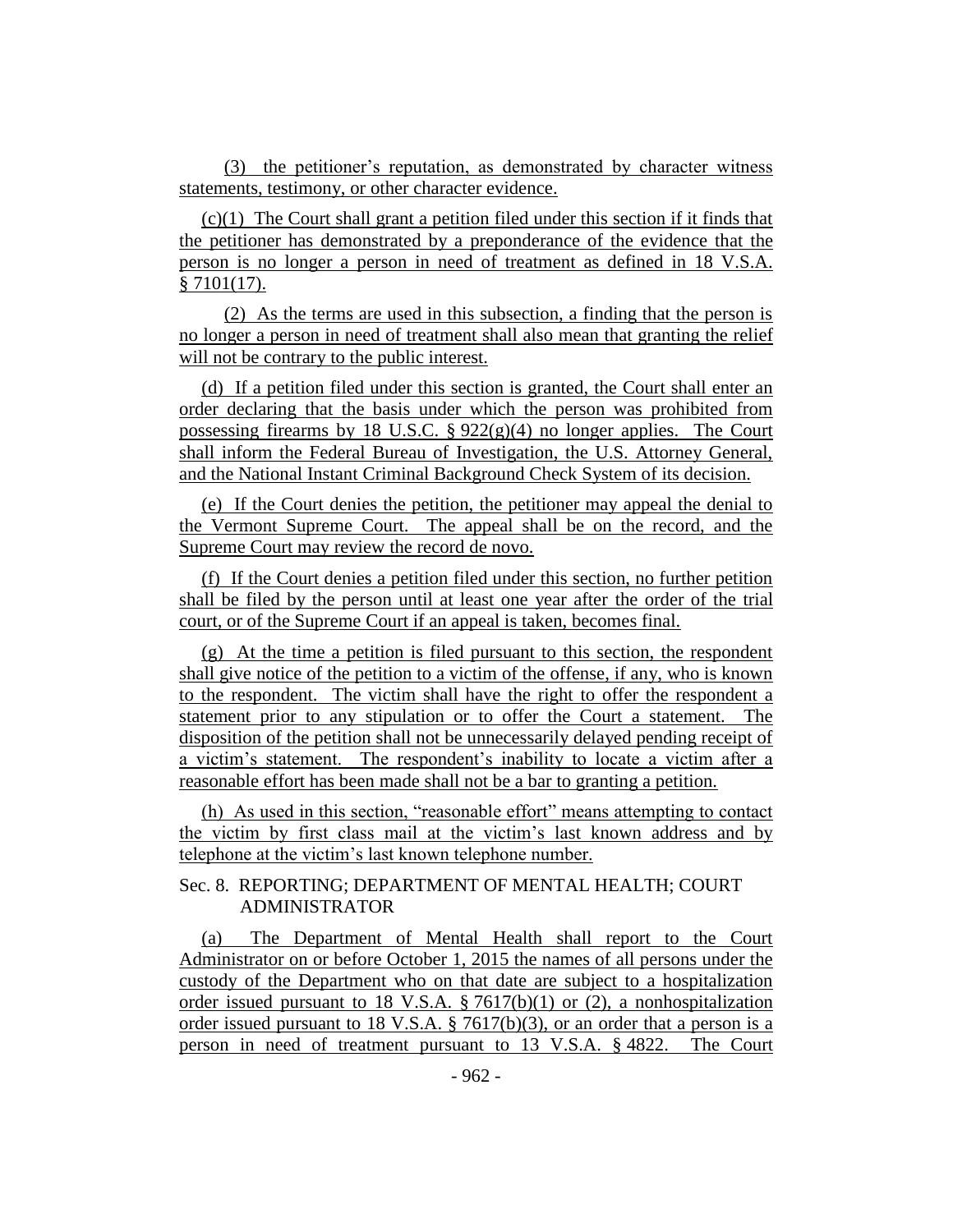Administrator shall report the names provided pursuant to this section to the National Instant Criminal Background Check System, established by Section 103 of the Brady Handgun Violence Prevention Act of 1993. The report shall include only information sufficient to identify the person, the reason for the report, and a statement that the report is made in accordance with 18 U.S.C.  $\S$  922(g)(4).

(b) Reports required by this section shall be submitted notwithstanding 18 V.S.A. § 7103 or any other provision of law.

(c) A report required by this section is confidential and exempt from public inspection and copying under the Public Records Act except as provided in subsection (d) of this section. The report shall not be used for any purpose other than for submission to the National Instant Criminal Background Check System pursuant to this section, where it may be used for any purpose permitted by federal law, including in connection with the issuance of a firearm-related permit or license.

(d) A copy of the report required by this section shall be provided to the person who is the subject of the report. The report shall include written notice to the person who is the subject of the report that the person is not thereafter permitted to possess a firearm.

## Sec. 9. REPORTS

(a) On or before January 15, 2018, the Court Administrator, in consultation with the Commissioner of Mental Health and the Executive Director of State's Attorneys and Sheriffs, shall report to the Senate and House Committees on Judiciary, the Senate Committee on Health and Welfare, and the House Committee on Human Services on data compiled with respect to the legal requirements established by this act. The report shall include:

(1)(A) The number of persons reported to the National Instant Criminal Background Check System since October 1, 2015 pursuant to:

(i) 13 V.S.A. § 4824 (persons in custody of the Department of Mental Health as the result of an order issued under 13 V.S.A. § 4822); and

(ii) 18 V.S.A. § 7617a (persons in custody of the Department of Mental Health as the result of a hospitalization order issued under 18 V.S.A. § 7617(b)(1) or (2), or a nonhospitalization order issued under 18 V.S.A.  $§ 7617(b)(3)$ ; and

(B) with respect to each of the persons reported to the National Instant Criminal Background Check System pursuant to 13 V.S.A. § 4824 and 18 V.S.A. § 7617a since October 1, 2015, whether the person filed a petition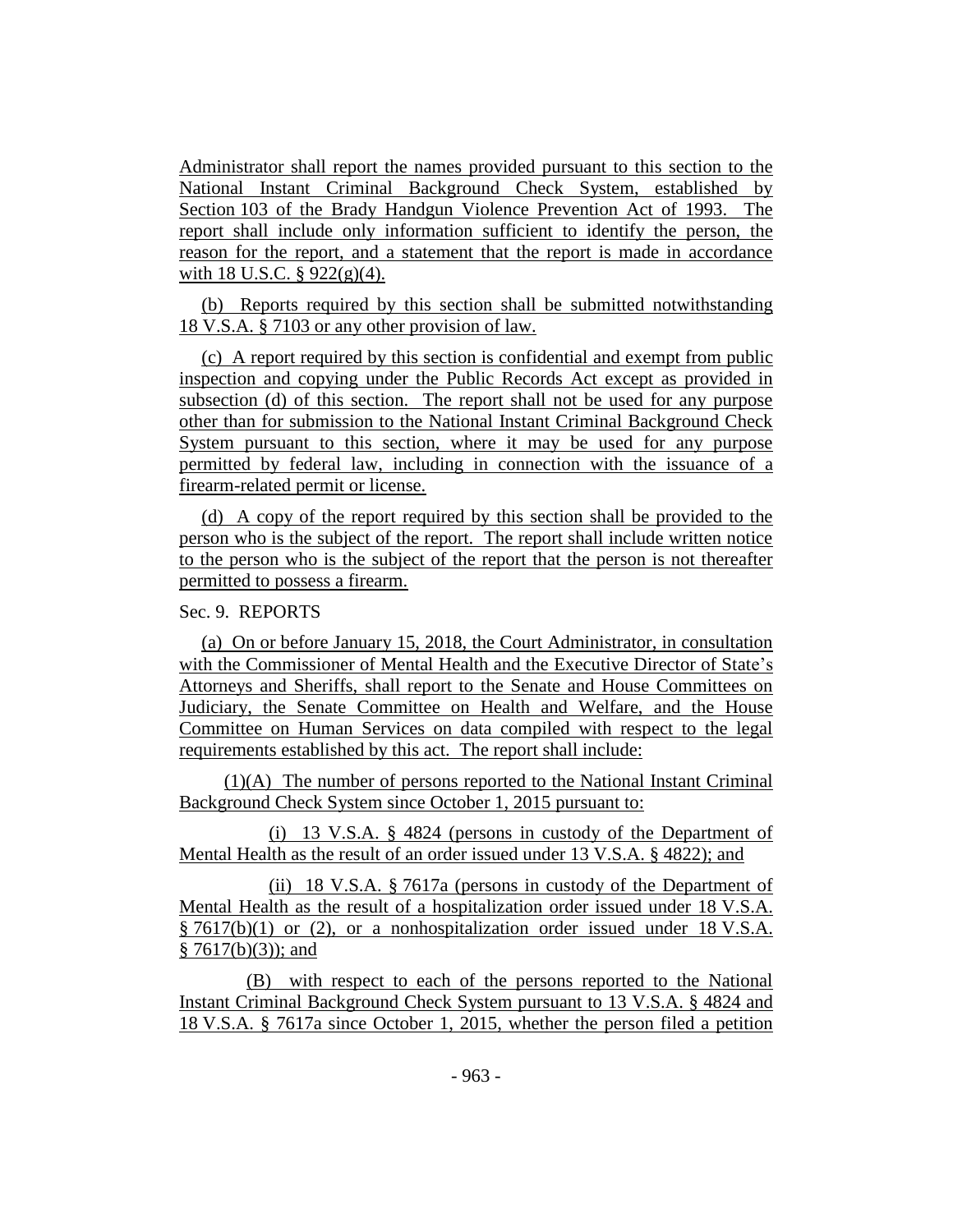for relief from disabilities pursuant to 13 V.S.A. § 4825, and whether the petition was granted, denied, or remains pending.

(2) The total number of petitions for relief from disabilities filed pursuant to 13 V.S.A. § 4825 since October 1, 2015, and the number of those petitions that were granted, denied, and remain pending.

(b) On or before January 15, 2018, the Executive Director of State's Attorneys and Sheriffs shall report to the Senate and House Committees on Judiciary the number of persons charged with violating 13 V.S.A. § 4017 since July 1, 2015, and the number of charges that resulted in conviction, dismissal, and acquittal.

Sec. 10. EFFECTIVE DATES; APPLICABILITY

(a) Secs. 1, 2, 3, 8, 9, and this section shall take effect on July 1, 2015.

(b) Secs. 4, 5, and 6 shall take effect on October 1, 2015, and shall apply to hospitalization orders issued pursuant to 18 V.S.A.  $\S$  7617(b)(1) or (2), nonhospitalization orders issued pursuant to 18 V.S.A. § 7617(b)(3), or orders that a person is a person in need of treatment pursuant to 13 V.S.A. § 4822 issued on or after that date.

(c) Sec. 7 shall take effect on October 1, 2015.

## **ORDERED TO LIE**

## **S. 137.**

An act relating to penalties for selling and dispensing marijuana.

**PENDING ACTION:** Committee Bill for Second Reading

## **CONFIRMATIONS**

The following appointments will be considered by the Senate, as a group, under suspension of the Rules, as moved by the President *pro tempore,* for confirmation together and without debate, by consent thereby given by the Senate. However, upon request of any senator, any appointment may be singled out and acted upon separately by the Senate, with consideration given to the report of the Committee to which the appointment was referred, and with full debate; and further, all appointments for the positions of Secretaries of Agencies, Commissioners of Departments, Judges, Magistrates, and members of the Public Service Board shall be fully and separately acted upon.

Joan Goldstein of Royalton – Commissioner of the Department of Economic Development - By Sen. Balint for the Committee on Economic Dev., Housing and General Affairs. (4/23/15)